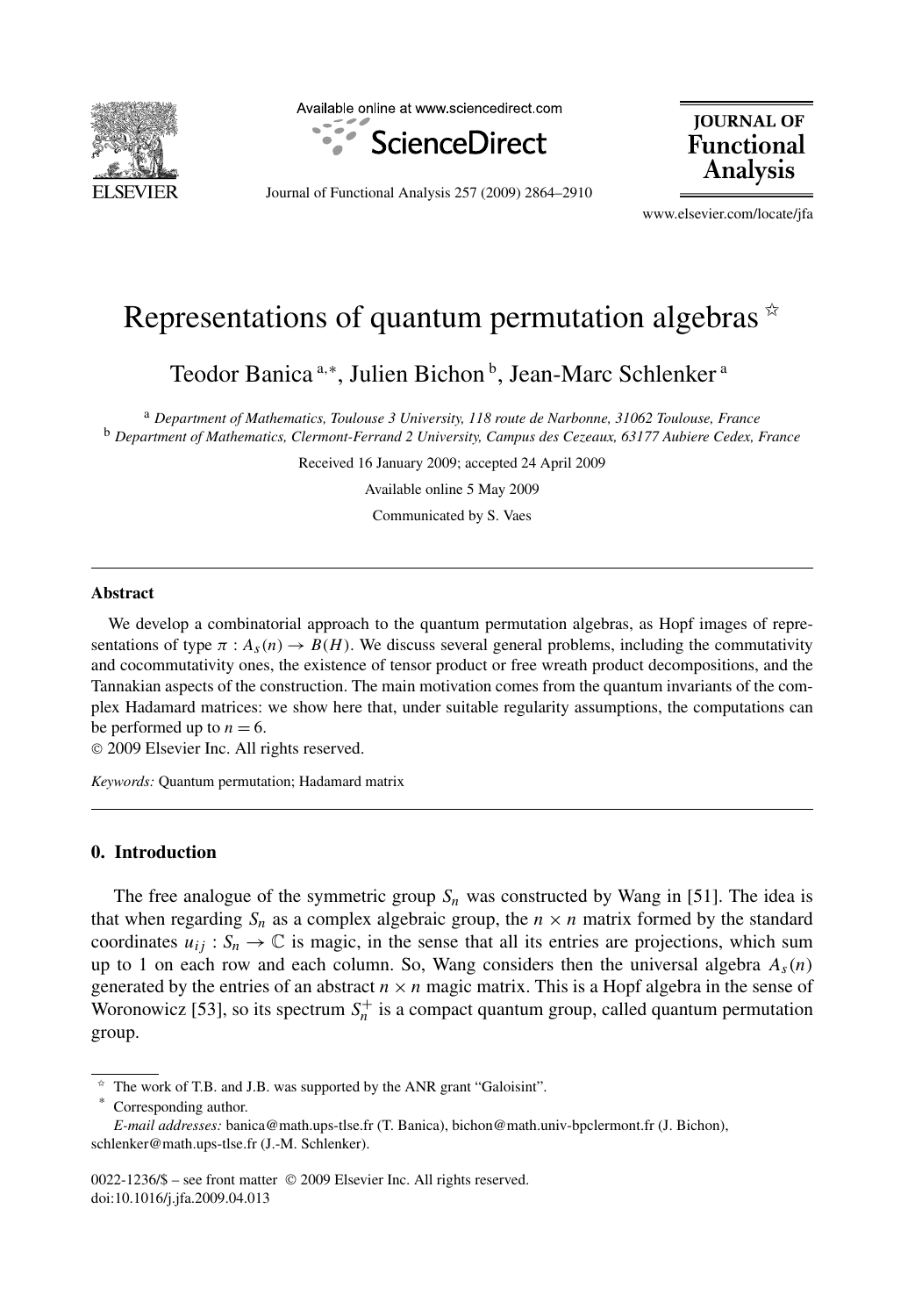The very first question is whether the "quantum permutations" do exist or not. That is, we would like to know whether  $S_n^+$  is indeed bigger that  $S_n$ , and if so, how big is it. Or, in other words, if  $A_s(n)$  is bigger than  $C(S_n)$ , and if so, how big is it.

The answer to these basic questions is as follows:

- (1) At  $n \leq 3$  we have  $S_n^+ = S_n$ . This is because the entries of such an  $n \times n$  magic matrix can be shown to pairwise commute, so we have  $A_s(n) = C(S_n)$ .
- (2) At  $n = 4$  we have  $S_4^+ = SO_3^{-1}$ . This is a quite subtle result, the quantum group  $S_4^+$  being in fact the central object of the whole theory. See [4,6,9].
- (3) At  $n \geq 5$  the situation is even worse: the dual of  $S_n^+$  is not amenable, and there is indication from [49] that its reduced group algebra should be simple.

The world of quantum permutation groups, i.e. quantum subgroups of  $S_n^+$ , turns to be extremely rich. For instance it was shown in [4] that these quantum groups are in correspondence with the subalgebras of Jones' spin planar algebra [31]. Another key result in this sense is the one in [6], where a complete classification is obtained at  $n = 4$ . The computation of integrals over the quantum permutation groups gives rise to a subtle problematics, of theoretical physics flavor [8,9]. Some new connections with noncommutative geometry and with free probability were found in [13,34].

An important class of examples, which actually motivated the whole theory, comes from the complex Hadamard matrices. These are the  $n \times n$  matrices formed by complex numbers of modulus 1, whose rows are pairwise orthogonal.

The point is that each Hadamard matrix  $h \in M_n(\mathbb{C})$  produces a quantum permutation algebra, i.e. a quotient  $A_s(n) \to A$ , according to the following algorithm:

- (1) We know that the rows  $h_i \in \mathbb{C}^n$  are pairwise orthogonal.
- (2) Thus the vectors  $\xi_{ij} = h_i/h_j$  form a magic basis of  $\mathbb{C}^n$ .
- (3) This gives a representation  $\pi$  :  $A_s(n) \to M_n(\mathbb{C})$ .
- (4) We call *A* the Hopf image of this representation.

The basic example comes from the Fourier matrix,  $F_{ii} = w^{(i-1)(j-1)}$  with  $w = e^{2\pi i/n}$ . All the above objects are "circulant", and we end up with the algebra  $A = C(\mathbb{Z}_n)$ .

The above construction has been known for about 10 years, since [3]. Its basic properties were worked out in the recent paper [10]. The notion of Hopf image was systematically investigated in the preprint [7]. The reasons for this delayed development is the difficulty in producing nontrivial statements on the subject.

In fact, the various problems regarding the complex Hadamard matrices (classification, computation of invariants) are all reputed to be quite difficult, with the tools basically lacking. The philosophy is somehow that "the Fourier matrix corresponds to the known mathematics, and the other matrices correspond to unknown mathematics". Illustrating here is the classification work of Haagerup [26], the work on invariants by Jones [30,31], as well as a counterexample constructed by Tao in [48].

Let us mention for instance that one particularly difficult problem, well known to specialists, is the computation of the quantum invariants of the following  $7 \times 7$  matrix based on the root of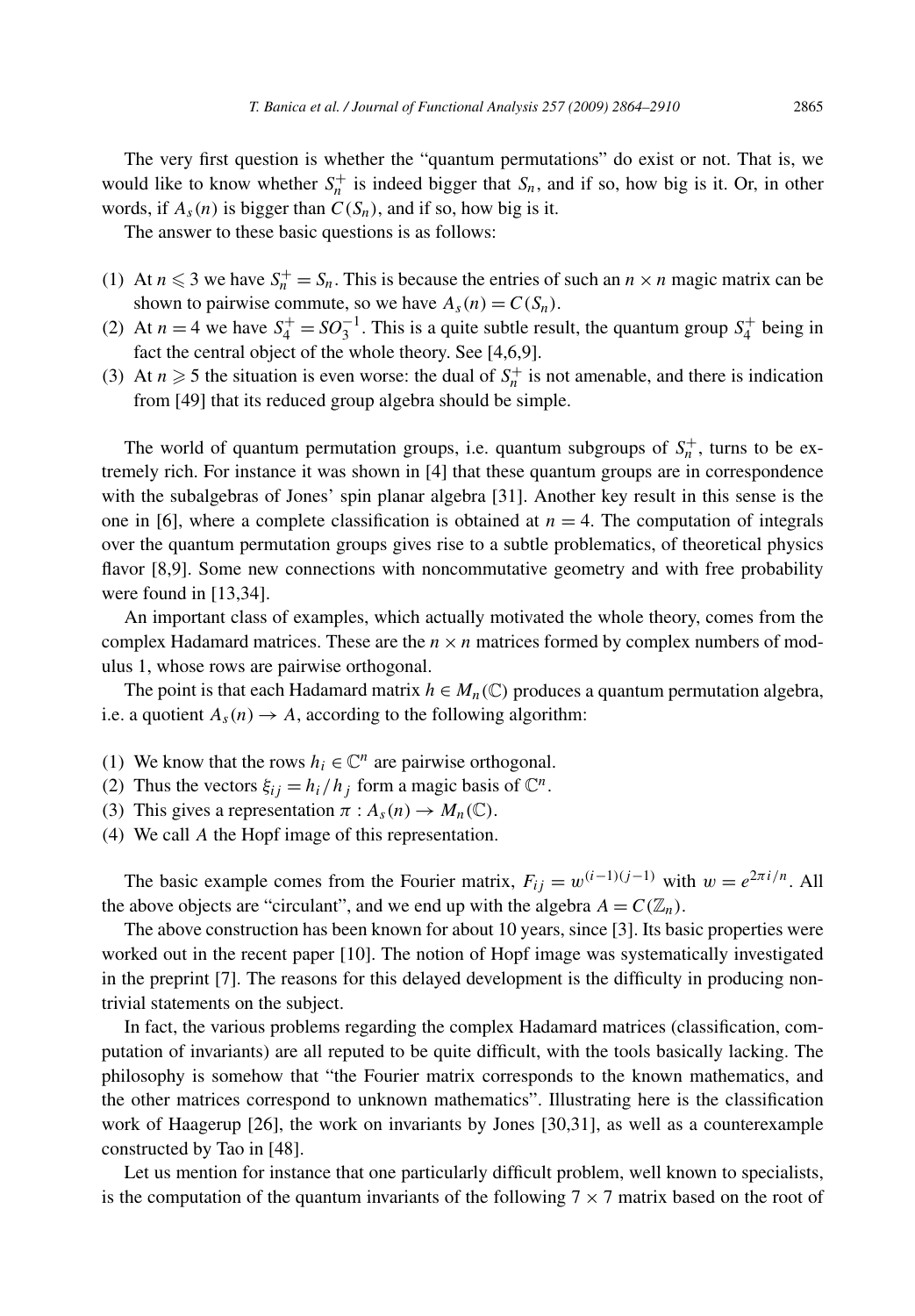unity  $w = e^{2\pi i/6}$ , discovered by Petrescu in [41]:

$$
P^q=\begin{pmatrix}1&1&1&1&1&1&1\\ 1&qw&qw^4&w^5&w^3&w^3&w^3\\ 1&qw^4&qw&w^3&w^5&w^5&w^3&w\\ 1&w^5&w^3&\bar{q}w&\bar{q}w^4&w&w^3\\ 1&w^3&w^5&\bar{q}w^4&\bar{q}w&w^3\\ 1&w^3&w^3&w&w^3&w^3&w^3&w^5w^4\end{pmatrix}
$$

The purpose of the present paper is to develop a systematic study of the representations of type  $\pi$ :  $A_s(n) \to B(H)$ , where *H* is a Hilbert space. Besides the above-mentioned Hadamard matrix motivation, we have as well an abstract motivation: any quantum permutation algebra appears as Hopf image of such a representation.

So, let us consider a representation of type  $\pi$  :  $A_s(n) \rightarrow B(H)$ , and let *A* be its Hopf image. We have the following list of basic questions:

- (1) When is *A* commutative?
- (2) When is *A* cocommutative?
- (3) Do we have  $A = A' \otimes A''$ ?
- (4) Do we have  $A = A' *_{w} A''$ ?

We will discuss all these questions, with a particular attention to the case  $H = \mathbb{C}^n$ , which includes the Hadamard matrix situation. We will discuss as well the classification problem for *π* and the explicit computation of *A*, for small values of *n*.

Our study will lead naturally to a certain hierarchy for the related combinatorial objects associated to Hilbert spaces. In decreasing order of generality, these are:

| Object               | Classification                     | Hopf algebra computation           |
|----------------------|------------------------------------|------------------------------------|
| Magic decompositions | $n \leq 3$ done, $n = 4$ difficult | $n \leq 3$ done, $n = 4$ difficult |
| Magic bases          | $n \leq 3$ done, $n = 4$ possible  | $n \leq 3$ done, $n = 4$ possible  |
| Hadamard matrices    | $n \leq 5$ done, $n = 6$ difficult | $n \leq 5$ done, $n = 6$ difficult |
| Regular Hadamard     | $n \leq 6$ done, $n = 7$ possible  | $n \leq 5$ done, $n = 6$ possible  |

The precise content of this table will be explained in the body of the paper.

The above hierarchy is quite natural, with the study of the regular matrices being related to some key problems. In fact, our main results concern precisely the regular matrices: at  $n = 6$  we already have a quite satisfactory picture, and at  $n = 7$ , which would be the next step, we have the above-mentioned Petrescu matrix.

Let us also mention that another motivation for the study of the regular matrices, and of their one-parameter deformations over the unit circle, would be the development of an abstract theory of "quantum permutation groups at roots of unity". Observe that, unlike for the quantized enveloping algebras of Drinfeld [24] and Jimbo [29], in our case the square of the antipode is always the identity:  $S^2 = id$ .

The paper is organized as follows. In 1 we recall the construction of the Wang algebra, in 2–4 we discuss the general properties of its Hilbert space representations, and in 5–6 we focus on the representations coming from complex Hadamard matrices. In 7–10 we present a number of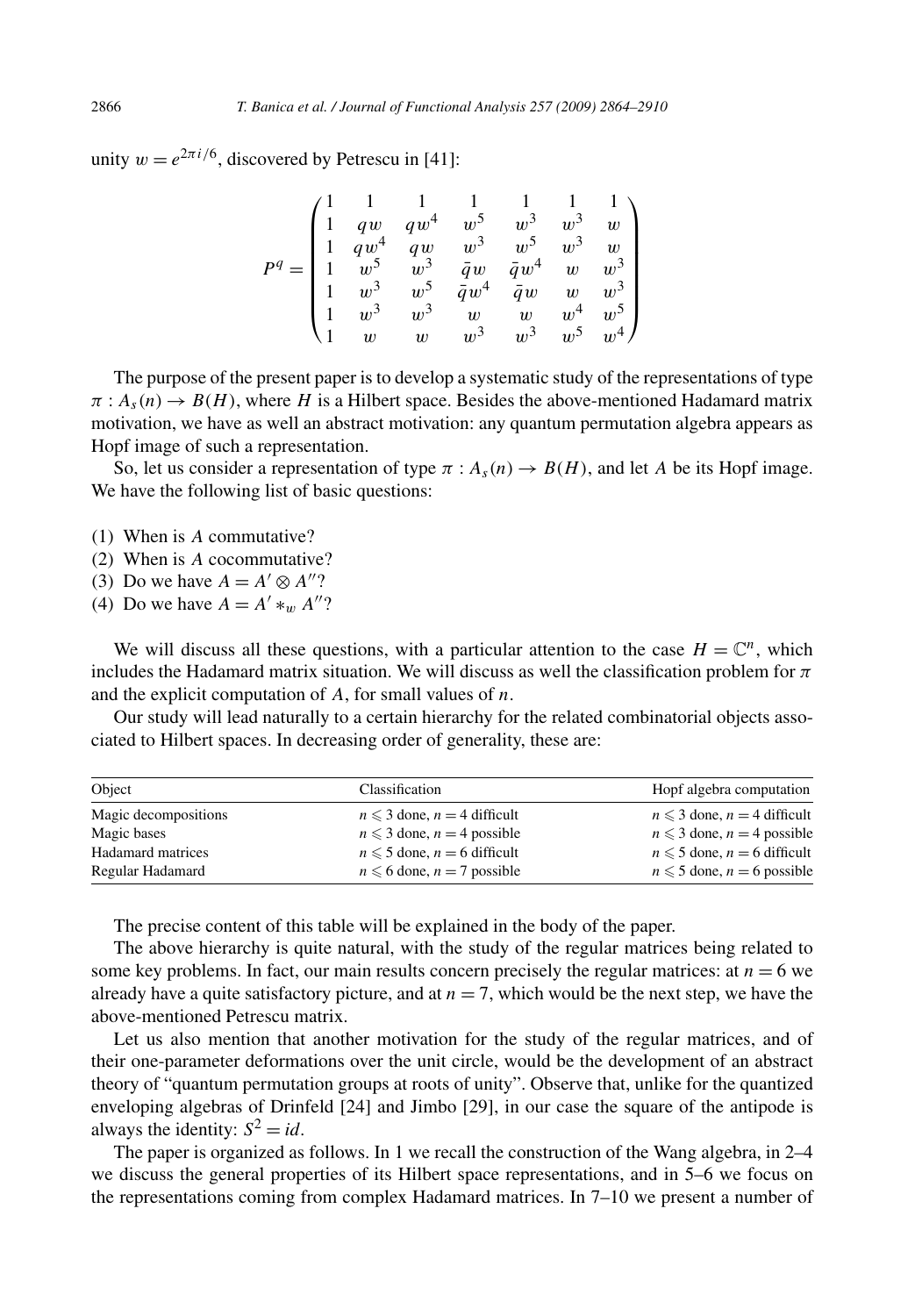technical results regarding the Hadamard matrices of small order, and in 11 we derive from this study several classification results.

The final section, 12, contains a few concluding remarks.

## **1. Quantum permutations**

Let *A* be a  $C^*$ -algebra. That is, we have a complex algebra with a norm and an involution, such that the Cauchy sequences converge, and  $\|aa^*\| = \|a\|^2$ .

The basic example is  $B(H)$ , the algebra of bounded operators on a Hilbert space  $H$ . In fact, any *C*∗-algebra appears as closed subalgebra of some *B(H )*.

The key example is  $C(X)$ , the algebra of continuous functions on a compact space X. By a theorem of Gelfand, any commutative  $C^*$ -algebra is of the form  $C(X)$ .

There are several ways of passing from commutative *C*∗-algebras to noncommutative ones. In this paper we use an approach based on the notion of projection.

**Definition 1.1.** Let *A* be a *C*∗-algebra.

(1) A projection is an element  $p \in A$  satisfying  $p^2 = p = p^*$ .

(2) Two projections  $p, q \in A$  are called orthogonal when  $pq = 0$ .

(3) A partition of unity is a set of orthogonal projections, which sum up to 1.

In the case of the above two basic examples, these notions are as follows.

A projection in  $B(H)$  is an orthogonal projection  $P_K$ , where  $K \subset H$  is a closed subspace. The orthogonality of projections corresponds to the orthogonality of subspaces, and the partitions of unity correspond to the orthogonal decompositions of *H*.

A projection in  $C(X)$  is a characteristic function  $\chi_Y$ , where  $Y \subset X$  is an open and closed subset. The orthogonality of projections corresponds to the disjointness of subsets, and the partitions of unity correspond to the partitions of *X*.

The following key definition is due to Wang [51].

**Definition 1.2.** A magic unitary over a *C*<sup>∗</sup>-algebra *A* is a square matrix of projections  $u \in M_n(A)$ , all whose rows and columns are partitions of the unity.

In the case of the above two basic examples, the situation is as follows.

A magic unitary over  $B(H)$  is of the form  $P_{K_{ij}}$ , with *K* magic decomposition of *H*, in the sense that all rows and columns of *K* are orthogonal decompositions of *H*.

A magic unitary over  $C(X)$  is of the form  $\chi_{Y_{ij}}$ , with *Y* magic partition of *X*, in the sense that all rows and columns of *Y* are partitions of *X*.

Consider now the situation  $G \cap X$  where a finite group acts on a finite set. The sets  $G_{ij} =$  ${\sigma \in G \mid \sigma(j) = i}$  form a magic partition of *G*, so the corresponding characteristic functions form a magic unitary over the algebra  $A = C(G)$ .

**Definition 1.3.** The matrix of characteristic functions

$$
\chi_{ij} = \chi \left\{ \sigma \in G \mid \sigma(j) = i \right\}
$$

is called magic unitary associated to  $G \cap X$ .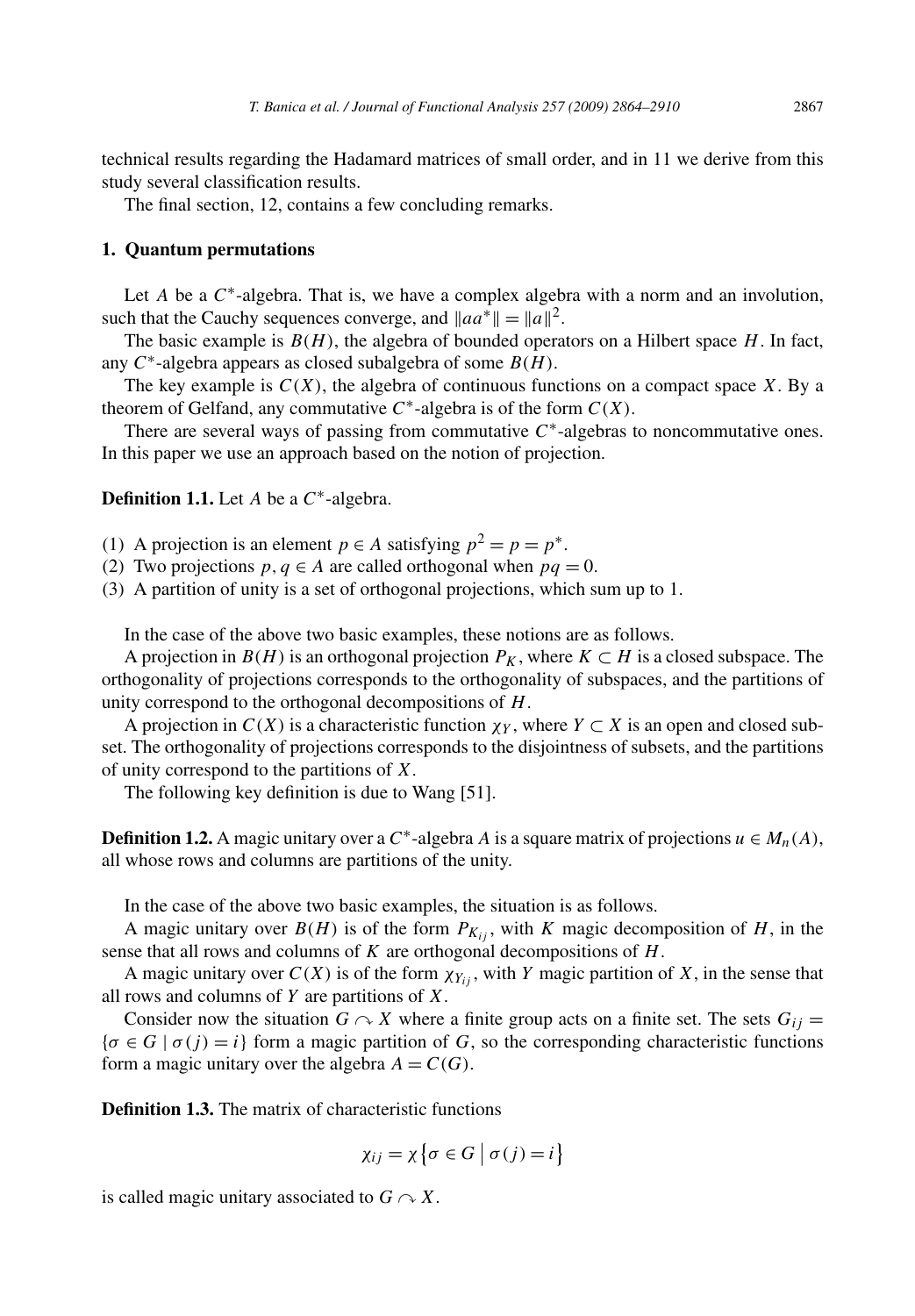The interest in  $\chi$  is that it encodes the dual structural maps of  $G \curvearrowright X$ . Consider indeed the multiplication, unit, inverse and action map:

$$
m(\sigma, \tau) = \sigma \tau
$$

$$
u(\cdot) = 1
$$

$$
i(\sigma) = \sigma^{-1}
$$

$$
a(i, \sigma) = \sigma(i)
$$

The duals of these maps are called comultiplication, counit, antipode and coaction. They are given by the following well-known formulae, see [1]:

$$
\Delta(f) = (\sigma, \tau) \rightarrow f(\sigma \tau)
$$
  
\n
$$
\varepsilon(f) = f(1)
$$
  
\n
$$
S(f) = \sigma \rightarrow f(\sigma^{-1})
$$
  
\n
$$
\alpha(f) = (i, \sigma) \rightarrow f(\sigma(i))
$$

These latter maps can all be expressed in terms of  $\chi$ , and in the particular case of  $G = S_n$ acting on  $X_n = \{1, \ldots, n\}$ , we have the following presentation result.

**Theorem 1.4.**  $C(S_n)$  *is the universal commutative*  $C^*$ -*algebra generated by*  $n^2$  *elements*  $\chi_i$ *; with relations making (χij ) a magic unitary matrix. The maps*

$$
\Delta(\chi_{ij}) = \sum \chi_{ik} \otimes \chi_{kj}
$$
  
\n
$$
\varepsilon(\chi_{ij}) = \delta_{ij}
$$
  
\n
$$
S(\chi_{ij}) = \chi_{ji}
$$
  
\n
$$
\alpha(\delta_i) = \sum \delta_j \otimes \chi_{ji}
$$

*are the comultiplication, counit, antipode and coaction of*  $C(S_n) \cap C(X_n)$ *.* 

**Proof.** Let *A* be the universal algebra in the statement. The Stone–Weierstrass theorem shows that the entries of the magic unitary associated to  $S_n \cap X_n$  generate the algebra  $C(S_n)$ , so we have a surjective morphism of algebras  $A \to C(S_n)$ .

It follows from the universal property of *A* that the maps  $\Delta$ ,  $\varepsilon$ ,  $S$ ,  $\alpha$  as in the statement exist. Thus *A* is a Hopf  $C^*$ -algebra coacting faithfully on  $X_n$ , so its spectrum is a subgroup of  $S_n$ , and by dualizing we obtain the missing arrow  $C(S_n) \to A$ .  $\Box$ 

We can proceed now with liberation. The idea is to remove commutativity from the above considerations. The following key definition is due to Wang [51].

**Definition 1.5.**  $A_s(n)$  is the universal  $C^*$ -algebra generated by  $n^2$  elements  $u_{ij}$ , with relations making  $(u_{ij})$  a magic unitary matrix. The maps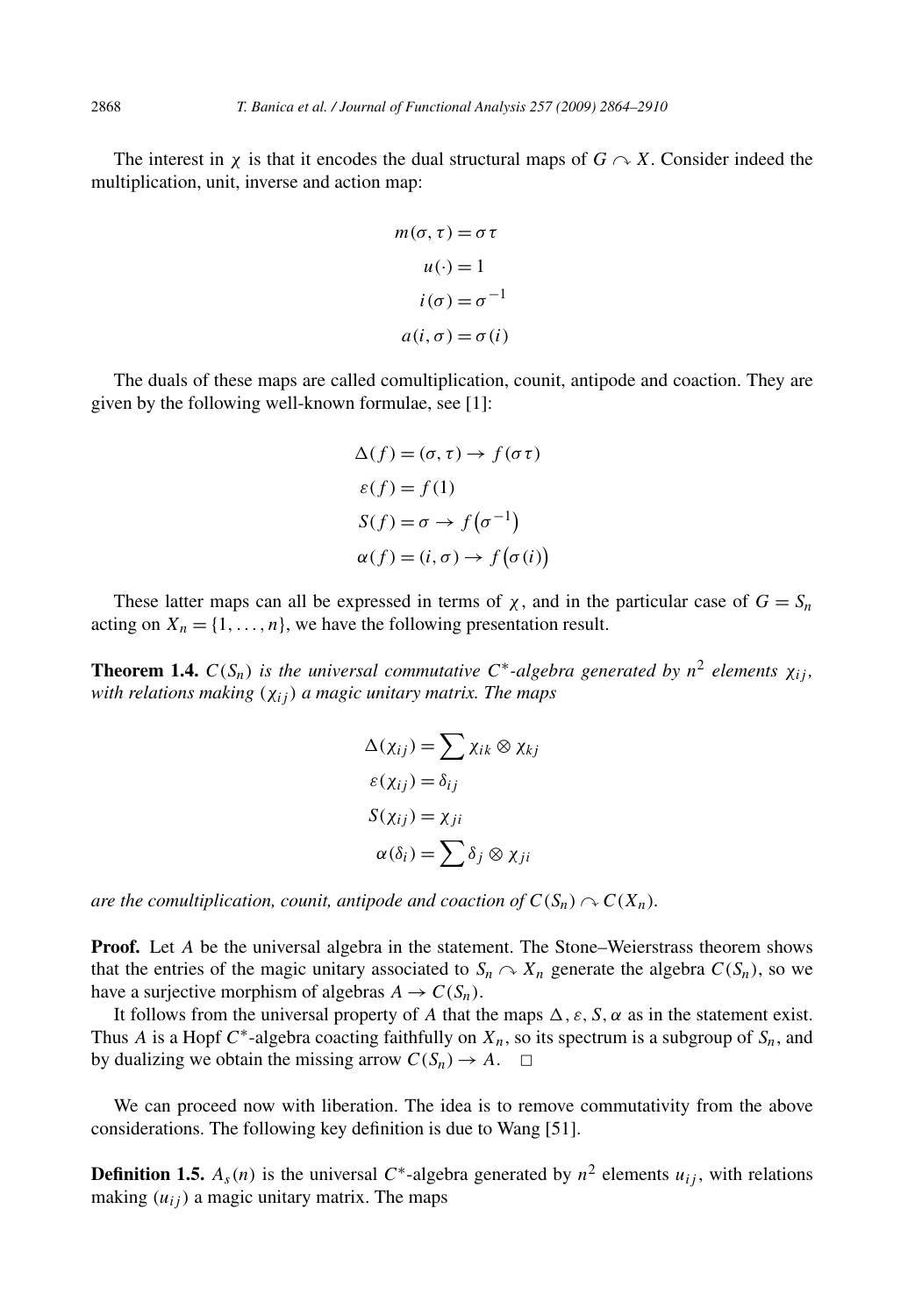$$
\Delta(u_{ij}) = \sum u_{ik} \otimes u_{kj}
$$
  
\n
$$
\varepsilon(u_{ij}) = \delta_{ij}
$$
  
\n
$$
S(u_{ij}) = u_{ji}
$$
  
\n
$$
\alpha(\delta_i) = \sum \delta_j \otimes u_{ji}
$$

are the comultiplication, counit, antipode and coaction of  $A_s(n) \sim C(X_n)$ .

The algebra  $A_s(n)$  is a Hopf  $C^*$ -algebra in the sense of Woronowicz [53]. Its spectrum  $S_n^+$  is a compact quantum group, called quantum permutation group on *n* points.

**Theorem 1.6.** *The algebras*  $A_s(n)$  *are as follows*:

- (1) *For*  $n \leq 3$ , the canonical map  $A_s(n) \to C(S_n)$  is an isomorphism.
- (2) *For*  $n \geq 4$ ,  $A_s(n)$  *is not commutative, and infinite dimensional.*

**Proof.** This follows from the fact that the entries of an  $n \times n$  magic unitary with  $n \leq 3$  have to commute with each other, while at  $n \geq 4$  these do not necessarily commute with each other, and can generate an infinite dimensional algebra. See Wang [51].  $\Box$ 

In terms of quantum groups, for  $n \leq 3$  the canonical inclusion  $S_n \subset S_n^+$  is an isomorphism, while for  $n \geq 4$  the quantum group  $S_n^+$  is not classical, nor finite.

We are now in position of introducing the arbitrary quantum permutation algebras. These are by definition the Hopf algebra quotients of *As(n)*.

**Definition 1.7.** A quantum permutation algebra is a  $C^*$ -algebra A, given with a magic unitary matrix  $u \in M_n(A)$ , subject to the following conditions:

- (1) The elements *uij* generate *A*.
- (2)  $\Delta(u_{ij}) = \sum u_{ik} \otimes u_{kj}$  defines a morphism  $\Delta : A \rightarrow A \otimes A$ .
- (3)  $\varepsilon(u_{ij}) = \delta_{ij}$  defines a morphism  $\varepsilon : A \to \mathbb{C}$ .
- (4)  $S(u_{ij}) = u_{ji}$  defines a morphism  $S: A \rightarrow A^{op}$ .

In what follows, all the quantum permutation algebras will be supposed to be full. This is a technical assumption, not changing the level of generality, stating that *A* must be the enveloping algebra of the  $*$ -algebra generated by the elements  $u_{ij}$ .

If  $(A, u)$  and  $(B, v)$  are quantum permutation algebras, so are  $A \otimes B$  and  $A * B$ , both taken with the magic unitary  $w = diag(u, v)$ . See Wang [51].

The free wreath product of *(A, u)* and *(B, v)* is given by:

$$
A *_{w} B = (A *^{dim(v)} * B) / \langle [u_{ij}^{(a)}, v_{ab}] = 0 \rangle
$$

Here the exponents on the right refer to the various copies of *A*. We get in this way a quantum permutation algebra, with magic unitary  $w_{ia,jb} = u_{ij}^{(a)} v_{ab}$ . See [14].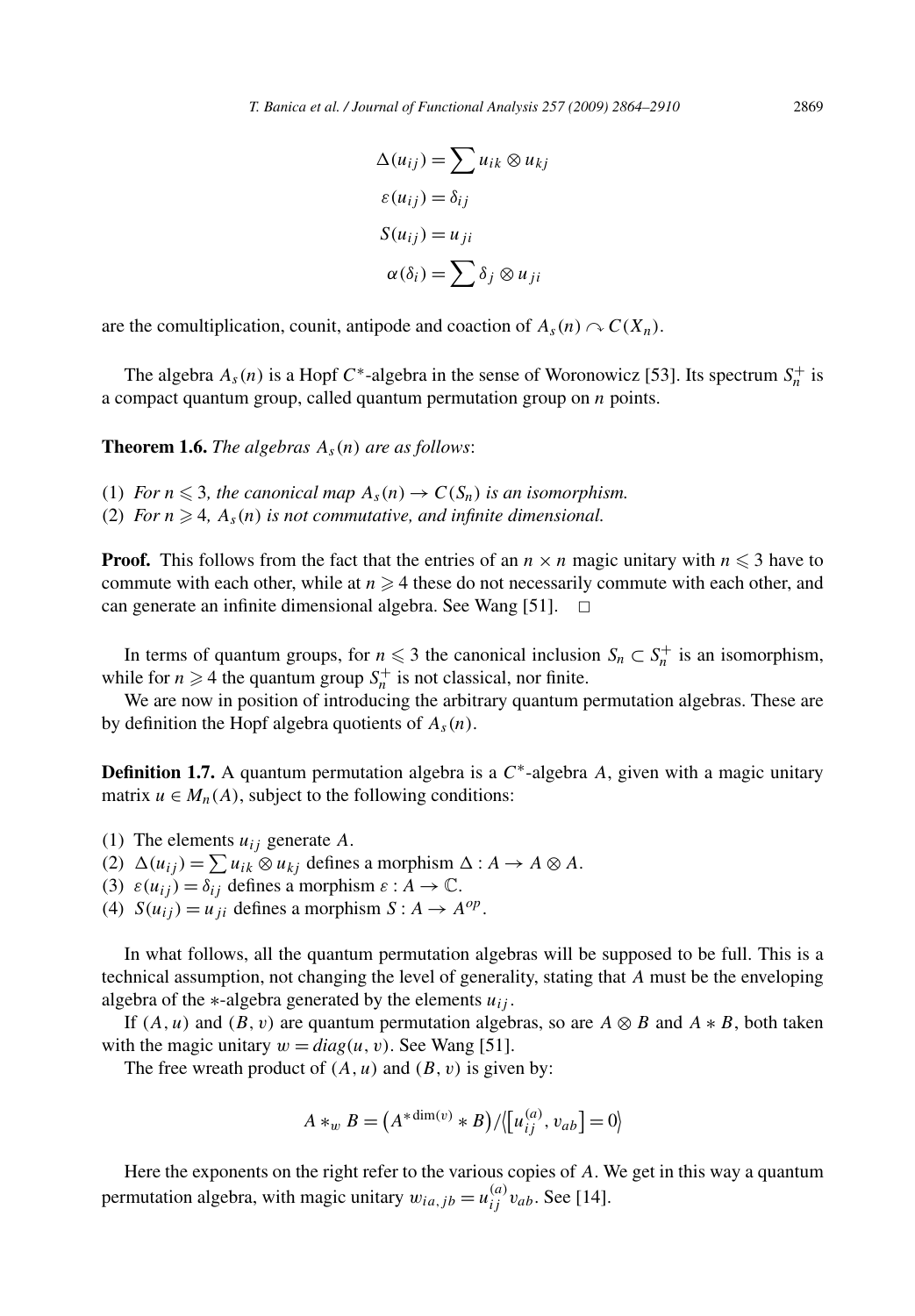**Theorem 1.8.** *The commutative and cocommutative cases are as follows*:

- (1) If  $G \subset S_n$  is a subgroup then  $C(G)$  is a quantum permutation algebra. Any commutative *quantum permutation algebra is of this form.*
- (2) *If*  $\mathbb{Z}_{i_1} * \cdots * \mathbb{Z}_{i_k} \to \Gamma$  *is a quotient group then*  $C^*(\Gamma)$  *is a quantum permutation algebra. Any cocommutative quantum permutation algebra is of this form.*

**Proof.** (1) The first assertion follows from the general considerations in the beginning of this section. The second assertion follows from the Gelfand theorem.

(2) The first assertion follows from the above considerations. Indeed, we have:

$$
C^*(\mathbb{Z}_{i_1} * \cdots * \mathbb{Z}_{i_k}) \simeq C(\mathbb{Z}_{i_1}) * \cdots * C(\mathbb{Z}_{i_k})
$$

This shows that the algebra on the left is a quantum permutation one, and the same must hold for its quotient  $C^*(\Gamma)$ . For the second assertion, see [15].  $\Box$ 

# **2. Hopf images**

In this section we present a purely combinatorial approach to the quantum permutation algebras, in terms of the geometry of subspaces of a given Hilbert space.

The starting point is the following fundamental result of Gelfand, which was actually at the origins of the whole *C*∗-algebra theory.

**Theorem 2.1.** *Let Γ be a discrete group, and H be a Hilbert space. We have a one-to-one correspondence between*:

- (1) *Unitary representations*  $u : \Gamma \to U(H)$ *.*
- (2) *Representations*  $\pi$  :  $C^*(\Gamma) \rightarrow B(H)$ *.*

**Proof.** Any unitary representation of *Γ* can be extended by linearity to the group algebra  $\mathbb{C}[{\Gamma}]$ , then by continuity to the whole algebra *C*∗*(Γ )*.

Conversely, consider a *C*<sup>\*</sup>-algebra representation  $\pi$  :  $C^*(\Gamma) \to B(H)$ . The group elements  $g \in C^*(\Gamma)$  being unitaries in the abstract sense, their images by  $\pi$  must be certain unitaries  $u_g \in B(H)$ , and this gives the result.  $\Box$ 

The above considerations suggest the following definition.

**Definition 2.2.** Let  $\pi$  :  $C^*(\Gamma) \to B(H)$  be a representation.

- (1)  $\pi$  is called inner faithful if  $g \neq h$  implies  $\pi(g) \neq \pi(h)$ .
- (2) The Hopf image of  $\pi$  is  $A_{\pi} = C^*(\Gamma')$ , where  $\Gamma' = \pi(\Gamma)$ .

Observe that any faithful representation is inner faithful. The converse is far from being true. For instance in the case  $H = \mathbb{C}^n$ , the finite dimensional algebra  $M_n(\mathbb{C})$  is the target of many inner faithful representations coming from infinite dimensional algebras of type *C*∗*(Γ )*, one for each discrete subgroup *Γ* ⊂ *Un*.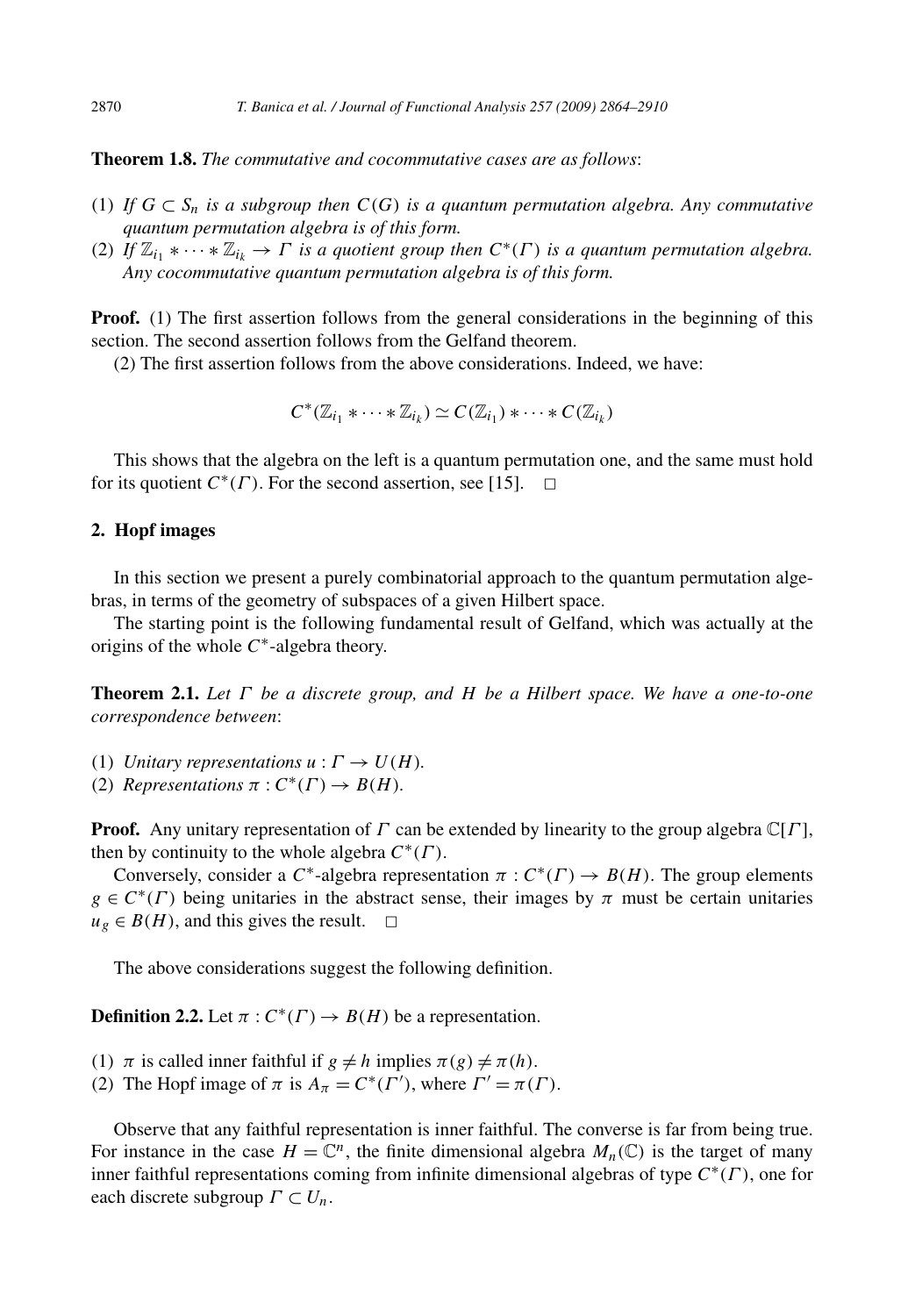We have the following key statement, which provides an abstract characterization for both notions of Hopf image, and inner faithful representation.

**Proposition 2.3.** *Let*  $\pi$  :  $C^*(\Gamma) \to B(H)$  *be a representation.* 

(1)  $A_{\pi}$  *is the smallest group algebra realizing a factorization of*  $\pi$ *.* 

(2)  $\pi$  *is inner faithful iff*  $A = A_{\pi}$ .

**Proof.** This follows from Theorem 2.1, and from the basic functorial properties of the group algebra construction  $\Gamma \to C^*(\Gamma)$ .  $\Box$ 

We present now an extension of these fundamental notions and results to the case of quantum permutation algebras. Let us first recall that each such algebra satisfies Woronowicz's axioms in [53], so we have the heuristic formula  $A = C^*(\Gamma)$ , where  $\Gamma$  is a discrete quantum group. Thus the above notions and results can be extended, provided that we use the algebra formalism, and make no reference to the underlying discrete quantum groups, which do not exist as concrete objects.

The best is to proceed by converting Proposition 2.3 into a definition.

**Definition 2.4.** Let  $\pi : A \rightarrow B(H)$  be a representation.

- (1)  $A_{\pi}$  is the smallest quantum permutation algebra realizing a factorization of  $\pi$ .
- (2)  $\pi$  is called inner faithful if  $A = A_{\pi}$ .

In other words, the Hopf image is the final object in the category of factorizations of  $\pi$  through quantum permutation algebras. Both its existence and uniqueness follow from abstract algebra considerations. The idea is that  $A_{\pi}$  can be constructed as being the quotient of *A* by a suitable ideal, namely the largest Hopf ideal contained in  $Ker(\pi)$ . We refer to [7] for full details regarding this construction.

A first point of interest in the above notions comes from the following result.

**Theorem 2.5.** *Any quantum permutation algebra appears as Hopf image of a representation*  $\pi: A_s(n) \to B(H)$ *. Moreover, we can take*  $H = l^2(\mathbb{N})$ *.* 

**Proof.** This follows from the Gelfand–Naimark–Segal theorem, stating that any *C*∗-algebra has a faithful representation on a Hilbert space. Indeed, given an arbitrary quantum permutation algebra *A*, this theorem gives an embedding  $j : A \subset B(H)$ .

By composing this embedding with the canonical map  $p : A_s(n) \to A$ , we get a representation  $jp: A_s(n) \to B(H)$ . Now since A provides a factorization of  $jp$ , and is minimal with this property, we conclude that *A* is the Hopf image of *jp*.

Finally, *A* being separable, we can take *H* to be separable,  $H = l^2(\mathbb{N})$ .  $\Box$ 

The above statement reduces in principle the study of the quantum permutation algebras to that of the magic decompositions of Hilbert spaces. Indeed, the representations  $\pi$ :  $A_s(n) \rightarrow B(H)$ are in one-to-one correspondence with the magic unitaries over the algebra  $B(H)$ , hence with the magic decompositions of *H*.

So, our starting point will be the following definition.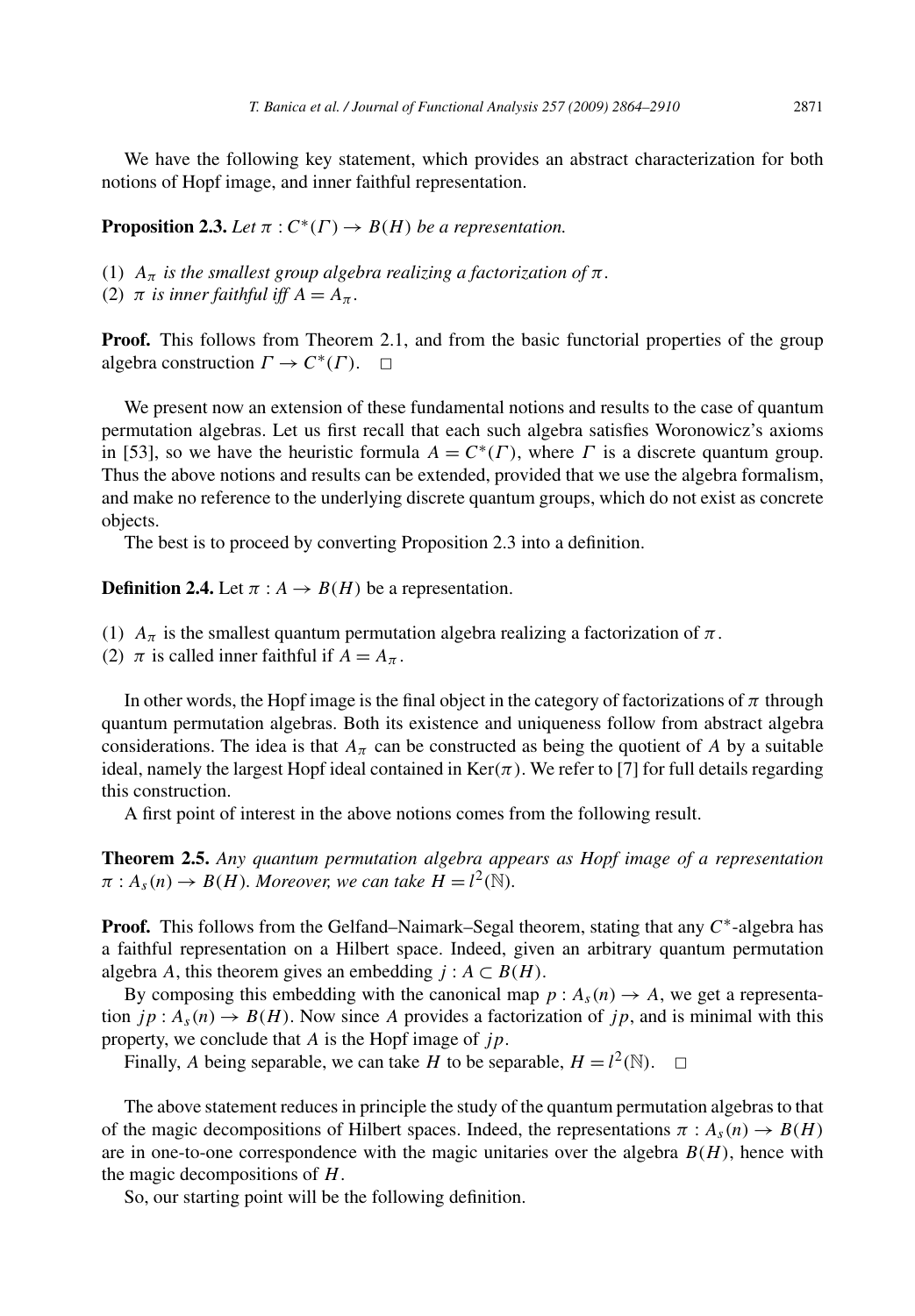**Definition 2.6.** A magic decomposition of *H* is a square matrix of subspaces *X*, all whose rows and columns are orthogonal decompositions of *H*. Associated to *X* are:

- (1) The magic unitary matrix given by  $P_{ij}$  = projection on  $X_{ij}$ .
- (2) The representation  $\pi : A_s(n) \to B(H)$  given by  $\pi(u_{ij}) = P_{ij}$ .
- (3) The quantum permutation algebra  $A = A_{\pi}$  associated to  $\pi$ .

We begin our study with the construction of a basic example. Let *H* be a Hilbert space, given with a decomposition into orthogonal subspaces:

$$
H = \bigoplus_{k=1}^{N} X_k
$$

Let also  $(E_{ij})$  be a magic partition of the set  $I = \{1, \ldots, N\}$ , in the sense that all the rows and columns of *E* are partitions of *I* . We let:

$$
X_{ij}^E = \bigoplus_{k \in E_{ij}} X_k
$$

It follows from definitions that  $X^E$  is a magic decomposition of *H*.

For  $k \in \{1, \ldots, N\}$  we denote by  $\sigma_k \in S_n$  the permutation given by  $\sigma_k(j) = i$  when  $k \in E_{ij}$ . These permutations  $\sigma_1, \ldots, \sigma_N$  uniquely determine *E*. They generate a certain subgroup  $G \subset S_n$ , than we call group associated to *E*.

**Theorem 2.7.** For a magic partition decomposition  $X^E$  we have  $A = C(G)$ , where  $G \subset S_n$  is the *group associated to E.*

**Proof.** We will use the basic properties of the Hopf image, for which we refer to [7].

We first review the definition of *G*. We know from Theorem 1.4 that associated to *E* is a certain representation  $\rho$  :  $C(S_n) \to C(I)$ . This representation is given by  $\rho(\chi_{ij}) = \chi_{E_{ij}}$ , so the corresponding transpose map  $r: I \to S_n$  satisfies:

$$
\chi_{ij}(r(k)) = \chi_{E_{ij}}(k)
$$

$$
= \delta_{\sigma_k(j),i}
$$

$$
= \chi_{ij}(\sigma_k)
$$

This gives  $r(k) = \sigma_k$  for any k, so we can conclude that G is the group generated by the image of *r*. Or, equivalently, that  $C(G)$  is the Hopf image of  $\rho$ .

We denote by  $P_k$  the orthogonal projection onto  $X_k$ , and by  $P_{ij}$  the orthogonal projection onto  $X_{ij}^E$ . We have:

$$
P_{ij} = \sum_{k \in E_{ij}} P_k
$$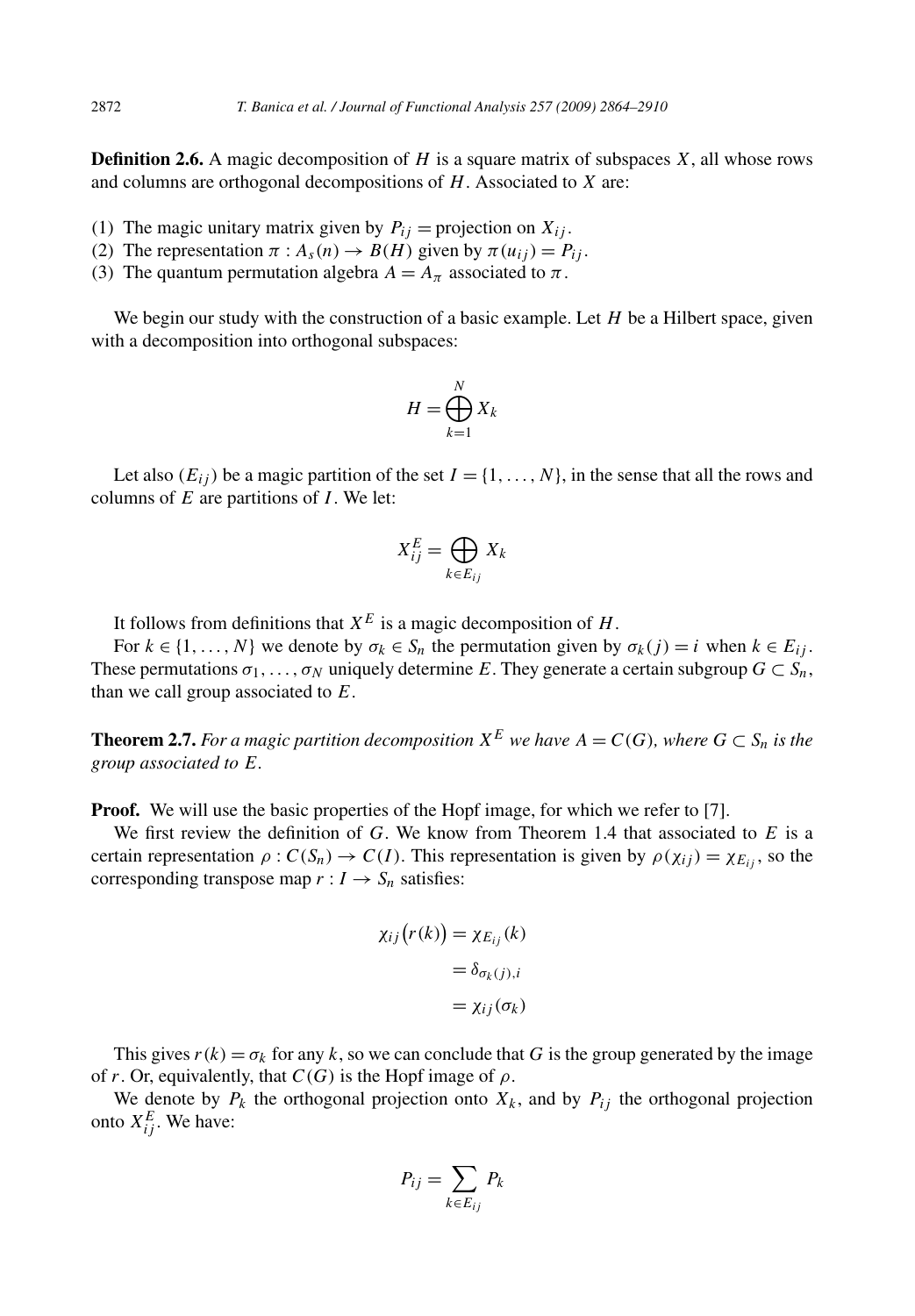We claim that the representation of  $A_s(n)$  associated to the magic decomposition  $X^E$  has a factorization of the following type:



Indeed, we can define the arrow on the right to be the one given by  $\delta_k \to P_k$ , and the other 4 arrows, to be the canonical ones. At the level of generators, we have:



Thus the above diagram of algebras commutes, as claimed. Now since *C(G)* is a Hopf algebra, the Hopf algebra  $A_{\pi}$  we are looking for must be a quotient of it.

On the other hand,  $A_{\pi}$  must be the minimal algebra containing the image of  $C(S_n)$  by the bottom map, so we get  $A_\pi = C(G)$  as claimed.  $\square$ 

**Theorem 2.8.** For a magic decomposition  $X_{ij}$ , the following are equivalent:

- (1) *A is commutative.*
- (2)  $X = X^E$  for a certain magic partition *E*.

**Proof.** Indeed, if *A* is commutative, its quotient algebra  $B = C^*(P_i)$  must be commutative as well. By applying the Gelfand theorem we get an isomorphism  $B \simeq C(I)$ , where *I* is a certain finite set. The magic unitary  $(P_{ij})$  must correspond in this way to a magic matrix of characteristic functions  $(\chi_{ii})$ , which should come in turn from a magic partition  $(E_{ii})$  of the set *I*. This gives the result.  $\square$ 

We discuss now the classification of small order magic decompositions, and the computation of the associated Hopf algebras. We fix a Hilbert space *H*.

**Theorem 2.9.** *The*  $2 \times 2$  *magic decompositions of H* are of the form

$$
X = \begin{pmatrix} A & B \\ B & A \end{pmatrix}
$$

*with*  $H = A \oplus B$ *. The associated Hopf algebra is*  $C(G)$ *, with*  $G \in \{1, \mathbb{Z}_2\}$ *.* 

**Proof.** First, it follows from definitions that *X* must be of the above form. Since the algebra generated by the projections onto *A,B* is of dimension 1 or 2, depending on whether one of *A, B* is 0 or not, this gives the second assertion.  $\Box$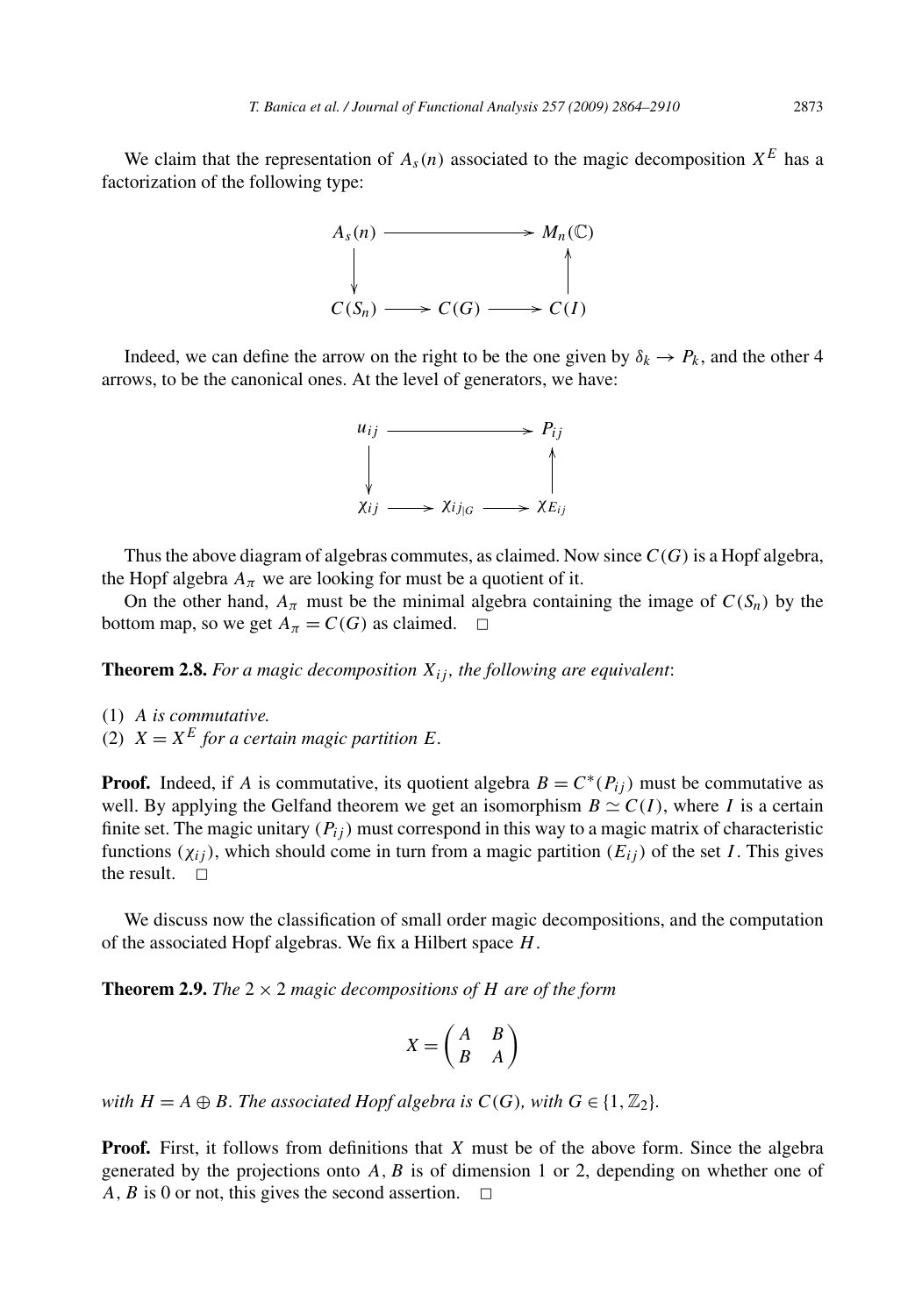**Theorem 2.10.** *The*  $3 \times 3$  *magic decompositions of H are of the form* 

$$
X = \begin{pmatrix} A \oplus B & C \oplus D & E \oplus F \\ C \oplus F & A \oplus E & B \oplus D \\ E \oplus D & B \oplus F & A \oplus C \end{pmatrix}
$$

*with*  $H = A \oplus \cdots \oplus F$ *. The associated algebra is*  $C(G)$ *, with*  $G \in \{1, \mathbb{Z}_2, \mathbb{Z}_3, S_3\}$ *.* 

**Proof.** We know from Theorem 1.6 that  $A_s(3)$  is commutative, and it follows that each of its quotients, and in particular the Hopf image, is commutative as well.

Now by using Theorem 2.8 we get that our magic basis comes from a magic partition. But the  $3 \times 3$  magic partitions are of the following form:

$$
\begin{pmatrix} A \cup B & C \cup D & E \cup F \\ C \cup F & A \cup E & B \cup D \\ E \cup D & B \cup F & A \cup C \end{pmatrix}
$$

This shows that *X* is of the form in the statement, which proves the result.  $\Box$ 

# **3. General results**

As explained in the previous section, the study of quantum permutation algebras reduces in principle to that of the magic decompositions of Hilbert spaces.

In this section we present a number of general results, which are essential for this approach. We discuss first the corepresentation theory of Hopf images.

The tensor powers of a magic unitary  $U \in M_n(A)$  are given by:

$$
U^{\otimes k} = (U_{i_1j_1} \dots U_{i_kj_k})_{i_1...i_k, j_1...j_k}
$$

In other words, the tensor power is the  $n^k \times n^k$  matrix formed by all the length *k* products between the entries of *U*. Observe that  $U^{\otimes k}$  is indeed a magic unitary.

**Definition 3.1.** Associated to a magic unitary  $U \in M_n(A)$  are the spaces

$$
Hom(U^{\otimes k}, U^{\otimes l}) = \{T \in M_{n^l \times n^k}(\mathbb{C}) \mid TU^{\otimes k} = U^{\otimes l}T\}
$$

with *k*, *l* ranging over all positive integers.

In the case where  $U$  is the magic unitary associated to a quantum permutation algebra, we have here Woronowicz's representation theory notions in [53,54].

The main representation theory problem for a quantum permutation algebra is to compute the above Hom-spaces, for the fundamental magic unitary. The following result from [7] reduces this abstract problem to a Hilbert space computation.

**Theorem 3.2.** *Given a representation*  $\pi$  :  $A_s(n) \rightarrow B(H)$ *, we have* 

$$
Hom(u^{\otimes k}, u^{\otimes l}) = Hom(P^{\otimes k}, P^{\otimes l})
$$

*where u is the fundamental corepresentation of the Hopf image, and*  $P_{ij} = \pi(u_{ij})$ *.*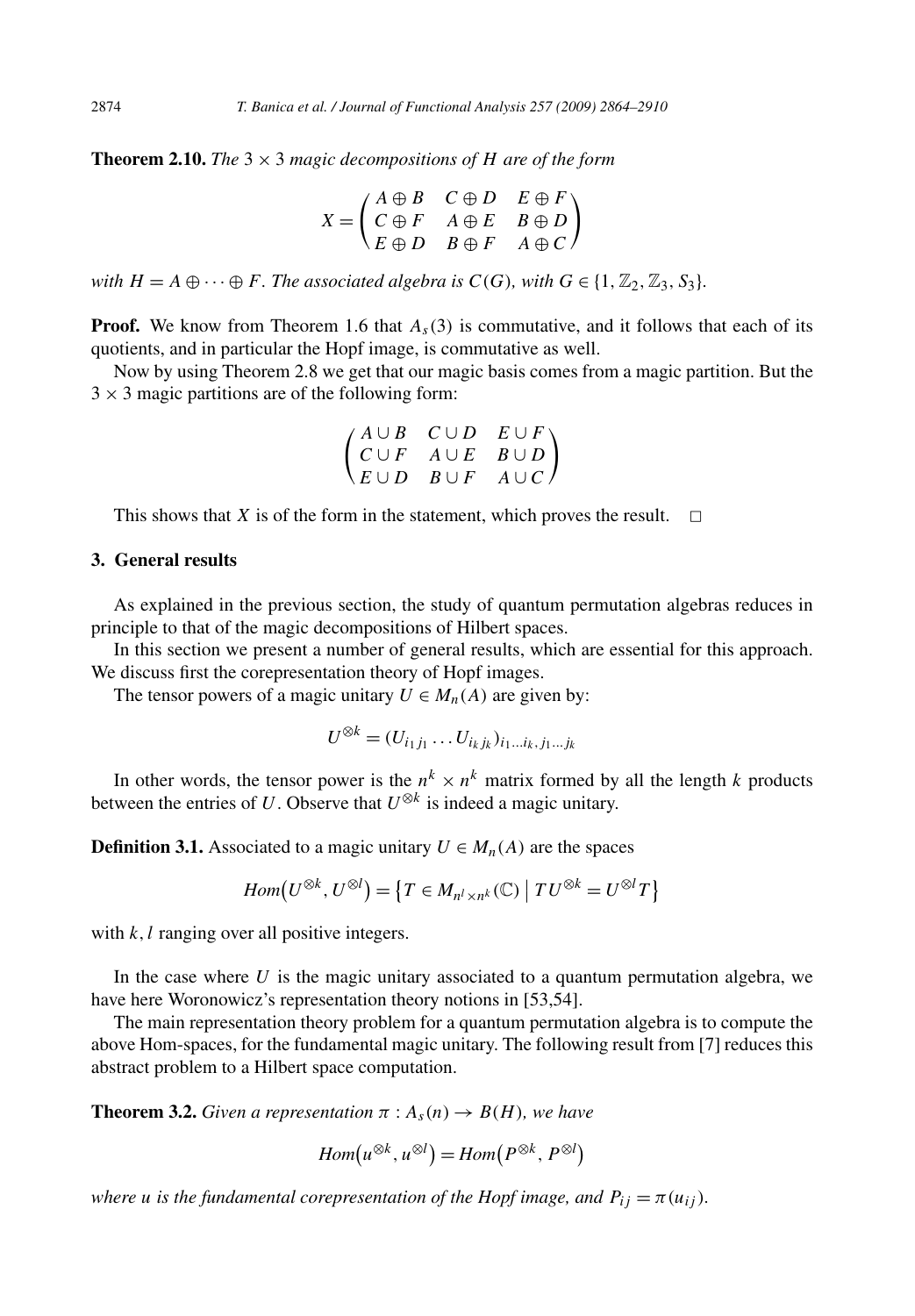**Proof.** The idea is that the collection of vector spaces on the right forms a tensor category, embedded into the tensor category of finite dimensional Hilbert spaces, and the Hopf image can be shown to be the Tannakian dual of this category, in the sense of [54]. We refer to [7] for full details regarding this proof.  $\square$ 

As a first application, we will solve now the cocommutative problem. We begin with a technical result, which is of independent interest, in connection with [15].

**Proposition 3.3.** If a magic decomposition X is non-degenerate, in the sense that  $X_{ij} \neq 0$  for *any i*, *j*, *then*  $Hom(1, u) = \mathbb{C}$ *.* 

**Proof.** We apply Theorem 3.2, with  $k = 0$  and  $l = 1$ . We get that for any column vector  $T = (t_i)$ we have:

$$
T \in Hom(1, u) \iff T \in Hom(1, P)
$$
  

$$
\iff T = PT
$$
  

$$
\iff t_i = \sum_j t_j P_{ij}, \forall i
$$

Consider one of the *n* conditions on the right. The projections  $P_{ij}$  are pairwise orthogonal, and by non-degeneracy, they are nonzero. Thus their only linear combinations which are scalars are those having equal coefficients, and we are done.  $\Box$ 

A magic partition  $(E_{ij})$  is called abelian if the associated group  $G \subset S_n$  is abelian.

**Theorem 3.4.** *For a non-degenerate magic decomposition Xij , the following are equivalent*:

- (1) *A is cocommutative.*
- (2)  $X = X^E$  for an abelian magic partition *E*.

**Proof.** (1)  $\Rightarrow$  (2) follows from Proposition 3.3. Indeed, in terms of [15], the condition *Hom* $(1, u) = \mathbb{C}$  means that the fundamental coaction of *A* is ergodic, so it follows from the results in there that if *A* is cocommutative, then it is commutative. Thus we can apply Theorems 2.8 and 2.7, and we get the result.

 $(2)$  ⇒ (1) follows from Theorem 2.7. Indeed, we know that in the case *X* = *X*<sup>*E*</sup> we have *A* = *C*(*G*). Thus if *E* is abelian we have  $A = C^*(\widehat{G})$ , as claimed.  $\Box$ 

We discuss now the behavior of the Hopf image with respect to the various product operations at the level of the magic decompositions, or of the magic unitaries.

The simplest such operation is the tensor product. Given two magic unitaries  $U \in M_n(B(H))$ and  $V \in M_m(B(K))$ , we can form the following matrix:

$$
W_{ia,jb}=U_{ij}\otimes V_{ab}
$$

It follows from definitions that this matrix is an  $nm \times nm$  magic unitary over  $B(H \otimes K)$ . We call it tensor product of *U*, *V*, and we use the notation  $W = U \otimes V$ .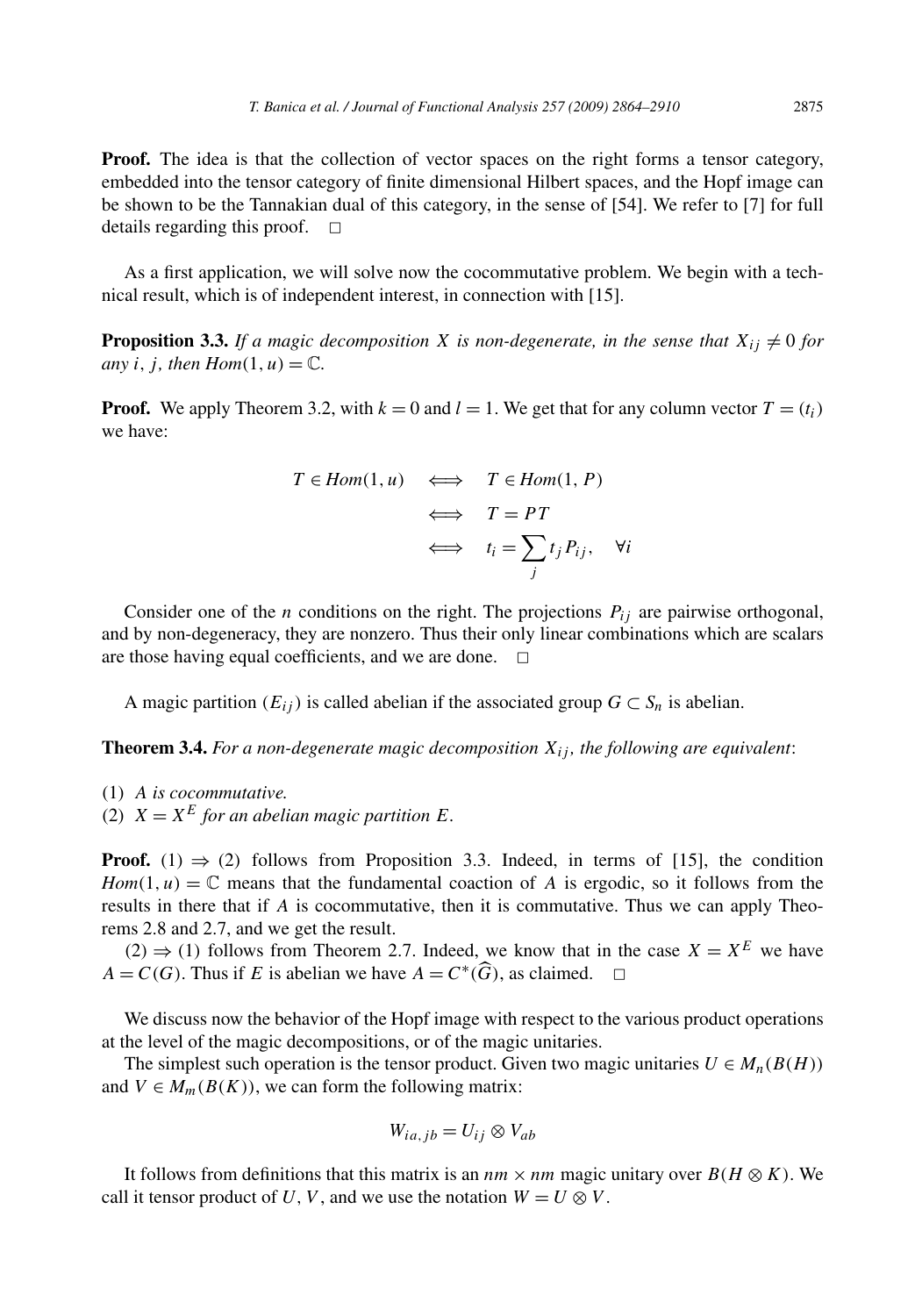**Theorem 3.5.** *The Hopf algebra associated to*  $U \otimes V$  *is a quotient of*  $A \otimes B$ *, where*  $A$  *is the Hopf image for U, and B is the Hopf image for V .*

**Proof.** The representation of  $A_s(nm)$  associated to  $U \otimes V$  has a factorization of the following type:



Indeed, we can define the bottom arrows to be the tensor products of the factorizations associated to *A*, *B*, and the other arrows to be the canonical ones.

Now since the representation associated to  $U \otimes V$  factorizes through  $A \otimes B$ , we get a morphism as in the statement.  $\square$ 

An interesting generalization of the notion of tensor product, to play a key role in what follows, is the Dită product. The following definition is inspired from [22].

**Definition 3.6.** The Diță product of a magic unitary  $U \in M_n(B(H))$  with a family of magic unitaries  $V^1, \ldots, V^n \in M_m(B(K))$  is the magic unitary given by:

$$
W_{ia,jb} = U_{ij} \otimes V_{ab}^i
$$

We use the notation  $W = U \otimes (V^1, \ldots, V^n)$ .

It follows indeed from definitions that the Dita product is an  $nm \times nm$  magic unitary over the algebra  $B(H \otimes K)$ . Observe that in the case where the magic unitaries  $V^i$  are all equal, we get a usual tensor product of magic unitaries:

$$
U\otimes (V,\ldots,V)=U\otimes V
$$

In order to investigate the Hopf images of the Dita products, we will need the following definition, which makes us slightly exit from the formalism in [7].

**Definition 3.7.** The common Hopf image of a family of *C*∗-algebra representations  $\pi_i$ :  $A_s(n) \to B$  with  $i \in I$  is the smallest quantum permutation algebra *A* realizing a factorization  $A_s(n) \to A \to B$  of the representation  $\pi_i$ , for any  $i \in I$ .

As for the usual notion of Hopf image, this construction is best understood in terms of discrete quantum groups. Let *Γ* be the discrete quantum group associated to  $A_s(n)$ , and let  $\Gamma/\Lambda_i$  be the discrete quantum group associated to the Hopf image  $A_i$  of the representation  $\pi_i$ . With these notations, we have the following diagram:

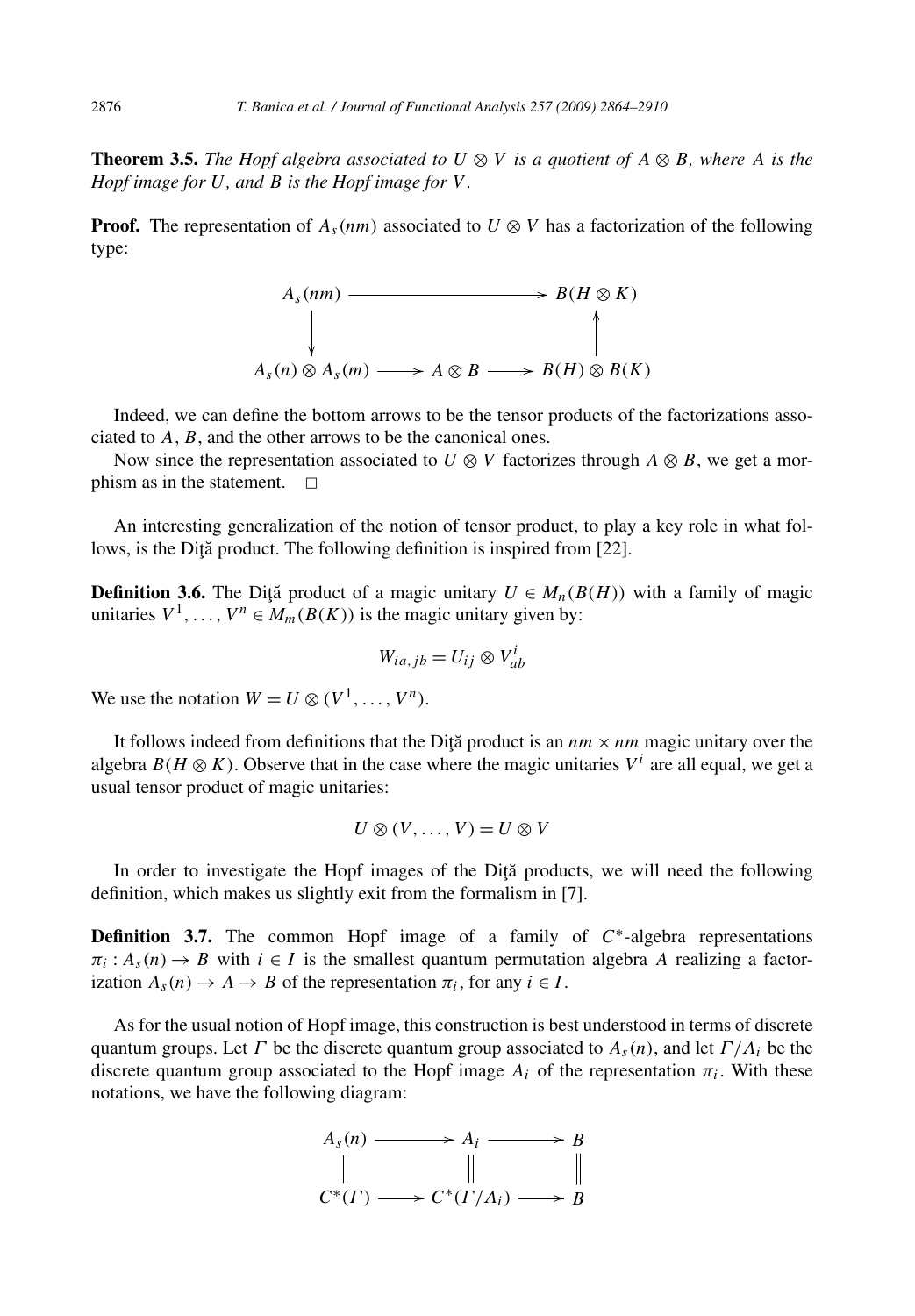Now if we look for the discrete quantum group associated to the common Hopf image, this must be the quotient of *Γ* by the smallest subgroup containing each  $\Lambda_i$ . In other words, the common Hopf image is simply given by:

$$
A = C^* \big( \Gamma / \langle \Lambda_i \mid i \in I \rangle \big)
$$

This explanation might seem of course quite heuristic. The idea, however, is that the common Hopf image can be constructed by using a suitable ideal, as in [7].

An alternative approach is simply by using the results in [7]: each representation factorizes through its Hopf image  $A_s(n)/J_i$ , so the common Hopf image should be  $A_s(n)/J$ , where  $J = \langle J_i \rangle$  is the smallest Hopf ideal containing all the ideals  $J_i$ .

**Theorem 3.8.** The algebra associated to  $U \otimes (V^1, \ldots, V^n)$  is a quotient of  $B *_{w} A$ , where  $A$  is *the Hopf image for U, and B is the common Hopf image for*  $V^1, \ldots, V^n$ .

**Proof.** Let us first look at the free wreath product between  $A_s(m)$  and  $A_s(n)$ . If we denote by  $v, u$  the fundamental corepresentations of these algebras, the product is:

$$
A_{s}(m) *_{w} A_{s}(n) = (A_{s}(m)^{*n} * A_{s}(n))/[(v_{ab}^{(i)}, u_{ij}] = 0)
$$

It follows from definitions that we can define a map  $\Phi : A_s(m) *_{w} A_s(n) \to B(H \otimes K)$ , by mapping the standard generators in the following way:

$$
\Phi(u_{ij}) = U_{ij} \otimes 1
$$
  

$$
\Phi(v_{ab}^{(i)}) = 1 \otimes V_{ab}^i
$$

We claim now that the representation of  $A_s(nm)$  associated to  $U \otimes (V^1, \ldots, V^n)$  has a factorization of the following type:



Indeed, we can define the bottom arrows to be those coming by factorizing *Φ* through the algebra  $B *_{w} A$ , and the other arrows to be the canonical ones.

Now since the representation associated to the magic unitary  $U \otimes (V^1, \ldots, V^n)$  factorizes through  $B \ast_w A$ , we get a morphism as in the statement.  $\Box$ 

# **4. Magic bases**

We have seen in the previous section that the study of quantum permutation algebras reduces in principle to that of the magic decompositions of Hilbert spaces.

In what follows we restrict attention to the case  $H = \mathbb{C}^n$ . It is technically convenient not to choose a basis of *H*, and also to delinearise the 1-dimensional spaces of the magic decomposition, by having as starting point the following definition.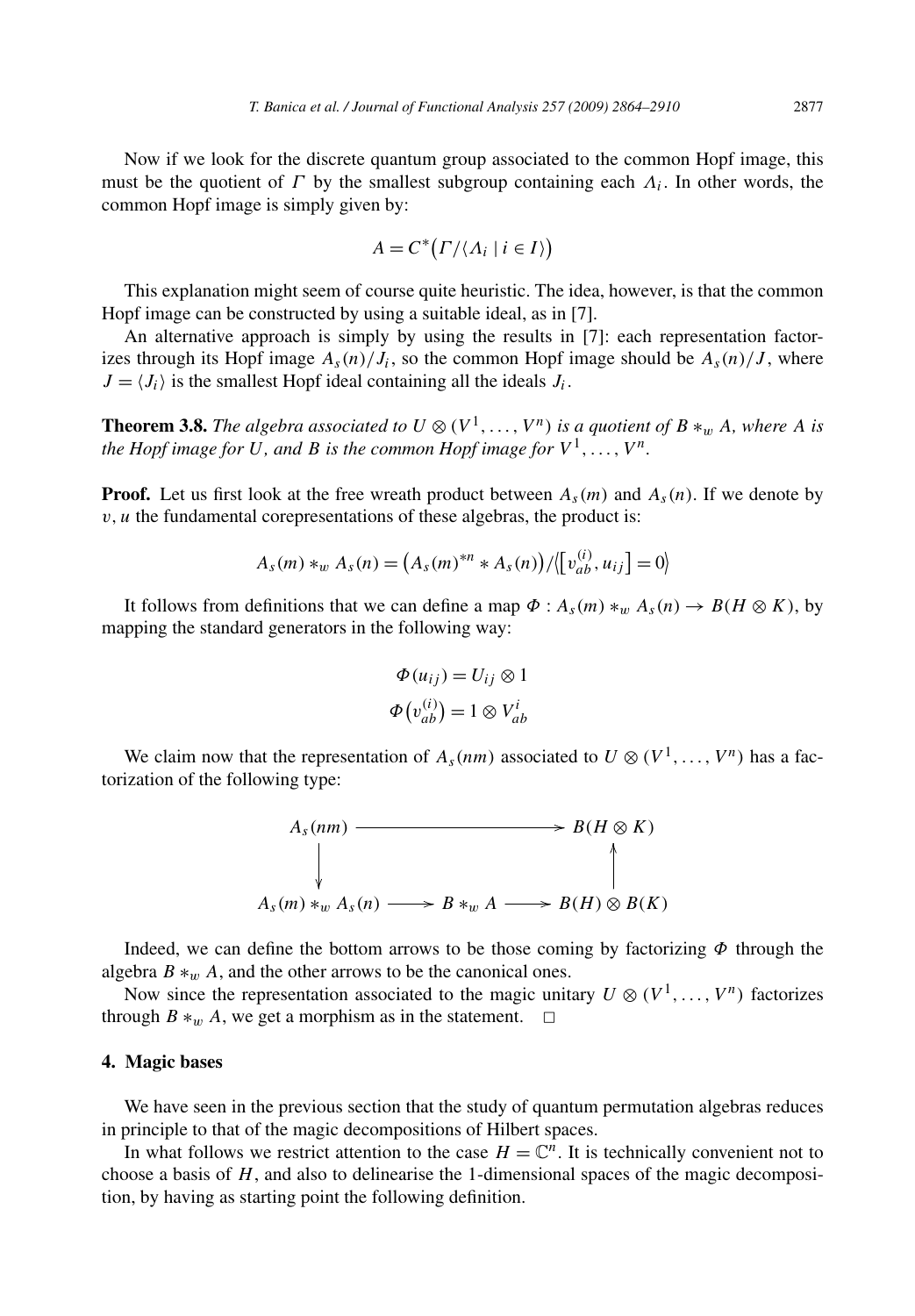**Definition 4.1.** A magic basis is a square matrix of vectors  $\xi \in M_n(H)$ , all whose rows and columns are orthogonal bases of *H*. Associated to *ξ* are:

- (1) The magic unitary matrix given by  $P_{ij}$  = projection on  $\xi_{ij}$ .
- (2) The representation  $\pi : A_s(n) \to B(H)$  given by  $\pi(u_{ij}) = P_{ij}$ .
- (3) The quantum permutation algebra  $A = A_{\pi}$  associated to  $\pi$ .

Observe that in case we have such a basis, *H* is *n*-dimensional, so we have an isomorphism  $H \simeq \mathbb{C}^n$ . This isomorphism is not canonical.

The basic example comes from the Latin squares. These are the matrices  $\Sigma \in M_n(\mathbb{N})$  having the property that all the rows and columns are permutations of 1*,...,n*.

We denote by  $\Sigma^*$  the Latin square given by  $\Sigma^*_{kj} = i$  when  $\Sigma_{ij} = k$ . Observe that we have  $\Sigma^{**} = \Sigma$ , and also that we have  $\Sigma^{*t} = \Sigma^{t*}$ , where *t* is the transposition.

Here is an example of pair of conjugate Latin squares:

|                                                            | $(1 \t2 \t3 \t4 \t5)$                             |  |  | $(1 \t2 \t3 \t4 \t5)$                                        |  |                                                   |
|------------------------------------------------------------|---------------------------------------------------|--|--|--------------------------------------------------------------|--|---------------------------------------------------|
|                                                            | $3 \t1 \t2 \t5 \t4$                               |  |  |                                                              |  | $\begin{bmatrix} 4 & 1 & 2 & 5 & 3 \end{bmatrix}$ |
| $\Sigma = \begin{bmatrix} 4 & 5 & 1 & 3 & 2 \end{bmatrix}$ |                                                   |  |  | $\Sigma^* = \begin{bmatrix} 2 & 5 & 1 & 3 & 4 \end{bmatrix}$ |  |                                                   |
|                                                            | $\begin{bmatrix} 2 & 4 & 5 & 1 & 3 \end{bmatrix}$ |  |  | $3 \t4 \t5 \t1 \t2$                                          |  |                                                   |
|                                                            | $\begin{bmatrix} 5 & 3 & 4 & 2 & 1 \end{bmatrix}$ |  |  |                                                              |  | $\begin{pmatrix} 5 & 3 & 4 & 2 & 1 \end{pmatrix}$ |

If *H* is a Hilbert space given with an orthogonal basis  $b_1, \ldots, b_n$  and  $\Sigma \in M_n(\mathbb{N})$  is a Latin square, the vectors  $\xi_{ij} = b_{\Sigma_{ij}}$  form a magic basis of *H*.

We have the following result, basically proved in [10].

**Theorem 4.2.** *For a Latin magic basis*  $b_{\Sigma}$  *we have*  $A = C(G)$ *, where*  $G \subset S_n$  *is the group generated by the rows of Σ*∗*.*

**Proof.** It follows from definitions that the magic decomposition associated to  $b<sub>Σ</sub>$  is the magic partition decomposition  $X^E$ , where  $X_k = \mathbb{C}b_k$  and  $E_{ij} = \{\Sigma_{ij}\}\$ . Thus we can apply Theorem 2.7, and we get  $A = C(G)$ , where G is the group associated to E.

We know that we have  $G = \langle \sigma_1, \ldots, \sigma_n \rangle$ , where  $\sigma_k(j) = i$  when  $k \in E_{ij}$ . Together with  $E_{ij} =$ { $\Sigma_{ij}$ }, this shows that  $\sigma_k(j)$  is the unique index  $i \in \{1, ..., n\}$  such that  $\Sigma_{ij} = k$ . Thus we have  $\sigma_k(j) = \sum_{kj}^*$ , so  $\sigma_k$  is the *k*th row of  $\sum^*$ , and we are done.  $\Box$ 

We call a Latin square *Σ* abelian if the corresponding group *G* is abelian.

**Theorem 4.3.** Assume that  $\pi$  :  $A_s(n) \to M_n(\mathbb{C})$  comes from a magic basis.

- (1) *A is commutative iff π comes from a Latin square.*
- (2) *A is cocommutative iff π comes from an abelian Latin square.*

**Proof.** (1) This follows from Theorem 2.8, because a magic partition decomposition into 1-dimensional subspaces is a Latin square basis.

(2) This follows from Theorem 3.4, because the magic decompositions associated to the magic partitions are non-degenerate.  $\square$ 

We discuss now the corepresentation theory of the Hopf image.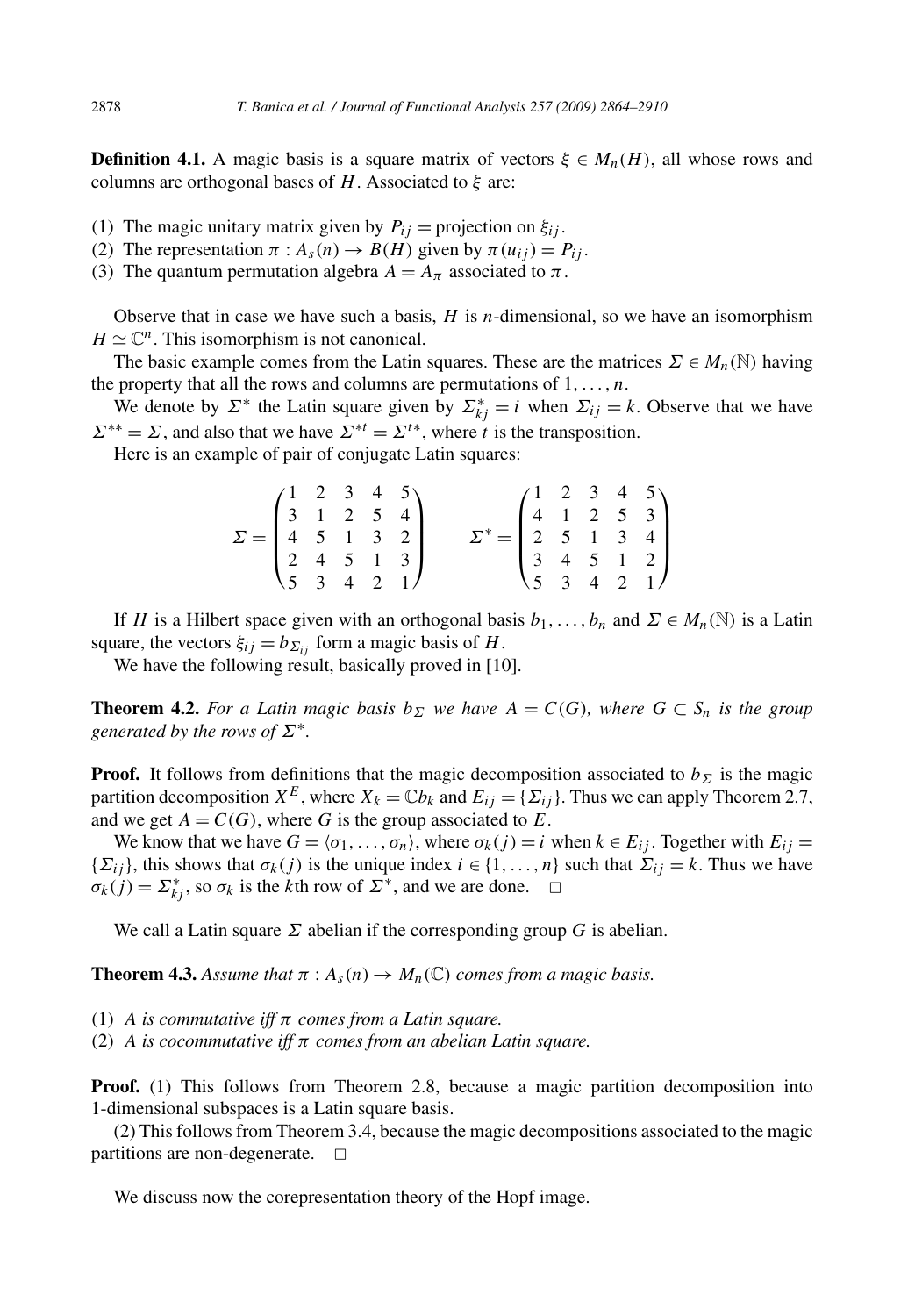The Gram graph of a magic basis  $(\xi_{ij})$  is defined as follows: the vertices are the pairs of indices  $(i, j)$ , and there is an edge  $(i, l) - (r, j)$  when  $\langle \xi_{lj}, \xi_{ir} \rangle \neq 0$ .

The following statement is inspired from a result of Jones in [31].

**Theorem 4.4.** *The dimension of End(u) is equal to the number of connected components of the Gram graph of ξ . Moreover, this dimension is at most n.*

**Proof.** We use Theorem 3.2. For an operator  $T = (t_{ij})$ , we have:

$$
T \in End(u) \iff T \in End(P)
$$
  
\n
$$
\iff \sum_{k} t_{ik} P_{kj} = \sum_{k} P_{ik} t_{kj}
$$
  
\n
$$
\iff t_{il} \xi_{lj} = \sum_{k} t_{kj} \langle \xi_{lj}, \xi_{ik} \rangle \xi_{ik}
$$
  
\n
$$
\iff t_{il} \langle \xi_{lj}, \xi_{ir} \rangle = t_{rj} \langle \xi_{lj}, \xi_{ir} \rangle
$$
  
\n
$$
\iff (t_{il} - t_{rj}) \langle \xi_{lj}, \xi_{ir} \rangle = 0
$$

In terms of the Gram graph, this shows that the condition  $T \in End(u)$  is equivalent to the collection of conditions  $t_{il} = t_{ri}$ , one for each edge  $(i, l) - (r, j)$ .

In other words, the entries of *T* must be constant over the connected components of the Gram graph, and this gives the first result. The second one follows from it.  $\Box$ 

For the computation of higher commutants, the idea is to improve Theorem 3.2, by using the following magic basis-specific notions.

**Definition 4.5.** Associated to a magic basis  $\xi_{ij} \in M_n(H)$  are:

(1) The Gram matrix,  $G_{ia}^{jb} = \langle \xi_{ij}, \xi_{ab} \rangle$ . (2) The higher Gram matrices,  $G_{i_1...i_k,j_1...j_k}^k = G_{i_ki_{k-1}}^{j_kj_{k-1}} \dots G_{i_2i_1}^{j_2j_1}$ .

Observe that we have  $G^k \in M_{n^k}(\mathbb{C})$ . Observe also that *G* is equal to the first higher Gram matrix, namely  $G^2$ , but only after a permutation of the indices:

$$
G_{ia}^{jb} = G_{ai,bj}^2
$$

As a first example, for a basis  $\xi = b_{\Sigma}$  coming from a Latin square, we have:

$$
G_{ia}^{j b} = \langle \xi_{ij}, \xi_{ab} \rangle
$$
  
=  $\langle b_{\Sigma_{ij}}, b_{\Sigma_{ab}} \rangle$   
=  $\delta_{\Sigma_{ij}, \Sigma_{ab}}$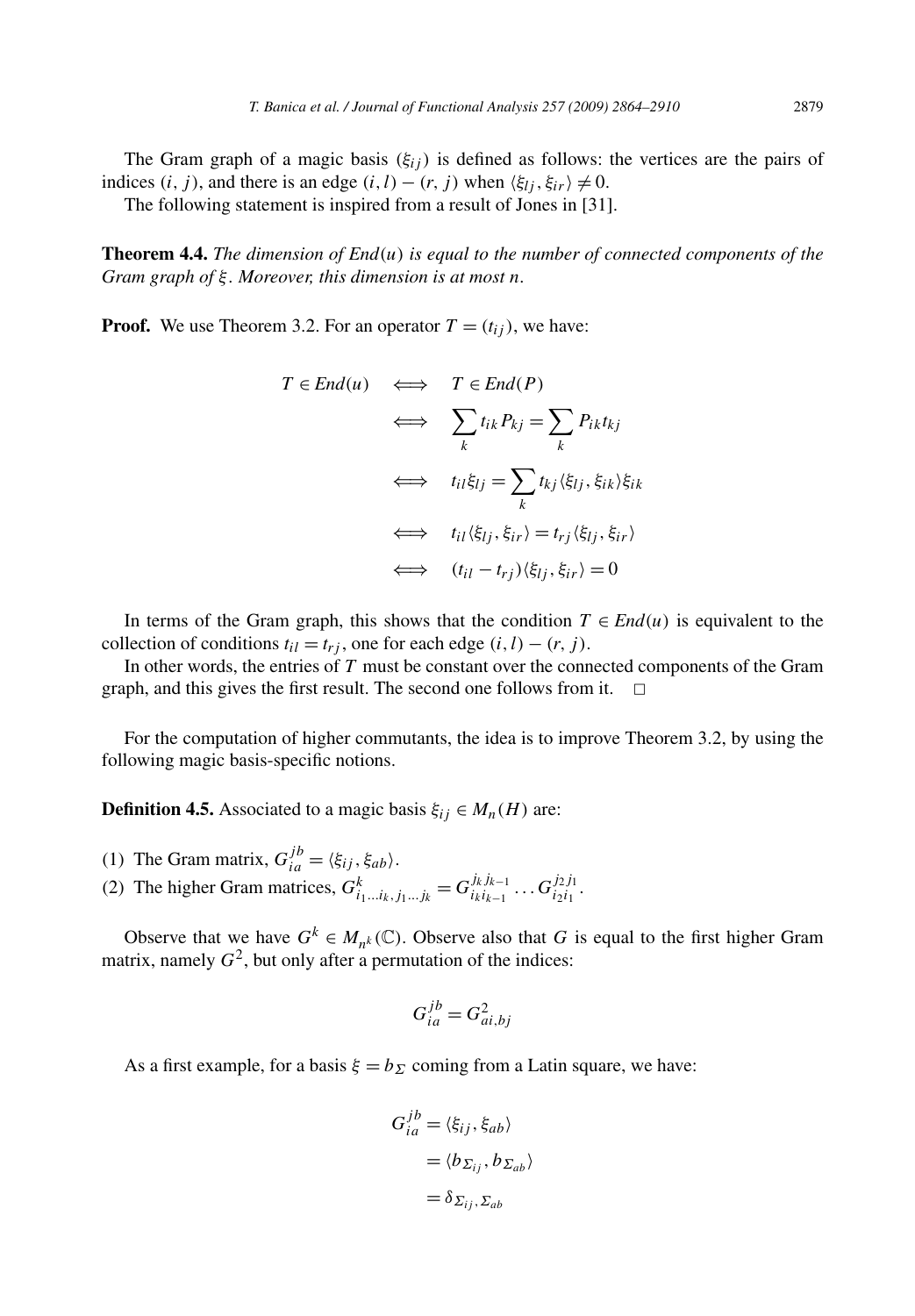As for the higher Gram matrices, these are given by:

$$
G_{ij}^k = G_{i_k i_{k-1}}^{j_k j_{k-1}} \dots G_{i_2 i_1}^{j_2 j_1}
$$
  
=  $\delta(\Sigma_{i_k j_k}, \Sigma_{i_{k-1} j_{k-1}}) \dots \delta(\Sigma_{i_2 j_2}, \Sigma_{i_1 j_1})$   
=  $\delta(\Sigma_{i_k j_k}, \dots, \Sigma_{i_1 j_1})$ 

Here we use generalized Kronecker symbols, for multi-indices. These are by definition given by  $\delta(i) = 1$  if all the indices of *i* are equal, and  $\delta(i) = 0$  if not.

**Theorem 4.6.** *We have the formula*

$$
Hom(u^{\otimes k}, u^{\otimes l}) = \{T \mid T^{\circ}G^{k+2} = G^{l+2}T^{\circ}\}
$$

*where we use the notation*  $T^{\circ} = 1 \otimes T \otimes 1$ *.* 

**Proof.** With the notations in Theorem 3.2, we have the following formula:

$$
Hom(u^{\otimes k}, u^{\otimes l}) = Hom(P^{\otimes k}, P^{\otimes l})
$$

The vector space on the right consists by definition of the complex  $n^l \times n^k$  matrices *T*, satisfying the following relation:

$$
TP^{\otimes k} = P^{\otimes l}T
$$

If we denote this equality by  $L = R$ , the left term  $L$  is given by:

$$
L_{ij} = (T P^{\otimes k})_{ij}
$$
  
= 
$$
\sum_{a} T_{ia} P_{aj}^{\otimes k}
$$
  
= 
$$
\sum_{a} T_{ia} P_{a_1 j_1} \dots P_{a_k j_k}
$$

As for the right term *R*, this is given by:

$$
R_{ij} = (P^{\otimes l}T)_{ij}
$$
  
= 
$$
\sum_{b} P_{ib}^{\otimes l} T_{bj}
$$
  
= 
$$
\sum_{b} P_{i_1b_1} \dots P_{i_lb_l} T_{bj}
$$

Since the elements of  $\xi$  span the ambient Hilbert space, the equality  $L = R$  is equivalent to the following equality:

$$
\langle L_{ij} \xi_{pq}, \xi_{rs} \rangle = \langle R_{ij} \xi_{pq}, \xi_{rs} \rangle
$$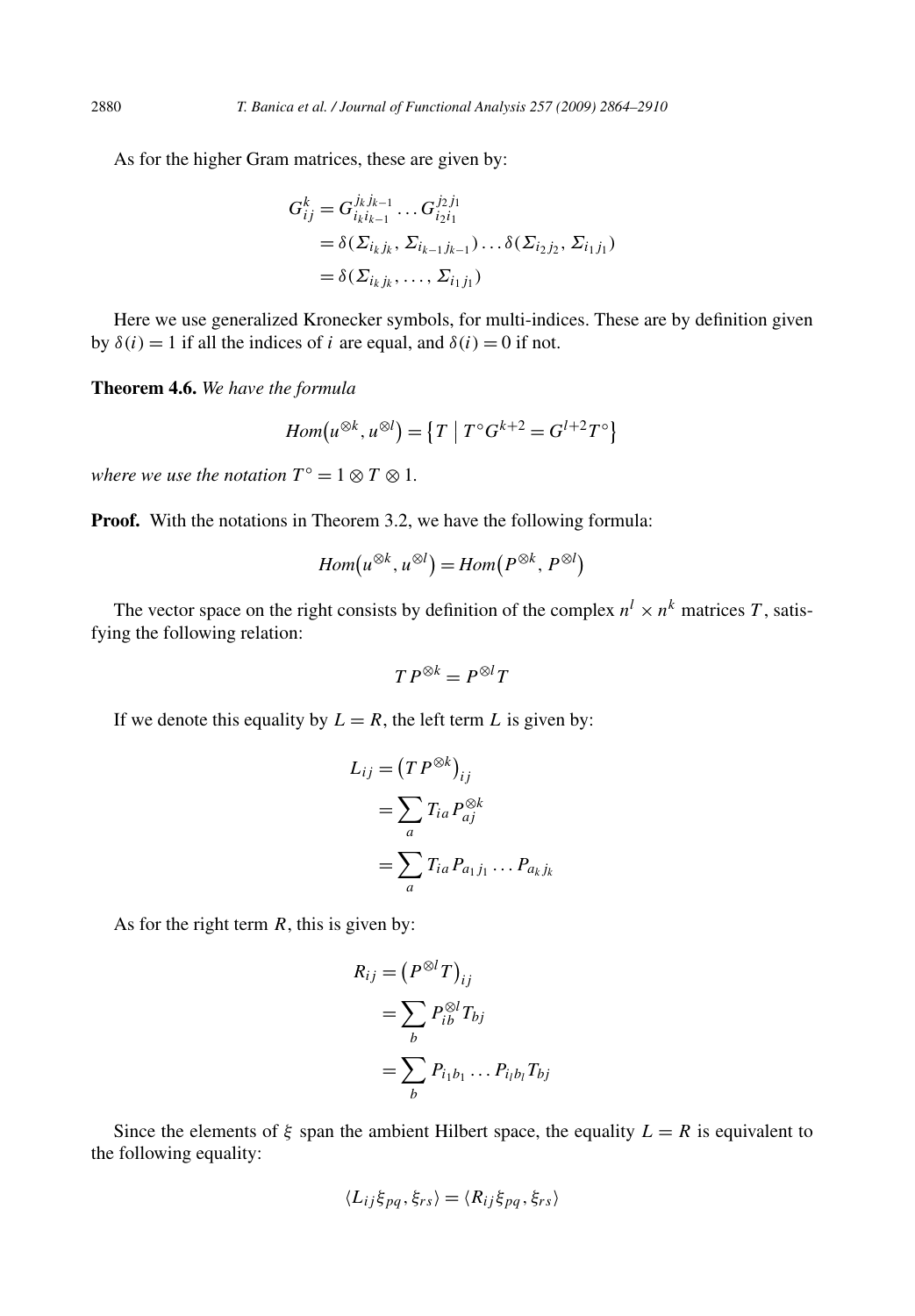In order to compute these quantities, we can use the following well-known formula, expressing a product of rank one projections  $P_1, \ldots, P_k$  in terms of the corresponding image vectors *ξ*1*,...,ξk* :

$$
\langle P_1 \dots P_k x, y \rangle = \langle x, \xi_k \rangle \langle \xi_k, \xi_{k-1} \rangle \dots \langle \xi_2, \xi_1 \rangle \langle \xi_1, y \rangle
$$

This gives the following formula for *L*:

$$
\langle L_{ij}\xi_{pq}, \xi_{rs}\rangle = \sum_{a} T_{ia} \langle P_{a_1j_1} \dots P_{a_kj_k}\xi_{pq}, \xi_{rs}\rangle
$$
  

$$
= \sum_{a} T_{ia} \langle \xi_{pq}, \xi_{a_kj_k}\rangle \dots \langle \xi_{a_1j_1}, \xi_{rs}\rangle
$$
  

$$
= \sum_{a} T_{ia} G_{pa_k}^{qj_k} G_{a_k a_{k-1}}^{j_k j_{k-1}} \dots G_{a_2a_1}^{j_2 j_1} G_{a_1r}^{j_1 s}
$$
  

$$
= \sum_{a} T_{ia} G_{rap,sjq}^{k+2}
$$
  

$$
= (T^{\circ} G^{k+2})_{rip,sjq}
$$

As for the right term *R*, this is given by:

$$
\langle R_{ij}\xi_{pq}, \xi_{rs} \rangle = \sum_{b} \langle P_{i_1b_1} \dots P_{i_lb_l} \xi_{pq}, \xi_{rs} \rangle T_{bj}
$$
  
\n
$$
= \sum_{b} \langle \xi_{pq}, \xi_{i_lb_l} \rangle \dots \langle \xi_{i_1b_1}, \xi_{rs} \rangle T_{bj}
$$
  
\n
$$
= \sum_{b} G_{pi}^{qb_l} G_{i_1i_{l-1}}^{b_1b_{l-1}} \dots G_{i_2i_1}^{b_2b_1} G_{i_1r}^{b_1s} T_{bj}
$$
  
\n
$$
= \sum_{b} G_{rip, sbq}^{l+2} T_{bj}
$$
  
\n
$$
= (G^{l+2} T^{\circ})_{rip, sjq}
$$

This gives the formula in the statement.  $\Box$ 

As a first application, we will solve now the tensor product problem. A tensor product of two magic bases  $\xi = \eta \otimes \rho$  is by definition given by  $\xi_{ia, ib} = \eta_{ij} \otimes \rho_{ab}$ .

**Theorem 4.7.** *The Hopf algebra associated to a tensor product*  $\xi = \eta \otimes \rho$  *is given by*  $A = B \otimes C$ *, where B,C are the Hopf algebras associated to η, ρ.*

**Proof.** We already know from Theorem 3.5 that we have a morphism  $B \otimes C \rightarrow A$ . The point is that, by Tannakian duality, this morphism is injective. Consider indeed the Gram matrices *H,L* for *η, ρ*. Then the Gram matrix of *ξ* is given by: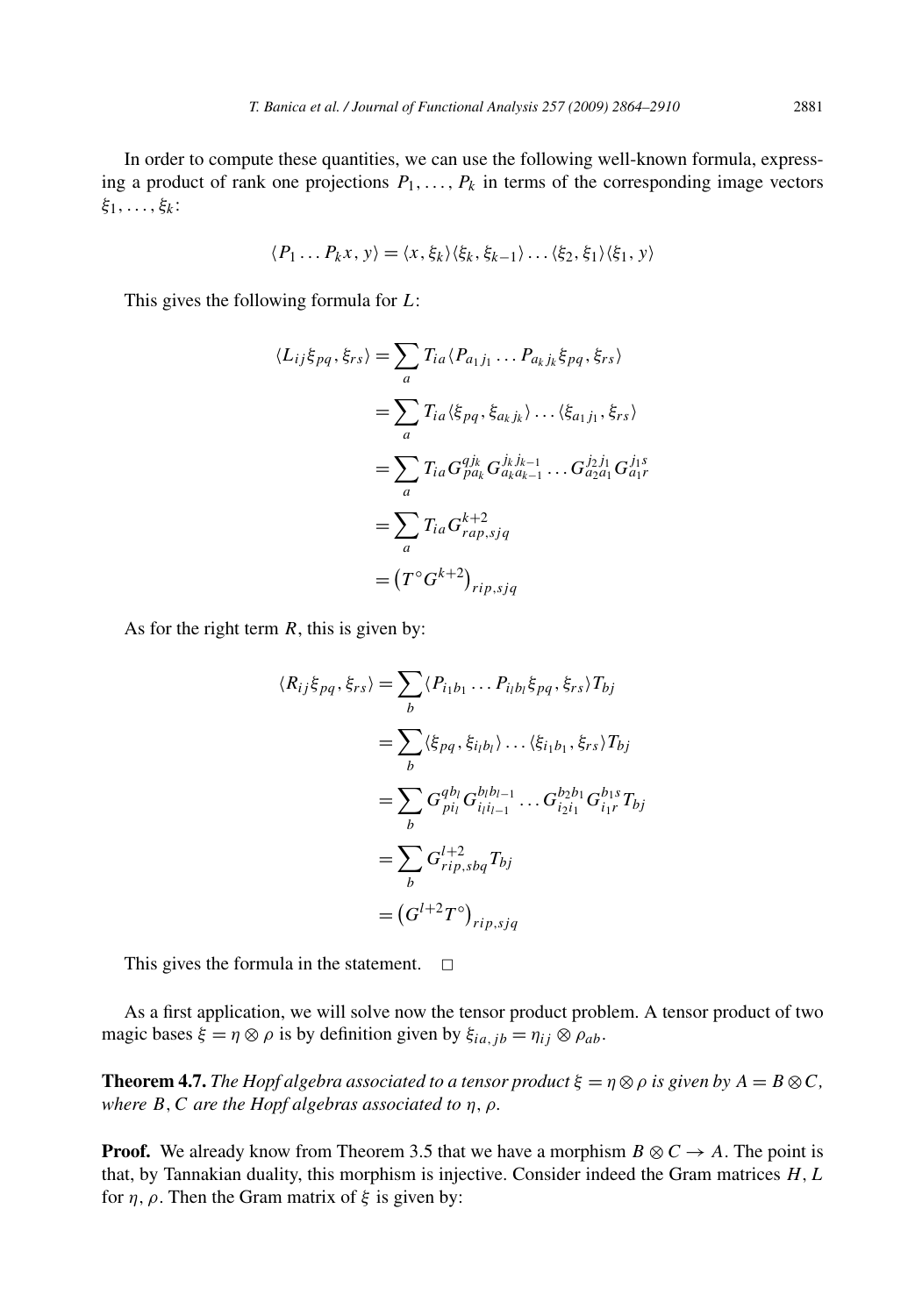$$
G_{ia,IA}^{jb,JB} = \langle \xi_{ia,jb}, \xi_{IA,JB} \rangle
$$
  
=  $\langle \eta_{ij} \otimes \rho_{ab}, \eta_{IJ} \otimes \rho_{AB} \rangle$   
=  $\langle \eta_{ij}, \eta_{IJ} \rangle \langle \rho_{ab}, \rho_{AB} \rangle$   
=  $H_{iI}^{jJ} L_{aA}^{bB}$ 

Thus the higher Gram matrices of *ξ* are given by:

$$
G_{i_1a_1...i_k a_k,j_1b_1...j_k b_k}^k = G_{i_k a_k, i_{k-1}a_{k-1}}^{j_k b_k, j_{k-1}b_{k-1}} \dots G_{i_2a_2, i_1a_1}^{j_2b_2, j_1b_1}
$$
  
\n
$$
= H_{i_k i_{k-1}}^{j_k j_{k-1}} L_{a_k a_{k-1}}^{b_k b_{k-1}} \dots H_{i_2 i_1}^{j_2 j_1} L_{a_2 a_1}^{b_2 b_1}
$$
  
\n
$$
= H_{i_k i_{k-1}}^{j_k j_{k-1}} \dots H_{i_2 i_1}^{j_2 j_1} L_{a_k a_{k-1}}^{b_k b_{k-1}} \dots L_{a_2 a_1}^{b_2 b_1}
$$
  
\n
$$
= H_{i_1...i_k, j_1...j_k}^k L_{a_1...a_k, b_1...b_k}^k
$$

In other words, we have the following equality:

$$
G^k = H^k \otimes L^k
$$

Now by applying Theorem 4.6, and by using some standard linear algebra identifications, we get:

$$
End(u^{\otimes k}) = \{T \mid 1 \otimes T \otimes 1 \in (G^{k+2})'\}
$$
  
= 
$$
\{T \mid 1 \otimes T \otimes 1 \in (H^{k+2})' \otimes (L^{k+2})'\}
$$
  
= 
$$
End((v \otimes w)^{\otimes k})
$$

Here  $v, w$  are respectively the magic unitary matrices of  $B, C$ . Now by a standard argument, this equality shows that the morphism  $B \otimes C \rightarrow A$  is injective on the algebra of coefficients of the even powers of  $v \otimes w$ . Since we have  $1 \in v$ ,  $1 \in w$ , this subalgebra of coefficients is the tensor product itself, and we are done.  $\Box$ 

We discuss now the classification problem, for small values of *n*. At  $n \leq 3$  it follows from Theorems 2.9 and 2.10 that the only magic basis is the circular one, and that the corresponding algebra is  $C(\mathbb{Z}_n)$ . At  $n = 4$  we have the following question.

**Problem 4.8.** What are the magic bases of  $\mathbb{C}^4$ , and what are the corresponding Hopf algebras?

A large class of examples of such magic bases, which altogether provide a faithful representation of the algebra  $A_s(4)$ , comes from the Pauli matrices. See [9]. We do not know if we get in this way all the magic bases at  $n = 4$ .

As for the corresponding Hopf algebras, these are all quotients of  $A<sub>s</sub>(4)$ , so they are subject to the ADE classification result in [6]. However, even in the case of the magic bases coming from the Pauli matrices, where some partial results are available [7,10], we do not know exactly how to perform the computation in the general case.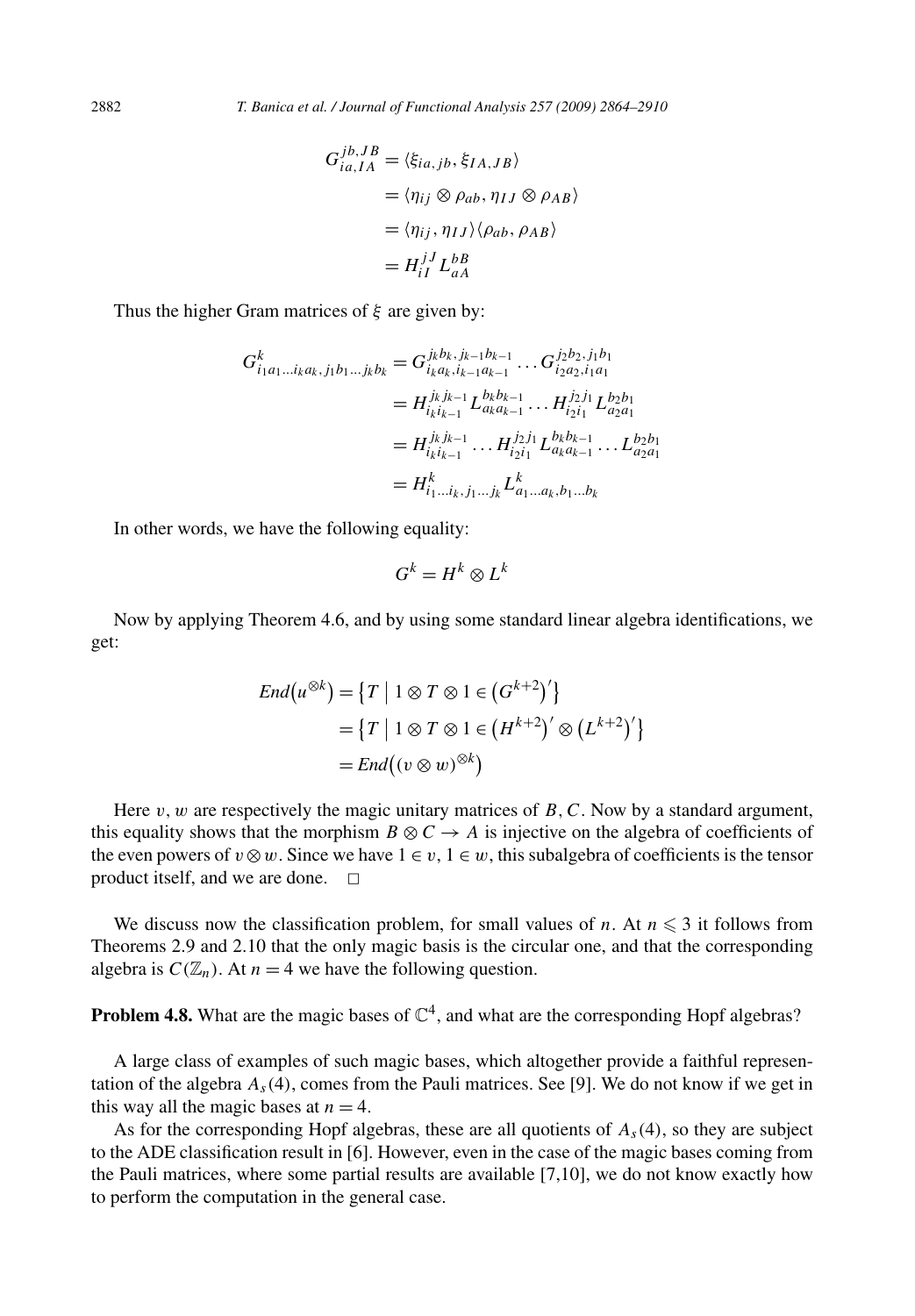Summarizing, the above problem seems to be of great importance in connection with the previous considerations in [6,7,9,10], and its answer would be probably a kind of ultimate result regarding the algebra  $A_s(4)$  and its quotients.

## **5. Hadamard matrices**

In the reminder of this paper we study the magic bases and the corresponding representations of *As(n)* coming from the complex Hadamard matrices. Most of the preliminary material in this sense can be found as well in the recent paper [10].

**Definition 5.1.** A complex Hadamard matrix is a square matrix  $h \in M_n(\mathbb{C})$  whose entries are on the unit circle, and whose rows are pairwise orthogonal.

It follows from definitions that the columns are pairwise orthogonal as well.

These matrices appeared in a paper of Popa, who discovered that a unitary matrix  $h \in M_n(\mathbb{C})$ is a multiple of a complex Hadamard matrix if and only if the orthogonal MASA condition  $\Delta \perp h \Delta h^*$  is satisfied, where  $\Delta \subset M_n(\mathbb{C})$  is the algebra of diagonal matrices [42]. Such a pair of orthogonal MASA's produces a commuting square, and the commuting squares are in turn known to classify the finite depth subfactors [43].

Due to this fact, the classification problem for the complex Hadamard matrices, and the computation of the corresponding algebraic invariants, quickly became key problems in operator algebras. See Haagerup [26], Jones [31] and the book [32].

For some recent investigations, originating somehow from the same circle of ideas, see Grossman and Jones [25]. For a discussion of certain arithmetic aspects, involving arbitrary fields instead of C, see Bacher, de la Harpe and Jones [2].

The difficulty in the study of complex Hadamard matrices comes from the fact that there is only one basic example, namely the Fourier matrix.

**Definition 5.2.** The Fourier matrix is  $F_n = w^{(i-1)(j-1)}$ , where  $w = e^{2\pi i/n}$ .

The terminology comes from the fact that  $F_n$  is the matrix of the discrete Fourier transform, over the cyclic group  $\mathbb{Z}_n$ . We will come back later to this fact, with the remark that the quantum group associated to  $F_n$  is indeed  $\mathbb{Z}_n$ .

Here are the first three Fourier matrices, with the notation  $j = e^{2\pi i/3}$ :

$$
F_2 = \begin{pmatrix} 1 & 1 \\ 1 & -1 \end{pmatrix} \qquad F_3 = \begin{pmatrix} 1 & 1 & 1 \\ 1 & j & j^2 \\ 1 & j^2 & j \end{pmatrix} \qquad F_4 = \begin{pmatrix} 1 & 1 & 1 & 1 \\ 1 & i & -1 & -i \\ 1 & -1 & 1 & -1 \\ 1 & -i & -1 & i \end{pmatrix}
$$

Observe that  $F_n$  has the property that its first row and column consist only of 1's. This is due to the exponent  $(i - 1)(j - 1)$  instead of *ij*, in the above definition.

This normalization can be in fact always done, up to equivalence.

**Definition 5.3.** Let *h, k* be two complex Hadamard matrices.

- (1) *h* is called dephased if its first row and column consist only of 1's.
- (2) *h, k* are called equivalent if one can pass from one to the other by permuting the rows or columns, or by multiplying them by complex numbers of modulus 1.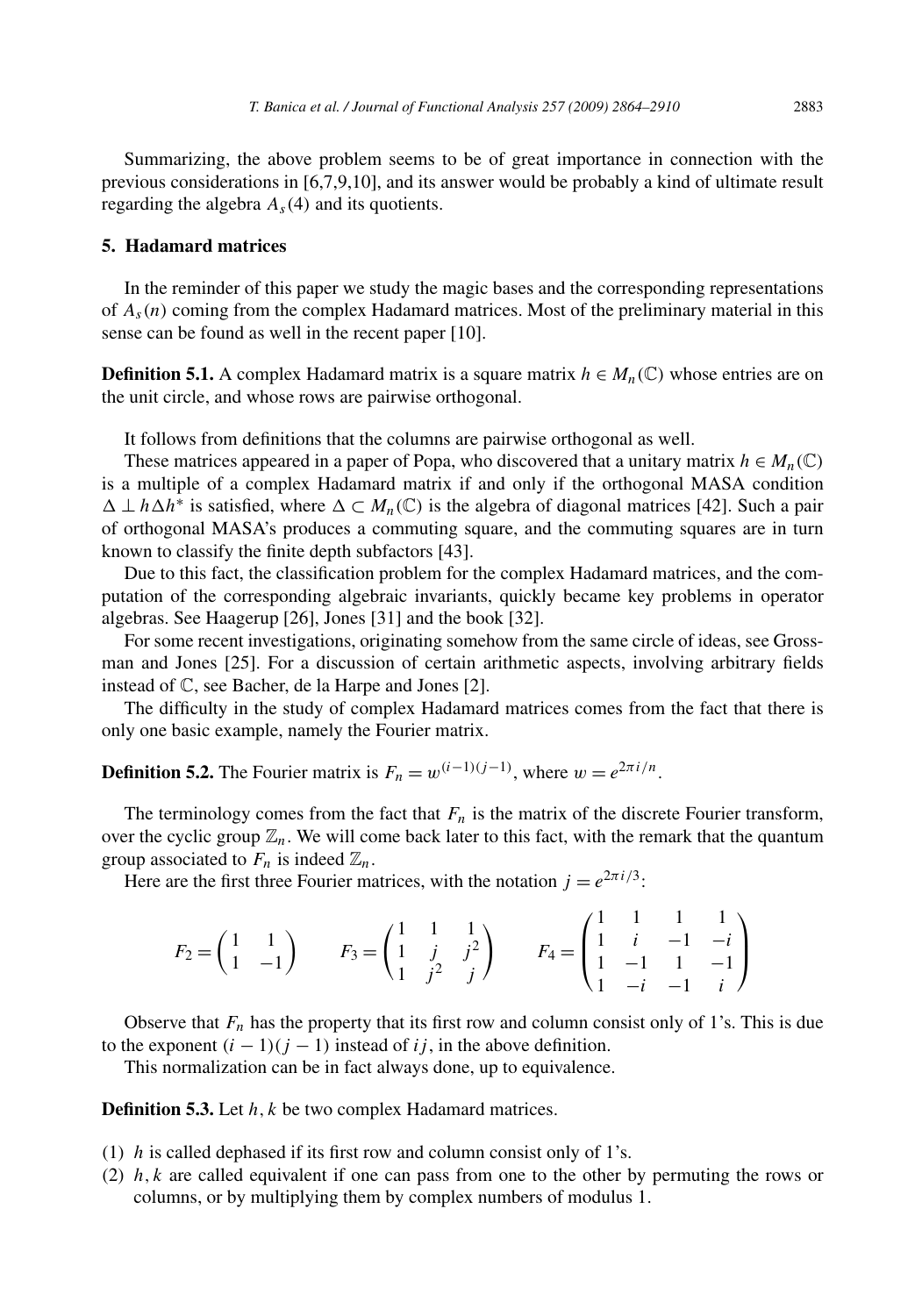Observe that any complex Hadamard matrix can be supposed to be in dephased form, up to the above equivalence relation. With a few exceptions, we will do so.

Note that we do not include the transposition in the above operations. This is because at the level of associated Hopf algebras, the transposition corresponds to a highly non-trivial operation, making correspond for instance algebras of type *A* ∗*<sup>w</sup> B* to algebras of type *B* ∗*<sup>w</sup> A*. See Section 11 below for a concrete such example.

One can prove that at  $n = 2, 3$  the Fourier matrix is the only complex Hadamard matrix, modulo equivalence. At  $n = 4$  we have the following general example, depending on a complex parameter on the unit circle,  $|q| = 1$ :

$$
F_{22}^q = \begin{pmatrix} 1 & 1 & 1 & 1 \\ 1 & q & -1 & -q \\ 1 & -1 & 1 & -1 \\ 1 & -q & -1 & q \end{pmatrix}
$$

The notation comes from the fact that at  $q = 1$  we get a matrix which is equivalent to  $F_2 \otimes F_2$ . Observe also that at  $q = i$  we get a matrix which is equivalent to  $F_4$ .

At  $n = 5$  we have the Fourier matrix, based on the root of unity  $w = e^{2\pi i/5}$ .

$$
F_5 = \begin{pmatrix} 1 & 1 & 1 & 1 & 1 \\ 1 & w & w^2 & w^3 & w^4 \\ 1 & w^2 & w^4 & w & w^3 \\ 1 & w^3 & w & w^4 & w^2 \\ 1 & w^4 & w^3 & w^2 & w \end{pmatrix}
$$

The following remarkable result is due to Haagerup [26].

**Theorem 5.4.** At  $n = 2, 3, 4, 5$  the above matrices  $F_2$ ,  $F_3$ ,  $F_{22}^q$ ,  $F_5$  are the only complex *Hadamard matrices, modulo equivalence.*

At  $n = 6$  the situation is much more complicated. First, we have the Fourier matrix, based on the root of unity  $w = -j^2$ , where  $j = e^{2\pi i/3}$ :

$$
F_6 = \begin{pmatrix} 1 & 1 & 1 & 1 & 1 & 1 \\ 1 & -j^2 & j & -1 & j^2 & -j \\ 1 & j & j^2 & 1 & j & j^2 \\ 1 & -1 & 1 & -1 & 1 & -1 \\ 1 & j^2 & j & 1 & j^2 & j \\ 1 & -j & j^2 & -1 & j & -j^2 \end{pmatrix}
$$

As it was the case with  $F_4$ , this matrix can be deformed, with the space of parameters consisting this time of twice the product of the unit circle with itself. This deformation appears as particular case of a quite general construction, to be discussed later on.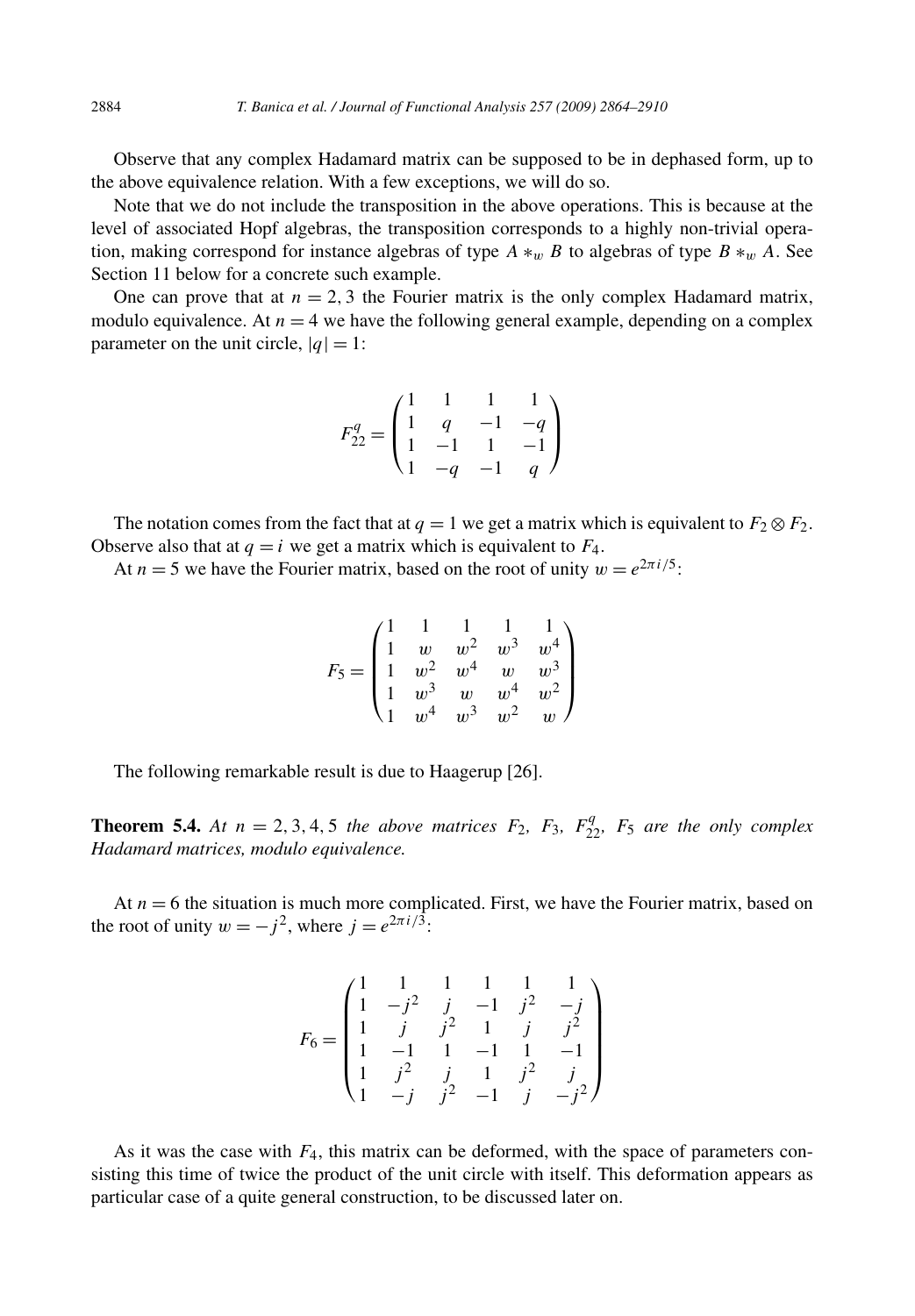A first matrix which is not equivalent to  $F_6$ , nor to its deformations, is the Tao matrix [48], based on the root of unity  $j = e^{2\pi i/3}$ :

$$
T = \begin{pmatrix} 1 & 1 & 1 & 1 & 1 & 1 \\ 1 & 1 & j & j & j^2 & j^2 \\ 1 & j & 1 & j^2 & j^2 & j \\ 1 & j & j^2 & 1 & j & j^2 \\ 1 & j^2 & j^2 & j & 1 & j \\ 1 & j^2 & j & j^2 & j & 1 \end{pmatrix}
$$

Another remarkable example, this time depending on a complex parameter  $|q| = 1$ , is the following matrix, constructed in [26] at  $q = 1$ , and in [22] for any  $|q| = 1$ :

$$
H^q=\begin{pmatrix} 1&1&1&1&1&1\\ 1&-1&i&i&-i&-i\\ 1&i&-1&-i&q&-q\\ 1&i&-i&-1&-q&q\\ 1&-i&\bar{q}&-\bar{q}&i&-1\\ 1&-i&-\bar{q}&\bar{q}&-1&i \end{pmatrix}
$$

Yet another example, this time with circulant structure, is the Björck–Fröberg matrix [18], built by using one of the two roots of  $a^2 - (1 - \sqrt{3})a + 1 = 0$ :

$$
BF = \begin{pmatrix} 1 & ia & -a & -i & -\bar{a} & i\bar{a} \\ i\bar{a} & 1 & ia & -a & -i & -\bar{a} \\ -\bar{a} & i\bar{a} & 1 & ia & -a & -i \\ -i & -\bar{a} & i\bar{a} & 1 & ia & -a \\ -a & -i & -\bar{a} & i\bar{a} & 1 & ia \\ ia & -a & -i & -\bar{a} & i\bar{a} & 1 \end{pmatrix}
$$

The classification problem is open at  $n = 6$ , where a certain number of results are available [12,39,45]. The main result so far concerns the self-adjoint case [11].

At  $n = 7$  we have the following matrix, discovered by Petrescu [41]:

$$
P^q = \begin{pmatrix} 1 & 1 & 1 & 1 & 1 & 1 & 1 \\ 1 & qw & qw^4 & w^5 & w^3 & w^3 & w \\ 1 & qw^4 & qw & w^3 & w^5 & w^3 & w \\ 1 & w^5 & w^3 & \bar{q}w & \bar{q}w^4 & w & w^3 \\ 1 & w^3 & w^5 & \bar{q}w^4 & \bar{q}w & w & w^3 \\ 1 & w^3 & w^3 & w & w & w^4 & w^5 \\ 1 & w & w & w^3 & w^3 & w^5 & w^4 \end{pmatrix}
$$

Here  $w = e^{2\pi i/6}$ . This matrix, a non-trivial deformation of prime order, was found by using a computer program, and came as a big surprise at the time of [41].

At  $n = 7$ , or bigger, very less seems to be known. A number of abstract or concrete results here are available from [17,19,23,27,38,40,46,47].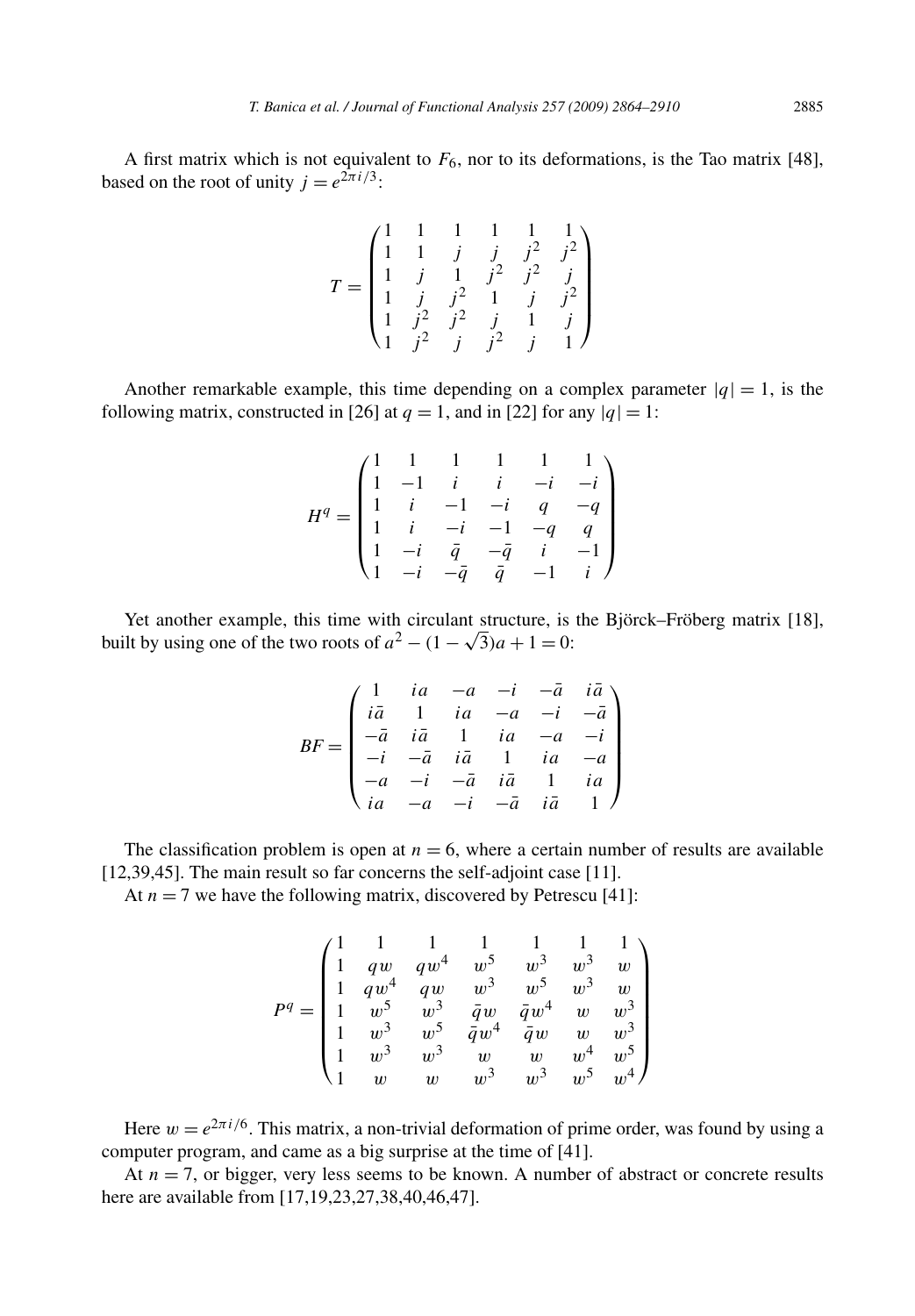## **6. Symmetry algebras**

We will associate now a quantum permutation algebra to any complex Hadamard matrix. Let  $h \in M_n(\mathbb{C})$  be such a matrix, and denote its rows by  $h_1, \ldots, h_n$ . The entries of h being elements on the unit circle, they are invertible. Thus  $h_1, \ldots, h_n$  can be regarded as being invertible elements of the algebra  $\mathbb{C}^n$ .

**Proposition 6.1.** *The vectors*  $\xi_{ij} = h_i/h_j$  *form a magic basis of*  $\mathbb{C}^n$ *.* 

**Proof.** The Hadamard condition tells us that the scalar products between the rows of *h* are given by  $\langle h_i, h_j \rangle = n\delta_{ij}$ . Thus the scalar product between two vectors on the same column of  $\xi$  is given by:

$$
\langle \xi_{ij}, \xi_{kj} \rangle = \langle h_i / h_j, h_k / h_j \rangle
$$

$$
= n \langle h_i, h_k \rangle
$$

$$
= n^2 \delta_{ik}
$$

A similar computation works for the rows, and we are done.  $\Box$ 

We can therefore apply the general constructions in Section 4. It is convenient to write down the definition of all objects involved.

**Definition 6.2.** Let  $h \in M_n(\mathbb{C})$  be a complex Hadamard matrix.

- (1)  $h_1, \ldots, h_n$  are the rows of *h*, regarded as elements of  $\mathbb{C}^n$ .
- (2) *ξ* is the magic basis of  $\mathbb{C}^n$  given by  $\xi_{ij} = h_i/h_j$ .
- (3)  $P_{ij}$  is the orthogonal projection on  $\xi_{ij}$ .
- (4)  $\pi$  :  $A_s(n) \rightarrow B(H)$  is the representation given by  $\pi(u_{ij}) = P_{ij}$ .
- (5) *A* is the quantum permutation algebra associated to  $\pi$ .

As explained in the introduction, this construction has been known for some time, but the whole subject is quite slowly evolving. The idea is that the quantum permutation group *G* associated to the algebra *A* encodes the "quantum symmetries" of *h*, and the hope would be that the quantum permutation groups could be used in order to approach the main problems regarding the complex Hadamard matrices.

We begin our study by carefully reviewing the material in [10], by using the abstract machinery developed in the previous sections.

**Proposition 6.3.** *The construction*  $h \to A$  *has the following properties:* 

- (1) *For the Fourier matrix*  $F_n$  *we have*  $A = C(\mathbb{Z}_n)$ *.*
- (2) *For a tensor product*  $h = h' \otimes h''$  *we have*  $A = A' \otimes A''$ .

**Proof.** (1) The Fourier matrix is formed by the powers of the root of unity  $w = e^{2\pi i/n}$ . In terms of the vector  $\rho = (1, w, \dots, w^{n-1})$ , the rows of  $h = F_n$  are the given by  $h_i = \rho^{i-1}$ , so the corresponding magic basis is given by  $\xi_{ij} = \rho^{i-j}$ . But this is a Latin magic basis, and by applying Theorem 4.2 we get the result.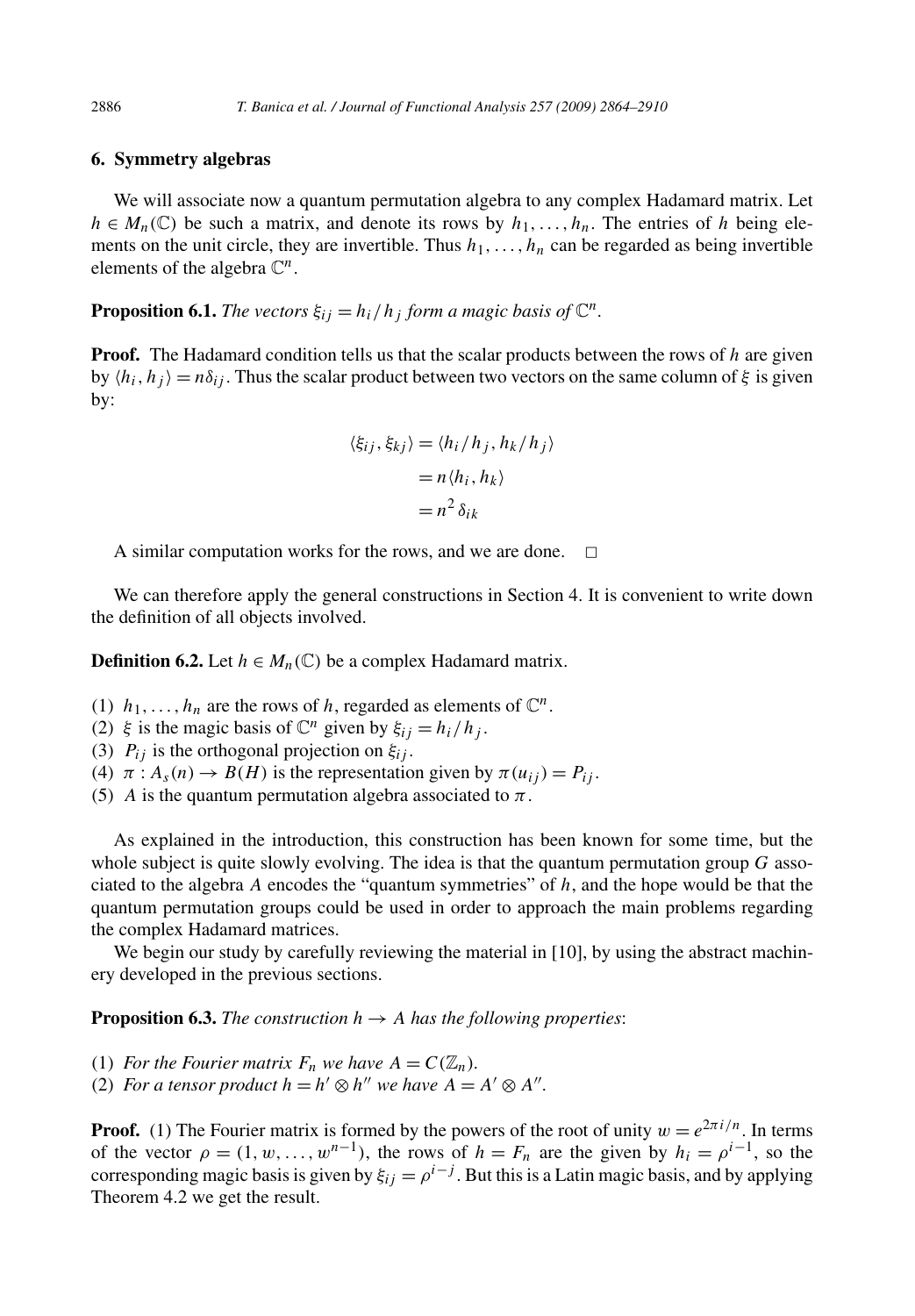(2) It follows from definitions that at the level of associated magic bases we have  $\xi = \xi' \otimes \xi''$ , so by applying Theorem 4.7 we get the result.  $\Box$ 

As a consequence of the above two results, for a tensor product of Fourier matrices, the corresponding quantum permutation algebra *A* is commutative. As pointed out in [10], the converse holds, and in fact, we have the following general result.

**Theorem 6.4.** *For an Hadamard matrix, the following are equivalent*:

(1) *A is commutative.* (2) *A is cocommutative.* (3)  $A \simeq C(\mathbb{Z}_{n_1} \times \cdots \times \mathbb{Z}_{n_k})$ , for some numbers  $n_1, \ldots, n_k$ . (4)  $h \simeq F_{n_1} \otimes \cdots \otimes F_{n_k}$ , for some numbers  $n_1, \ldots, n_k$ .

**Proof.** (1)  $\Rightarrow$  (4) follows from Theorem 4.3. Indeed, if *A* is commutative then the corresponding magic basis must come from a Latin square, and a direct computation, performed in [10], shows that *F* must be a tensor product of Fourier matrices.

 $(4) \Rightarrow (3)$  follows from the above two results.

 $(3) \Rightarrow (2)$  is clear.

 $(2) \Rightarrow (1)$  follows from Theorem 4.3.  $\Box$ 

We discuss now the computation of the Hom-spaces for the fundamental corepresentation. The following result has been basically known since [3]. In its subfactor or planar algebra version, the result has been known for a long time, see [31,32].

**Theorem 6.5.** We have  $T \in Hom(u^{\otimes k}, u^{\otimes l})$  if and only if  $T^{\circ}G^{k+2} = G^{l+2}T^{\circ}$ , where:

 $(T^{\circ} = id \otimes T \otimes id.$ (2)  $G_{ia}^{jb} = \sum_{k=1}^{n} h_{ik} \bar{h}_{jk} \bar{h}_{ak} h_{bk}$ . (3)  $G_{i_1...i_k,j_1...j_k}^k = G_{i_k i_{k-1}}^{j_k j_{k-1}} \dots G_{i_2 i_1}^{j_2 j_1}.$ 

**Proof.** This follows indeed from Theorem 4.6. For a basis  $\xi_{ii} = h_i/h_i$  coming from an Hadamard matrix, we have:

$$
G_{ia}^{jb} = \langle \xi_{ij}, \xi_{ab} \rangle
$$
  
=  $\langle h_i / h_j, h_a / h_b \rangle$   
=  $\langle (h_{ik} / h_{jk})_k, (h_{ak} / h_{bk})_k \rangle$   
=  $\sum_{k=1}^n h_{ik} \bar{h}_{jk} \bar{h}_{ak} h_{bk}$ 

This gives the result.  $\square$ 

We discuss now the various product operations for complex Hadamard matrices. Observe that the tensor product problem has already been solved.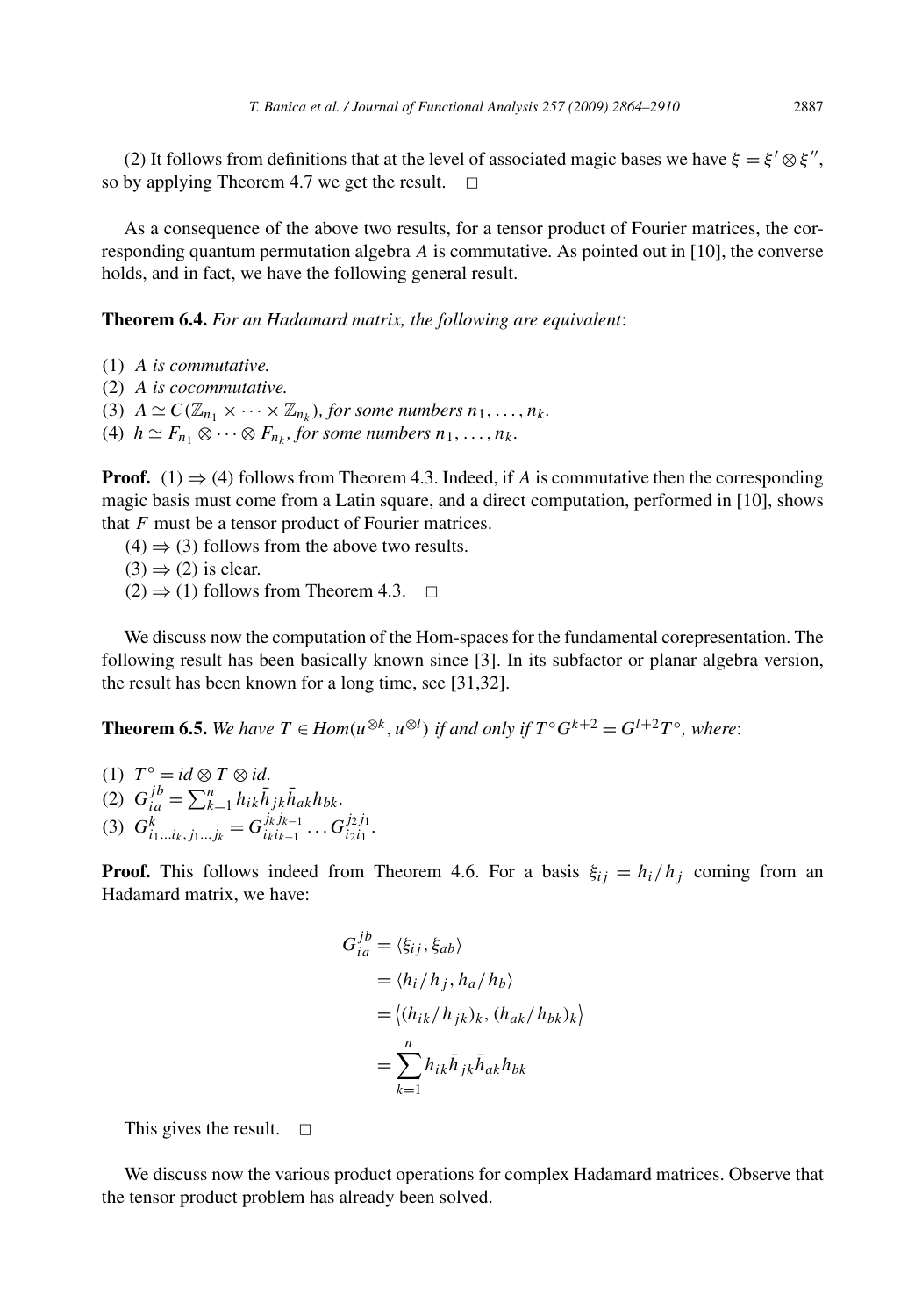The following product operations, the first one due to  $Di<sub>i</sub>$  [22], and the second one being inspired from it, will play a key role in what follows.

**Definition 6.6.** We have the following product operations:

- (1) The Dita product of an Hadamard matrix  $h \in M_n(\mathbb{C})$  with a family of Hadamard matrices  $k^{1}, \ldots, k^{n} \in M_{m}(\mathbb{C})$  is  $h \otimes (k^{1}, \ldots, k^{n}) = (h_{ij}k_{ab}^{j})_{ia,jb}$ .
- (2) The Diţă deformation of a tensor product  $h \otimes k \in M_{nm}(\mathbb{C})$ , with matrix of parameters  $l \in$  $M_{m \times n}(\mathbb{T})$ , is  $h \otimes_l k = (h_{ij}l_{aj}k_{ab})_{ia, ib}$ .

The above operations are both given in a compact form, by using some standard tensor product identifications. For practical purposes, however, the usual matrix notation is more convenient. In matrix notation, the Diță product is given by:

$$
h \otimes (k^1, \dots, k^n) = \begin{pmatrix} h_{11}k^1 & \dots & h_{1n}k^n \\ \dots & \dots & \dots \\ h_{n1}k^1 & \dots & h_{nn}k^n \end{pmatrix}
$$

As for the Diță deformation, this is by definition the following Diță product:

$$
h \otimes_l k = h \otimes \left( \begin{pmatrix} l_{11}k_{11} & \dots & l_{11}k_{1m} \\ \dots & \dots & \dots \\ l_{m1}k_{m1} & \dots & l_{m1}k_{mm} \end{pmatrix}, \dots, \begin{pmatrix} l_{1n}k_{11} & \dots & l_{1n}k_{1m} \\ \dots & \dots & \dots \\ l_{mn}k_{m1} & \dots & l_{mn}k_{mm} \end{pmatrix} \right)
$$

It is possible of course to further expand the Diță product, see Section 10 below.

Observe that these notions generalize the usual tensor product, because  $h \otimes k$  is equal to  $h \otimes_{\mathbb{I}} k = h \otimes (k, \ldots, k)$ , where  $\mathbb{I}$  is the matrix filled with 1's.

The Diță product can be, however, a quite complicated construction.

**Proposition 6.7.**  $F_{22}^q$  is a Diţă deformation of  $F_2 \otimes F_2$ .

Proof. Consider indeed the following Diță deformation:

$$
h^q = \begin{pmatrix} 1 & 1 \\ 1 & -1 \end{pmatrix} \otimes \begin{pmatrix} 1 & 1 \\ 1 & q \end{pmatrix} \begin{pmatrix} 1 & 1 \\ 1 & -1 \end{pmatrix}
$$

In Diță product notation, this matrix is given by:

$$
h^{q} = \begin{pmatrix} 1 & 1 \\ 1 & -1 \end{pmatrix} \otimes \left( \begin{pmatrix} 1 & 1 \\ 1 & -1 \end{pmatrix}, \begin{pmatrix} 1 & 1 \\ q & -q \end{pmatrix} \right)
$$

Thus we have the following formula:

$$
h^{q} = \begin{pmatrix} 1 & 1 & 1 & 1 \\ 1 & -1 & q & -q \\ 1 & 1 & -1 & -1 \\ 1 & -1 & -q & q \end{pmatrix}
$$

The matrix on the right being equivalent to  $F_{22}^q$ , this gives the result.  $\Box$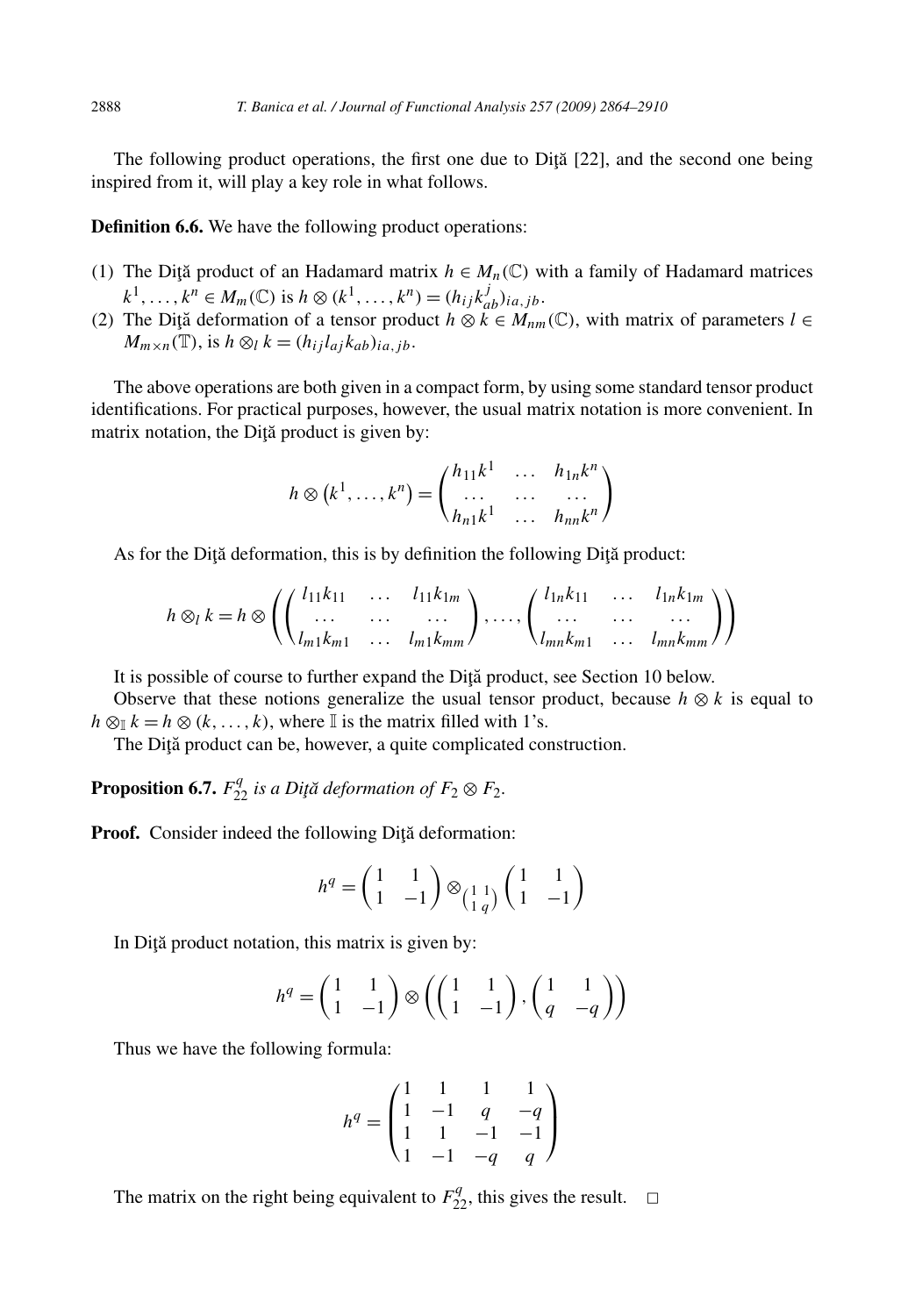Observe that in the above example, the first row and column of the parameter matrix *l* consist only of 1's. This normalization can be made as well in the general case.

The following result should be related to the considerations in [21].

**Theorem 6.8.** *We have the following results*:

- (1) *The algebra associated to*  $h \otimes (k^1, \ldots, k^n)$  *is a quotient of*  $B \ast_w A$ *, where A is the algebra associated to h*, and *B is the algebra associated to*  $k^1, \ldots, k^n$ .
- (2) *The algebra associated to h*  $\otimes_l k$  *is a quotient of*  $B \ast_w A$ *, where A is the algebra associated to h, and B is the algebra associated to k.*

**Proof.** This follows from Theorem 3.8, due to the compatibility between the Dita products of Hadamard matrices, and of magic unitaries.  $\Box$ 

**Problem 6.9.** For which Dita deformations is the associated algebra isomorphic to the ambient free wreath product?

We believe that this happens for instance when the matrix of parameters *l* is generic. Here by "generic" we mean for instance having the entries algebraically independent over Q, but some weaker conditions are actually expected to be sufficient.

This conjecture is verified for  $h = k = F_2$ , thanks to the computations in [10].

The natural idea for verifying the conjecture would be via Tannakian duality, but the Tannakian description of the free wreath products is not available yet. So far we have only a conjecture in this sense, regarding the dimensions of the Hom-spaces [5].

#### **7. Butson matrices**

Most of the examples of Hadamard matrices given in Section 5 are based on certain roots of unity. We have here the following definition.

**Definition 7.1.** The level of a complex Hadamard matrix  $h \in M_n(\mathbb{C})$  is the smallest number  $l \in \{1, 2, \ldots, \infty\}$  such that all the entries of *h* are *l*th roots of unity.

Here we agree that a root of unity of infinite order is simply a number on the unit circle. The level of a complex Hadamard matrix *h* will be denoted *l(h)*.

The matrices having level  $l < \infty$  were first investigated by Butson in [20]. In this section we discuss the main combinatorial problems regarding such matrices.

**Definition 7.2.** The Butson class  $H_n(l)$  consists of Hadamard matrices in  $M_n(\mathbb{C})$  having as entries the *l*th roots of unity. In particular:

(1)  $H_n(2)$  is the set of all  $n \times n$  real Hadamard matrices.

- (2)  $H_n(l)$  is the set of  $n \times n$  Hadamard matrices of level  $l'|l$ .
- (3)  $H_n(\infty)$  is the set of all  $n \times n$  Hadamard matrices.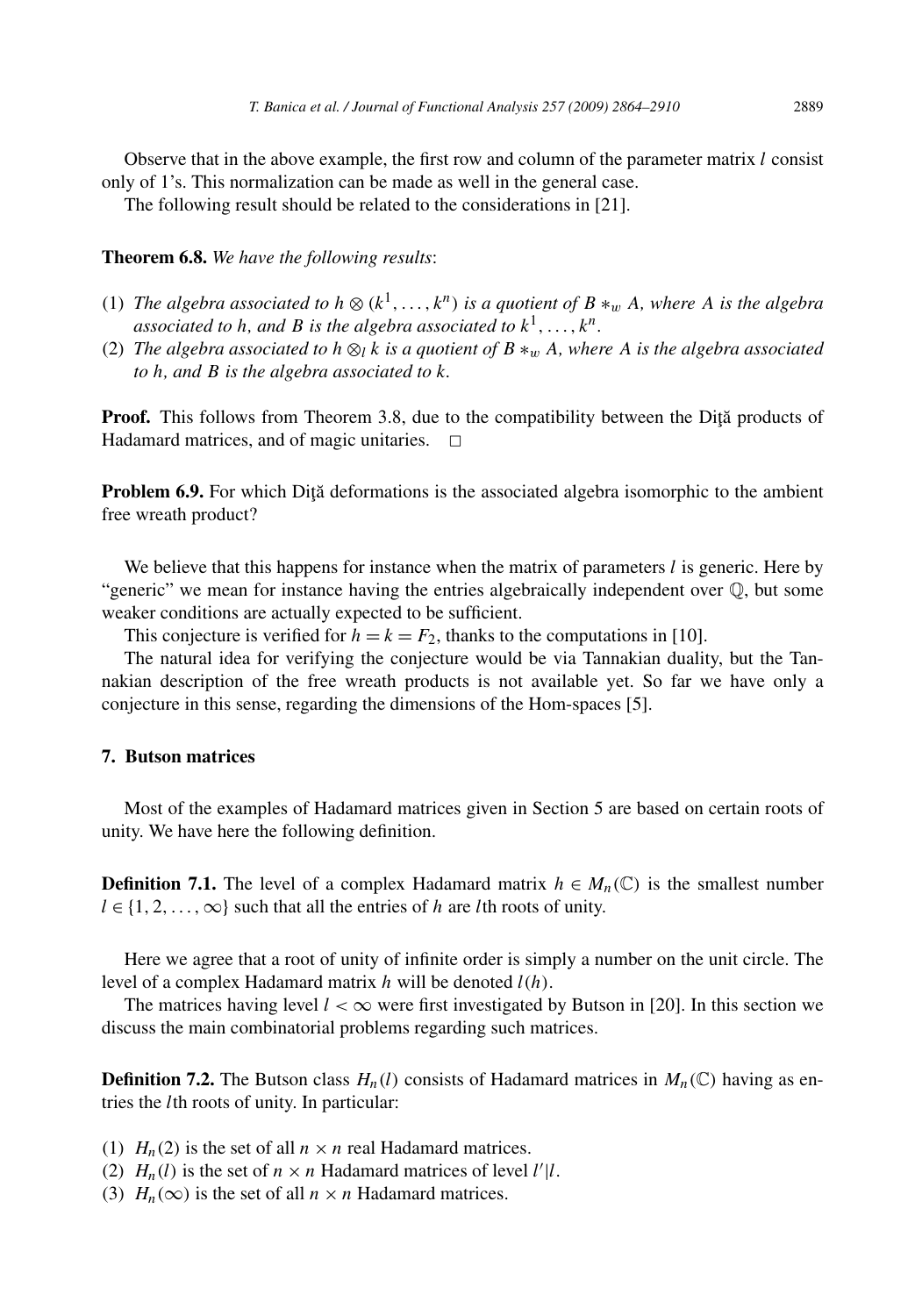The basic problem regarding the Butson matrices, that is related as well to the present Hopf algebra considerations, is the characterization of the pairs  $(n, l)$  such that  $H_n(l) \neq 0$ . We have here the following fundamental result, due to Sylvester [44].

**Theorem 7.3.** *If*  $H_n(2) \neq \emptyset$  *then*  $n = 2$  *or* 4|*n.* 

**Proof.** Let  $h \in H_n(2)$ , with  $n \geq 3$ . By using the equivalence relation, we may assume that the first three rows have a normalized block decomposition, as follows:

$$
h = \begin{pmatrix} 1 & 1 & 1 & 1 \\ 1 & 1 & -1 & -1 \\ 1 & -1 & 1 & -1 \\ \dots & \dots & \dots & \dots \end{pmatrix}
$$

Now let  $a, b, c, d$  be the lengths of the blocks in the third row. The orthogonality relations between the first three rows give  $a + b = c + d$ ,  $a + c = b + d$  and  $a + d = b + c$ , so we have  $a = b = c = d$ , and we can conclude that we have  $4|n$ .  $\Box$ 

The Hadamard conjecture, named after [28], states that the converse of the above result is true: if  $4|n$  then  $H_n(2) \neq \emptyset$ . This question is reputed to be of remarkable difficulty, and the numeric verification so far goes up to  $n = 664$ . See [33,37].

For general exponents  $l > 2$ , the formulation of such conjectures is a quite delicate problem, because there are many obstructions on  $(n, l)$ , of quite different nature.

The basic result here, coming from the results of Lam and Leung in [35], is as follows:

**Theorem 7.4.** *If*  $H_n(l) \neq \emptyset$  and  $l = p_1^{a_1} \dots p_s^{a_s}$  then  $n \in p_1 \mathbb{N} + \dots + p_s \mathbb{N}$ .

**Proof.** The simplest particular case of this statement is the condition " $l = 2$  implies  $2|n$ ", weaker than the Sylvester obstruction, and whose proof is elementary. As pointed out by Butson in [20], a similar argument applies to the general case where  $l = p$  is prime. Moreover, as observed by Winterhof in [52], the case  $l = p^a$  is similar.

In the general case, the idea is the same: the obstruction comes from the orthogonality of the first two rows. Indeed, this orthogonality condition tells us that in order to have  $H_n(l) \neq 0$ , the number *n* must belong to the following set:

$$
\Lambda_l = \left\{ n \in \mathbb{N} \mid \exists w_1, \dots, w_n, w_i^l = 1, \sum w_i = 0 \right\}
$$

For  $p$  prime, we call  $p$ -cycle the formal sum of all roots of unity of order  $p$ , that might be globally rotated, i.e. multiplied by a complex number of modulus 1. Since the actual sum of a cycle is 0, we have  $p_1, \ldots, p_s \in A_l$ , so we get:

$$
p_1\mathbb{N}+\cdots+p_s\mathbb{N}\subset\Lambda_l
$$

The point is that, by the general results of Lam and Leung in [35], this inclusion is an equality. Thus the condition  $n \in \Lambda_l$  is in fact the one in the statement.  $\Box$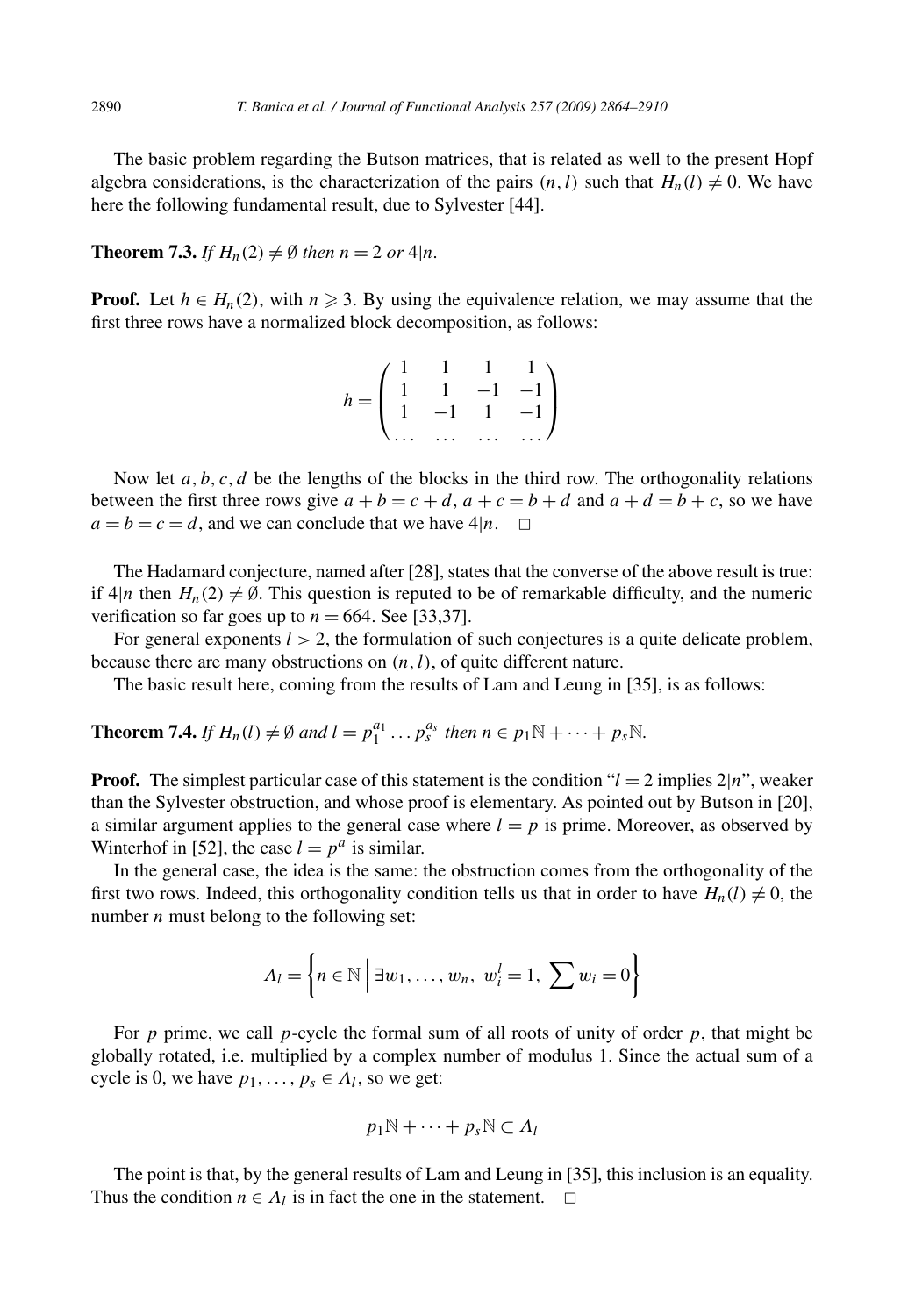In order to get more insight into the structure of Butson matrices, we have to understand the precise meaning of the Lam–Leung result. The situation is as follows:

At  $s = 1, 2$  this follows from a finer result, stating that any vanishing sum of *l*-roots of unity can be decomposed into cycles. The proof of this latter result is elementary at  $s = 1$ , and follows from a routine computation at  $s = 2$ .

At  $s = 3$  the situation becomes considerably more complicated, because there exist vanishing sums which do not decompose into cycles. The idea is that given any three prime numbers  $p, q, r$ , we can produce a "non-trivial" vanishing sum by substracting a *p*-cycle from a suitable union of *q*-cycles and *r*-cycles.

Here is the simplest example of such a sum, with  $w = e^{2\pi i/30}$ .

$$
S = w^5 + w^6 + w^{12} + w^{18} + w^{24} + w^{25}
$$

The fact that *S* vanishes indeed can be checked as follows:

$$
S = (w6 + w12 + w18 + w24) + (w5 + w25)
$$
  
= (w<sup>0</sup> + w<sup>6</sup> + w<sup>12</sup> + w<sup>18</sup> + w<sup>24</sup>) + (w<sup>5</sup> + w<sup>15</sup> + w<sup>25</sup>) - (w<sup>0</sup> + w<sup>15</sup>)  
= 0

However, by drawing the elements of *S* on the unit circle, we can see that *S* cannot decompose as a sum of cycles. Observe however that the length of this "non-trivial" vanishing sum is  $6 \in$  $2N + 3N + 5N$ , as predicted by the general results in [35].

As a conclusion, the following happens: "a vanishing sum of roots of unity has the same length as a sum of cycles, although it is not necessarily a sum of cycles".

These considerations suggest the following definition.

**Definition 7.5.** A Butson matrix is called regular if the scalar product of each pair of rows decomposes as a sum of cycles.

In other words, associated to a given matrix  $h ∈ H_n(l)$  are the  $n(n-1)/2$  relations stating that the rows are pairwise orthogonal. Each of these relations is a vanishing sum of *l*-roots of unity, and the regularity condition is that each of these vanishing sums decomposes as a sum of *p*-cycles, with *p* ranging over the prime divisors of *l*.

The point is that all the known examples of Butson matrices seem to be regular. For instance for the Petrescu matrix *P<sup>q</sup>* , each vanishing sum coming from the orthogonality of the rows consists of two 2-cycles and a 3-cycle.

## **Conjecture 7.6.** *The regularity condition is automatic.*

This conjecture is of particular interest in connection with the Lam–Laung obstruction, because for a regular matrix, the obstruction is trivially satisfied. In other words, this conjecture would provide a substantial extension of the Lam–Laung obstruction.

Observe that, according the considerations preceding Definition 7.5, the conjecture holds for any  $h \in H_n(l)$ , with *l* having at most 2 prime factors. However, once again by the above consid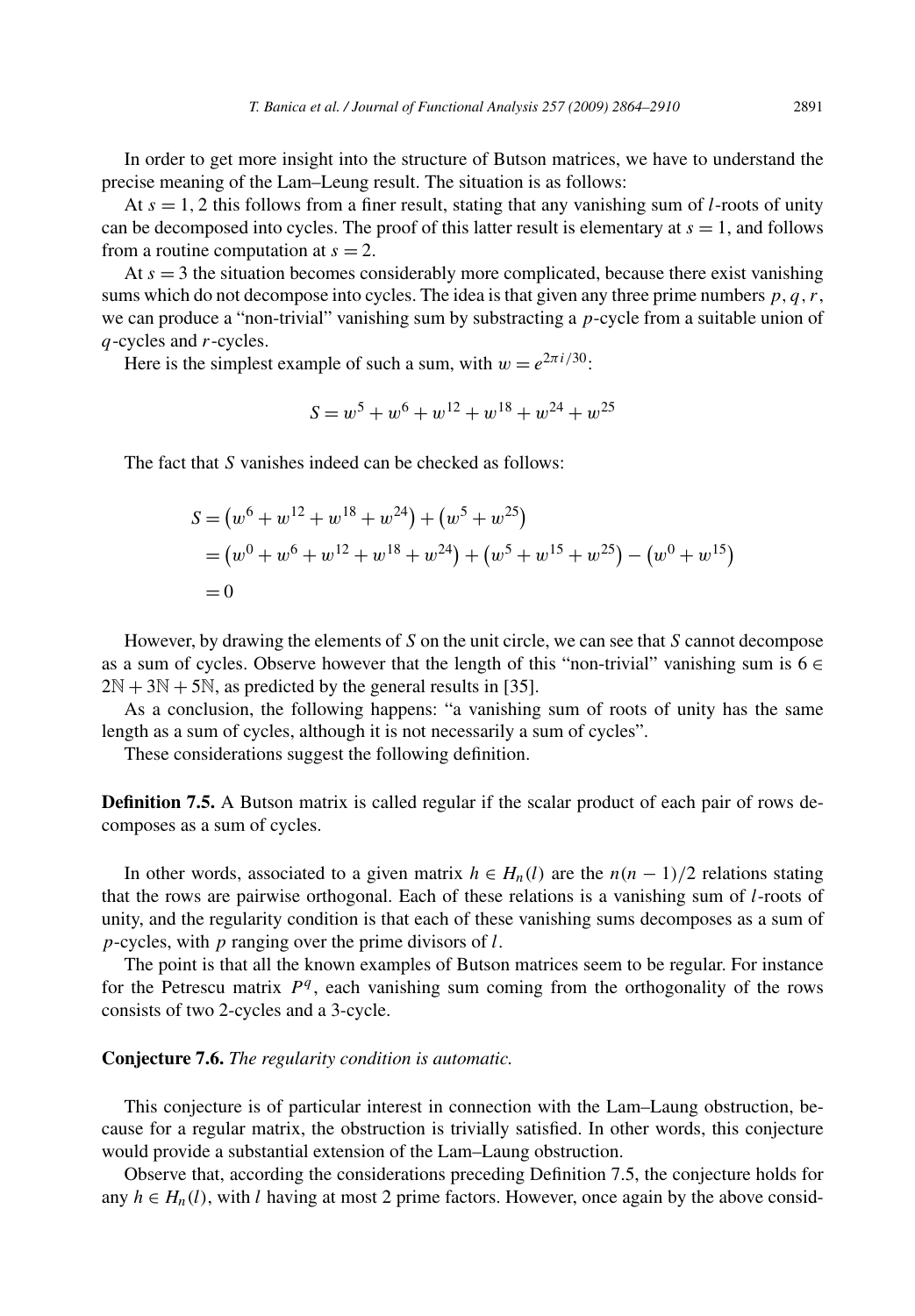erations, a new idea, which must be Hadamard matrix-specific, would be needed for exponents *l* having at least 3 prime factors.

We discuss now some other obstructions on  $(n, l)$ . A basic obstruction, coming this time from all the rows, is the following one, due to de Launey [36]:

**Theorem 7.7.** *If*  $H_n(l) \neq \emptyset$  *then there is*  $d \in \mathbb{Z}[e^{2\pi i/l}]$  *such that*  $|d|^2 = n^n$ .

**Proof.** This follows from  $hh^* = nI_n$ , by applying the determinant: indeed, we get  $|\text{det}(h)|^2 = n^n$ . The corresponding obstructions on  $(l, n)$  are of quite subtle arithmetic nature, the simplest consequence being " $l = 6$  implies  $n \neq 5$ ". See de Launey [36].  $\Box$ 

Finally, we have the following obstruction, due to Haagerup [26]:

**Theorem 7.8.** *If*  $H_5(l) \neq \emptyset$  *then*  $5|l$ *.* 

**Proof.** This follows from Haagerup's classification results in [26]. Indeed, since the Fourier matrix  $F_5$  is the only complex Hadamard matrix at  $n = 5$ , up to equivalence, each matrix  $h \in$  $H_5(l)$  must be obtained from it by permuting the rows and the columns, or by multiplying them by certain roots of unity. In terms of levels, this gives  $l(F_5)|l(h)$ , and from  $l(F_5) = 5$  and  $l(h)|l$ we get the result.  $\square$ 

We would like to present as well the following original result, that we found by carefully looking at the proof of the Sylvester obstruction.

**Theorem 7.9.** *Assume*  $H_n(l) \neq \emptyset$ *.* 

(1) If  $n = p + 2$  with  $p \ge 3$  prime, then  $l \ne 2p^b$ . (2) If  $n = 2q$  with  $p > q \ge 3$  primes, then  $l \ne 2^a p^b$ .

**Proof.** We use the logarithmic writing for the elements of  $H_n(l)$ , with numbers  $k \in \{0, 1, \ldots\}$  $l-1$ } standing for the corresponding roots of unity  $e^{2k\pi i/l}$ . Assume that a matrix *h* contradicting the statement exists, and write it in logarithmic form.

(1) We know that each row of *h* contains one 2-cycle and one *p*-cycle. The two elements of the 2-cycle have opposite parities, while the elements of the *p*-cycle have the same parity. Therefore, each row of *h* has either exactly one odd entry or exactly one even entry. Moreover, the same applies to the difference between rows, since rows correspond to pairwise orthogonal vectors.

Let  $L_1$ ,  $L_2$  be two rows of *h*. We have 3 cases:

Case 1. If  $L_1$  and  $L_2$  both have exactly one even entry, then  $L_2 - L_1$  has either no odd entry, if the even entries of  $L_1$  and  $L_2$  are at the same position, or exactly two odd entries, if these even entries are at different positions.

Case 2. The same holds if  $L_1$  and  $L_2$  both have exactly one odd entry.

Case 3. If  $L_1$  has exactly one even entry, and  $L_2$  has exactly one odd entry, then  $L_2 - L_1$  has either no even entry, if the positions correspond, or exactly two even entries, if the positions are different.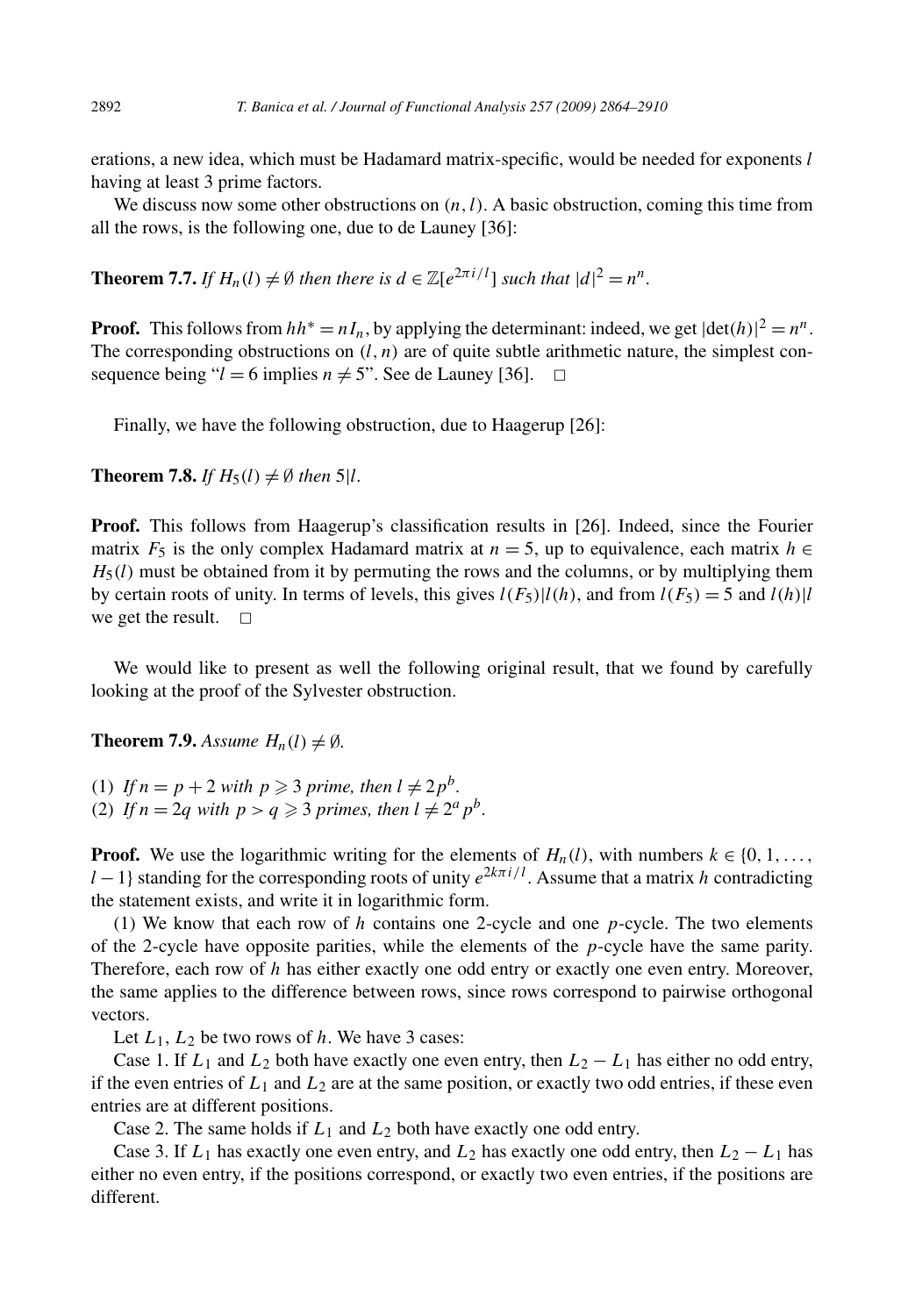We can see that in all the three cases,  $L_2 - L_1$  cannot have either exactly one odd entry or exactly one even entry, a contradiction.

(2) We know that each row of *h* is a union of 2-cycles and of *p*-cycles. Since  $p > q$ , there can be no *p*-cycle, since one *p*-cycle would leave an odd number of elements which cannot be grouped in 2-cycles. So, each row of *h* is a union of 2-cycles.

The same argument shows that the difference between two rows is also a union of 2-cycles. Thus the reduction of *h* modulo 2 is a real Hadamard matrix, so the usual Sylvester obstruction applies, and shows that there is no such matrix, since  $q$  is odd.  $\Box$ 

We are now in position of evaluating the "strength" of our set of obstructions. The relevant quantity here is the pair  $(N, L)$  such that "for any  $n \le N, l \le L$ , either  $H_n(l) \ne \emptyset$  due to an explicit example, or  $H_n(l) = \emptyset$  due to one of the obstructions". Here the pair *(N, L)* is chosen as for  $N + L$  to be maximal, and by using maximality with respect to the lexicographic order, in the case of ambiguity.

With the above set of obstructions we have  $(N, L) = (10, 14)$ , and the result is best stated as follows.

**Theorem 7.10.** *For any*  $n \leq 10$  *and*  $l \leq 14$ *, one of the following happens:* 

- (1) *Either*  $H_n(l) \neq \emptyset$ , due to an explicit example  $X_n^l \in H_n(l)$ .
- (2) *Or*  $H_n(l) = \emptyset$ *, due to one of the above obstructions.*

**Proof.** We use the following notations for the various known obstructions:

- (1) denotes the Lam–Leung obstruction (Theorem 7.4).
- (2)  $\circ$ <sub>*l*</sub> denotes the de Launey obstruction (Theorem 7.7).
- (3)  $\circ$ *h* denotes the Haagerup obstruction (Theorem 7.8).
- (4)  $\circ_s$  denotes the Sylvester obstructions (Theorems 7.3 and 7.9).

Also, we denote by *H*, *P* the Haagerup and Petrescu matrices, taken at  $q = 1$ , and for  $k_1, \ldots, k_s \in \{2, 3\}$  we use the notation  $F_{k_1 \ldots k_s} = F_{k_1} \otimes \cdots \otimes F_{k_s}$ .

We claim that we have the following table, describing for each *n*, *l* as in the statement, either an explicit matrix in  $H_n(l)$ , or an obstruction which applies to  $(n, l)$ :

| $n \setminus l$ | 2              | 3        | 4              | 5            | -6           | 7                        | 8            | 9        | 10             | 11      | 12               | 13      | 14             |
|-----------------|----------------|----------|----------------|--------------|--------------|--------------------------|--------------|----------|----------------|---------|------------------|---------|----------------|
| 2               | F <sub>2</sub> | $\circ$  | F <sub>2</sub> | $\circ$      | $F_2$        | $\circ$                  | $F_2$        | $\circ$  | F <sub>2</sub> | $\circ$ | $F_2$            | $\circ$ | F <sub>2</sub> |
| 3               | $\circ$        | $F_3$    | $\circ$        | $\circ$      | $F_3$        | $\circ$                  | $\circ$      | $F_3$    | $\circ$        | $\circ$ | $F_3$            | $\circ$ | $\circ$        |
| 4               | $F_{22}$       | $\circ$  | $F_{22}$       | $\circ$      | $F_{22}$     | $\circ$                  | $F_{22}$     | $\circ$  | $F_{22}$       | $\circ$ | $F_{22}$         | $\circ$ | $F_{22}$       |
| 5               | $\circ$        | $\circ$  | $\circ$        | $F_5$        | $\circ_l$    | $\circ$                  | $\circ$      | $\circ$  | $F_5$          | $\circ$ | $\circ_h$        | $\circ$ | $\circ$        |
| 6               | O <sub>x</sub> | T        | Н              | $\circ$      | T            | $\circ$                  | Н            | T        | $O_S$          | $\circ$ | T                | $\circ$ | $\circ_s$      |
| 7               | $\circ$        | $\circ$  | $\circ$        | $\circ$      | P            | F <sub>7</sub>           | $\circ$      | $\circ$  | $\circ_s$      | $\circ$ | $\boldsymbol{P}$ | $\circ$ | $F_7$          |
| 8               | $F_{222}$      | $\circ$  | $F_{222}$      | $\circ$      | $F_{222}$    | $\circ$                  | $F_{222}$    | $\circ$  | $F_{222}$      | $\circ$ | $F_{222}$        | $\circ$ | $F_{222}$      |
| 9               | $\circ$        | $F_{33}$ | $\circ$        | $\circ$      | $F_{33}$     | $\circ$                  | $\circ$      | $F_{33}$ | $X_9^{10}$     | $\circ$ | $F_{33}$         | $\circ$ | $\circ_s$      |
| 10              | $\circ_s$      | $\circ$  | $X_{10}^{4}$   | $X_{10}^{5}$ | $X_{10}^{6}$ | $\overline{\phantom{0}}$ | $X_{10}^{4}$ | $\circ$  | $F_{10}$       | $\circ$ | $X_{10}^4$ 0     |         | $\circ$        |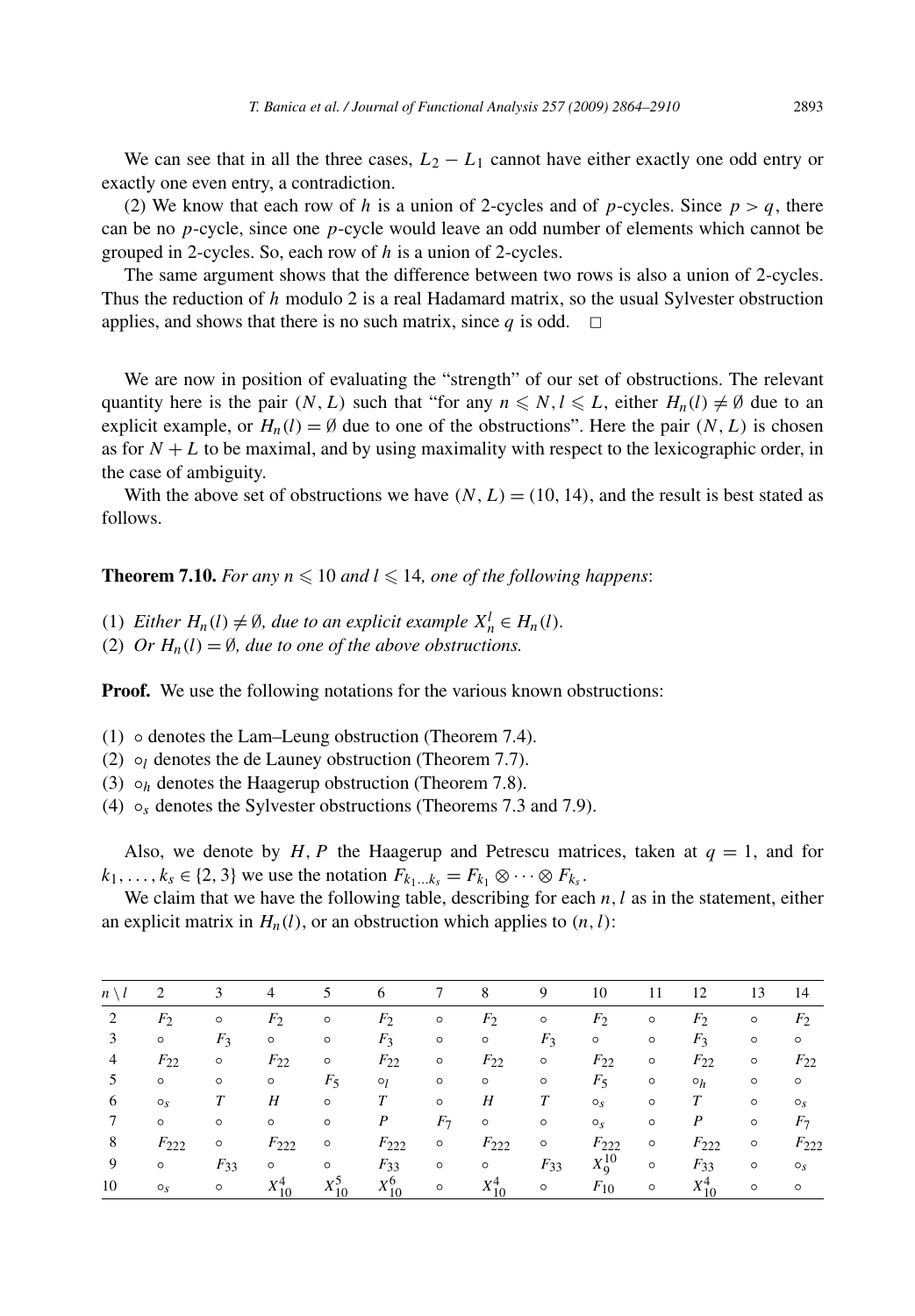| $\theta$<br>$\theta$<br>0<br>$\theta$<br>0<br>$\mathbf{0}$<br>0<br>5<br>3<br>3<br>$\theta$<br>5<br>8<br>9<br>7<br>$\overline{4}$<br>5<br>3<br>5<br>9<br>9<br>$\overline{0}$<br>3<br>5<br>8<br>9<br>3<br>7<br>5<br>$\theta$<br>1<br>$X_9^{10}$<br>5<br>5<br>7<br>0<br>9<br>3<br>2<br>5<br>5<br>3<br>9<br>0<br>6<br>5<br>3<br>7<br>9<br>5<br>6<br>0<br>5<br>7<br>5<br>3<br>9<br>1<br>$\boldsymbol{0}$<br>4<br>9<br>5<br>5<br>3<br>1<br>$\theta$<br>$\overline{2}$<br>9<br>7<br>7                                                                                                          | $\Omega$<br>0<br>$\Omega$<br>0<br>0<br>0<br>0<br>0<br>3<br>2<br>3<br>3<br>0<br>3<br>3<br>3<br>2<br>3<br>3<br>$\overline{0}$<br>3<br>3<br>3<br>$\overline{0}$<br>2<br>3<br>1<br>3<br>3<br>3<br>$\Omega$<br>1<br>3<br>1<br>$X_{10}^{4}$<br>3<br>3<br>3<br>3<br>0<br>3<br>3<br>3<br>3<br>2<br>0<br>3<br>3<br>2<br>3<br>1<br>3<br>$\Omega$<br>$\overline{2}$<br>3<br>3<br>$\theta$<br>3<br>3<br>3<br>$\overline{c}$<br>$\theta$<br>3<br>3<br>3<br>1                                                                                                                                                                                 |
|-----------------------------------------------------------------------------------------------------------------------------------------------------------------------------------------------------------------------------------------------------------------------------------------------------------------------------------------------------------------------------------------------------------------------------------------------------------------------------------------------------------------------------------------------------------------------------------------|---------------------------------------------------------------------------------------------------------------------------------------------------------------------------------------------------------------------------------------------------------------------------------------------------------------------------------------------------------------------------------------------------------------------------------------------------------------------------------------------------------------------------------------------------------------------------------------------------------------------------------|
| $\Omega$<br>0<br>$\Omega$<br>$\Omega$<br>0<br>0<br>0<br>$\theta$<br>0<br>$_{0}$<br>3<br>3<br>$\theta$<br>2<br>4<br>2<br>$\theta$<br>3<br>2<br>3<br>0<br>2<br>1<br>4<br>4<br>3<br>4<br>3<br>$\overline{c}$<br>2<br>$\Omega$<br>4<br>$\Omega$<br>3<br>2<br>$\Omega$<br>2<br>3<br>4<br>4<br>0<br>$X_{10}^{5}$<br>3<br>3<br>2<br>2<br>0<br>4<br>4<br>$\theta$<br>3<br>3<br>2<br>2<br>1<br>4<br>4<br>0<br>0<br>3<br>3<br>2<br>2<br>$\theta$<br>0<br>4<br>4<br>3<br>$\overline{2}$<br>2<br>3<br>$\Omega$<br>$\theta$<br>4<br>1<br>4<br>$\overline{0}$<br>3<br>3<br>1<br>0<br>4<br>4<br>2<br>2 | $\theta$<br>0<br>$\Omega$<br>$\mathbf{\Omega}$<br>0<br>0<br>0<br>0<br>$\theta$<br>0<br>$\mathbf{1}$<br>4<br>5<br>3<br>3<br>3<br>5<br>$\theta$<br>3<br>5<br>5<br>3<br>0<br>2<br>5<br>3<br>5<br>5<br>3<br>3<br>2<br>3<br>5<br>$\theta$<br>1<br>3<br>3<br>$\theta$<br>5<br>5<br>3<br>4<br>$X_{10}^{6}$<br>3<br>3<br>3<br>3<br>0<br>3<br>$\Omega$<br>$\overline{0}$<br>0<br>0<br>3<br>5<br>3<br>4<br>2<br>$\Omega$<br>4<br>0<br>5<br>5<br>3<br>2<br>3<br>0<br>4<br>2<br>$\Omega$<br>5<br>3<br>3<br>5<br>2<br>$\theta$<br>$\theta$<br>$\overline{c}$<br>4<br>3<br>3<br>$\theta$<br>5<br>$\overline{2}$<br>$\boldsymbol{0}$<br>4<br>4 |

Indeed, the missing matrices can be chosen, in logarithmic notation, as follows:

This justifies the above table, and we are done.  $\Box$ 

We do not know what happens at  $n \leq 10$  and  $l = 15$ , nor about what happens at  $n = 11$ and  $l \leq 14$ . In each of these two cases, after applying the obstructions, remembering the known examples, and constructing some more examples by using our home software, one case of the extended table is left blank.

# **8. The Tao matrix**

Thanks to Haagerup's classification result in [26], all the complex Hadamard matrices are known at  $n \leq 5$ . As explained in Section 5, at  $n = 6$  the general classification of complex Hadamard matrices looks like a difficult task. See [11,12,39,45].

The point, however, is that the matrices in the Butson class can be fully classified at  $n = 6$ . This will be basically our goal for this section, and for the next two ones.

In this section we find an abstract characterization of the Tao matrix:

$$
T = \begin{pmatrix} 1 & 1 & 1 & 1 & 1 & 1 \\ 1 & 1 & j & j & j^2 & j^2 \\ 1 & j & 1 & j^2 & j^2 & j \\ 1 & j & j^2 & 1 & j & j^2 \\ 1 & j^2 & j^2 & j & 1 & j \\ 1 & j^2 & j & j^2 & j & 1 \end{pmatrix}
$$

We denote by  $T$  the unit circle, and we use rectangular matrices over it, with the equivalence relation in Definition 5.3.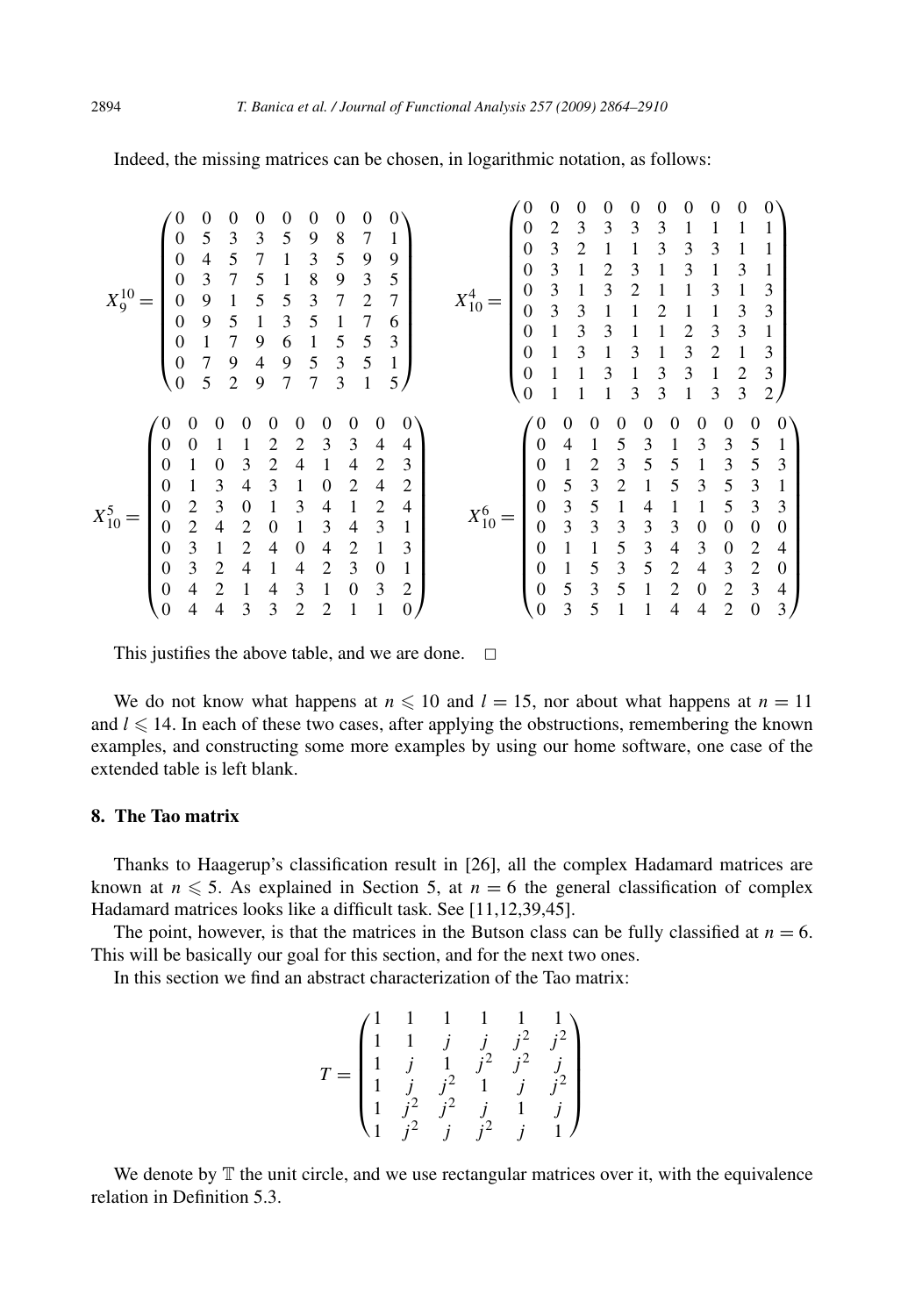**Lemma 8.1.** *Let*  $h \in M_{3\times 6}(\mathbb{T})$  *be a matrix having the property that each of the* 3 *scalar products between its rows is of the form*  $x + jx + j^2x + y + jy + j^2y$ *, for some*  $x, y \in \mathbb{T}$ *. Then modulo equivalence we have either*

$$
h = \begin{pmatrix} 1 & 1 & 1 & 1 & 1 & 1 \\ 1 & j & j^2 & r & jr & j^2r \\ 1 & j^2 & j & s & j^2s & js \end{pmatrix}
$$

*for some*  $r, s \in \mathbb{T}$ *, or all* 18 *entries of h are in*  $\{1, j, j^2\}$ *.* 

**Proof.** By using the equivalence relation, we may assume that our matrix if of the following form, where the underlined numbers are taken up to permutations:

$$
h = \begin{pmatrix} 1 & 1 & 1 & 1 & 1 & 1 \\ 1 & j & j^2 & r & jr & j^2r \\ 1 & j & j^2 & s & js & j^2s \end{pmatrix}
$$

We will use several times the procedure consisting in "using the equivalence relation, plus rescaling the parameters", to be referred to as "arrangement" of the matrix.

These arrangements will all be done by keeping the first row of *h* fixed. So, let us denote by  $h'$  the matrix formed by the second and third rows of  $h$ :

$$
h' = \begin{pmatrix} 1 & j & j^2 & r & jr & j^2r \\ 1 & \underline{j} & \underline{j^2} & \underline{s} & \underline{js} & \underline{j^2s} \end{pmatrix}
$$

We denote by *P* the scalar product between the two rows of *h* .

We have 3 cases, depending on how  $j$ ,  $j^2$  are positioned with respect to  $j$ ,  $j^2$ . Case 1:  $j$ ,  $j^2$  are below  $j$ ,  $j^2$ . We have two cases here:

Case 1.1:  $\overline{j}$ ,  $\overline{j}$ <sup>2</sup> are below  $\overline{j}$ ,  $\overline{j}$ <sup>2</sup>, in order. After arrangement, the matrix is:

$$
h' = \begin{pmatrix} 1 & j & j^2 & r & jr & j^2r \\ 1 & j & j^2 & s & \underline{js} & \underline{j^2s} \end{pmatrix}
$$

Since  $P = 1 + 1 + 1 + \cdots$ , there is no solution here.

Case 1.2: *j*,  $j^2$  are below *j*,  $j^2$ , in reverse order. After arrangement, we have:

$$
h' = \begin{pmatrix} 1 & j & j^2 & r & jr & j^2r \\ 1 & j^2 & j & s & \underline{js} & j^2s \end{pmatrix}
$$

The solution here is the matrix in the statement.

Case 2: one of  $j$ ,  $j^2$  is below one of  $j$ ,  $j^2$ , and the other one is not. We have two cases: Case 2.1: *j* is under *j*, or  $j^2$  is under  $j^2$ . In the first case, the arranged matrix is:

$$
h' = \begin{pmatrix} 1 & j & j^2 & r & jr & j^2r \\ 1 & j & s & j^2 & \underline{js} & \underline{j^2s} \end{pmatrix}
$$

Thus we must have  $r, s \in \{1, j, j^2\}$ . The other case,  $j^2$  under  $j^2$ , is similar.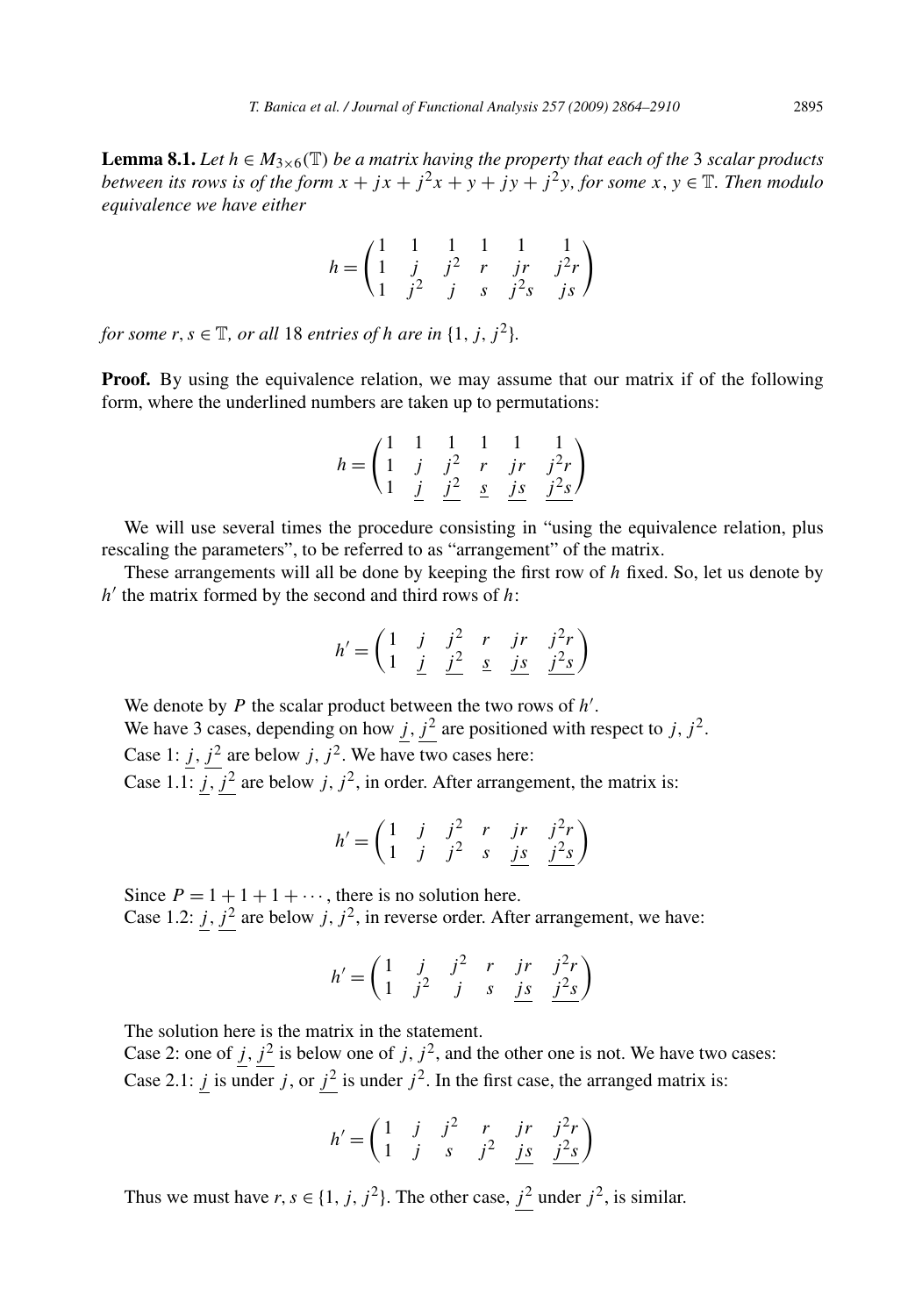Case 2.2: *j* is under  $j^2$ , or  $j^2$  is under *j*. By interchanging the second and the third row, we may assume that  $j^2$  is under  $j$ . After arrangement, the matrix is:

$$
h' = \begin{pmatrix} 1 & j & j^2 & r & jr & j^2r \\ 1 & j^2 & s & j & \underline{js} & j^2s \end{pmatrix}
$$

Once again, we conclude that the 18 entries of *h* must be in  $\{1, j, j^2\}$ .

Case 3:  $j$ ,  $j^2$  are not under *j*,  $j^2$ . After rescaling *r*, *s*, we may assume that *j* is under *r* and that *s* is under  $\overline{j}$ , and we have two cases:

Case 3.1: under  $j^2$  we have *js*. The matrix is:

$$
h' = \begin{pmatrix} 1 & j & j^2 & r & jr & j^2r \\ 1 & s & js & j & j^2 & j^2s \end{pmatrix}
$$

By examining *P* we conclude that we have either a particular case of the general solution in the statement, or we are in the situation  $r, s \in \{1, j, j^2\}.$ 

Case 3.2: under  $j^2$  we have  $j^2s$ . The matrix is:

$$
h' = \begin{pmatrix} 1 & j & j^2 & r & jr & j^2r \\ 1 & s & j^2s & j & j^2 & js \end{pmatrix}
$$

Once again, by examining *P* we conclude that we have either a particular case of the general solution in the statement, or we are in the situation  $r, s \in \{1, j, j^2\}$ .  $\Box$ 

**Lemma 8.2.** *Let*  $h \in M_{4 \times 6}(\mathbb{T})$  *be a matrix having the property that each of the* 6 *scalar products between its rows is of the form*  $x + jx + j^2x + y + jy + j^2y$ , for some  $x, y \in \mathbb{T}$ . Then modulo *equivalence, all* 24 *entries of h are in*  $\{1, j, j^2\}$ *.* 

**Proof.** We apply Lemma 8.1 to the first three rows, and then we multiply the fourth row by a suitable scalar, as for the matrix to become dephased. We denote by  $h'$  the matrix obtained by deleting the first of 1's, which must look as follows:

$$
h' = \begin{pmatrix} 1 & j & j^2 & r & jr & j^2r \\ 1 & j^2 & j & s & j^2s & js \\ 1 & j & j^2 & t & jt & j^2t \end{pmatrix}
$$

We denote by *P*1*, P*<sup>2</sup> the scalar products of the third row with the first two rows, and we use the same conventions as in the proof of the previous lemma.

We have three cases, depending on where  $j$ ,  $j^2$  are positioned:

Case 1: *j*,  $j^2$  are in the second and third column. By symmetry we can assume that *j*,  $j^2$ appear in this order, and we can arrange the matrix as follows:

$$
h' = \begin{pmatrix} 1 & j & j^2 & r & jr & j^2r \\ 1 & j^2 & j & s & j^2s & js \\ 1 & j & j^2 & t & \underline{jt} & \underline{j^2t} \end{pmatrix}
$$

We have  $P_1 = 1 + 1 + 1 + \cdots$ , so there is no solution here.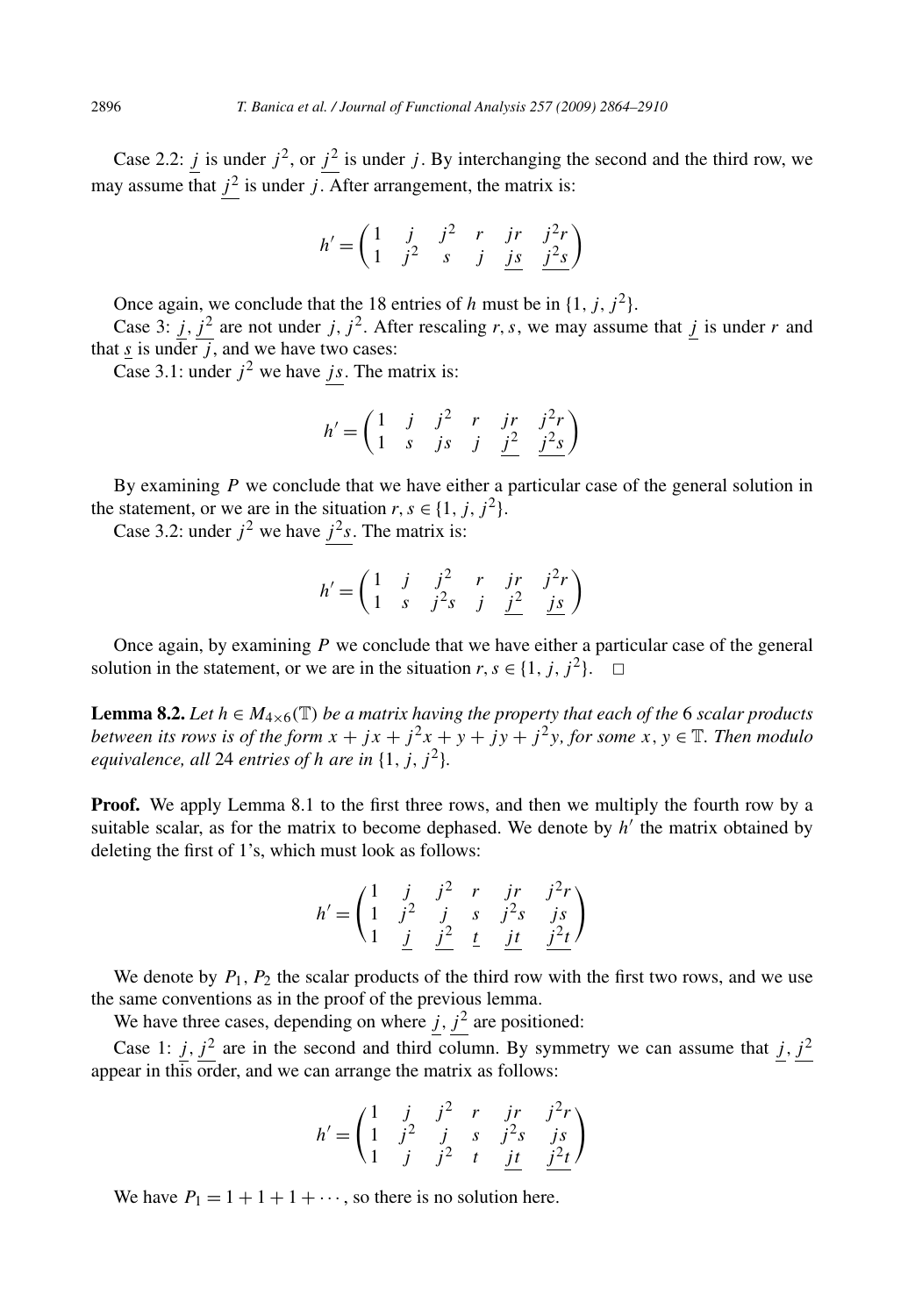Case 2: one of  $j$ ,  $j^2$  is in the second or third column, and the other one is not. By symmetry we can assume that  $\overline{j}$  is in the second column, and the arranged matrix is:

$$
h' = \begin{pmatrix} 1 & j & j^2 & r & jr & j^2r \\ 1 & j^2 & j & s & j^2s & js \\ 1 & j & t & j^2 & jt & j^2t \end{pmatrix}
$$

We have  $P_1 = 1 + 1 + \cdots$ , so  $P_1$  must be of the form  $1 + 1 + j + j^2 + j^2$ , and it follows that we have  $r, t \in \{1, j, j^2\}$ . In the case  $t = j^2$  we get back to Case 1, and we are done. In the case  $t \in \{1, j\}$  we have  $P_2 = 1 + j + j\bar{i} + \cdots$ , with  $j\bar{i} \neq j^2$ , so the missing  $j^2$  term of  $P_2$  must come from a scalar product coming from one of the last three columns. But this means that we have  $s \in \{1, j, j^2\}$ , and we are done again.

Case 3: none of  $j$ ,  $j^2$  is in the second or third column. In this case we can arrange the matrix in the following way:

$$
h' = \begin{pmatrix} 1 & j & j^2 & r & jr & j^2r \\ 1 & j^2 & j & s & j^2s & js \\ 1 & jt & j^2t & t & j & j^2 \end{pmatrix}
$$

We have  $P_1 = 1 + \bar{t} + \bar{t} + \cdots$ , so  $P_1$  must be of the form  $1 + 1 + j + j + j^2 + j^2$ , and it follows that we have  $r, t \in \{1, j, j^2\}$ . In the case  $t = 1$  we get back to Case 1, and we are done. In the case  $t \in \{j, j^2\}$  we have  $P_2 = 1 + j\bar{t} + j^2\bar{t} \dots$ , with  $1 \in \{j\bar{t}, j^2\bar{t}\}$ , so  $P_2$  must be of the form  $1 + 1 + j + j^2 + j^2$ . Thus  $s \in \{1, j, j^2\}$ , and we are done.  $\Box$ 

**Theorem 8.3.** *The Tao matrix*  $T \in M_{6 \times 6}(\mathbb{T})$  *is the only complex Hadamard matrix at*  $n = 6$ *having the property that all* 15 *scalar products between its rows are of the form*  $x + jx + j^2x + jx$  $y + jy + j^2y$ *, for some x, y*  $\in$  T.

**Proof.** We know from Lemma 8.2 that any Hadamard matrix *h* as in the statement must have all its entries in  $\{1, j, j^2\}$ . The idea will be to reconstruct this matrix, by starting with the first 2 rows, then by adding 4 more rows, one at a time.

First, by using the equivalence relation, we can assume that the matrix  $h_2 \in M_{2\times 6}(\mathbb{T})$  consisting of the first two rows of *h* is as follows:

$$
h_2 = \begin{pmatrix} 1 & 1 & 1 & 1 & 1 & 1 \\ 1 & 1 & j & j & j^2 & j^2 \end{pmatrix}
$$

When trying to add one more row to this matrix, under the assumption in the statement, the solutions modulo equivalence are:

$$
h_3 = \begin{pmatrix} 1 & 1 & 1 & 1 & 1 & 1 \\ 1 & 1 & j & j & j^2 & j^2 \\ 1 & j & 1 & j^2 & j^2 & j \end{pmatrix}
$$

$$
h_3 = \begin{pmatrix} 1 & 1 & 1 & 1 & 1 & 1 \\ 1 & 1 & j & j & j^2 & j^2 \\ 1 & j^2 & j^2 & j & 1 & j \end{pmatrix}
$$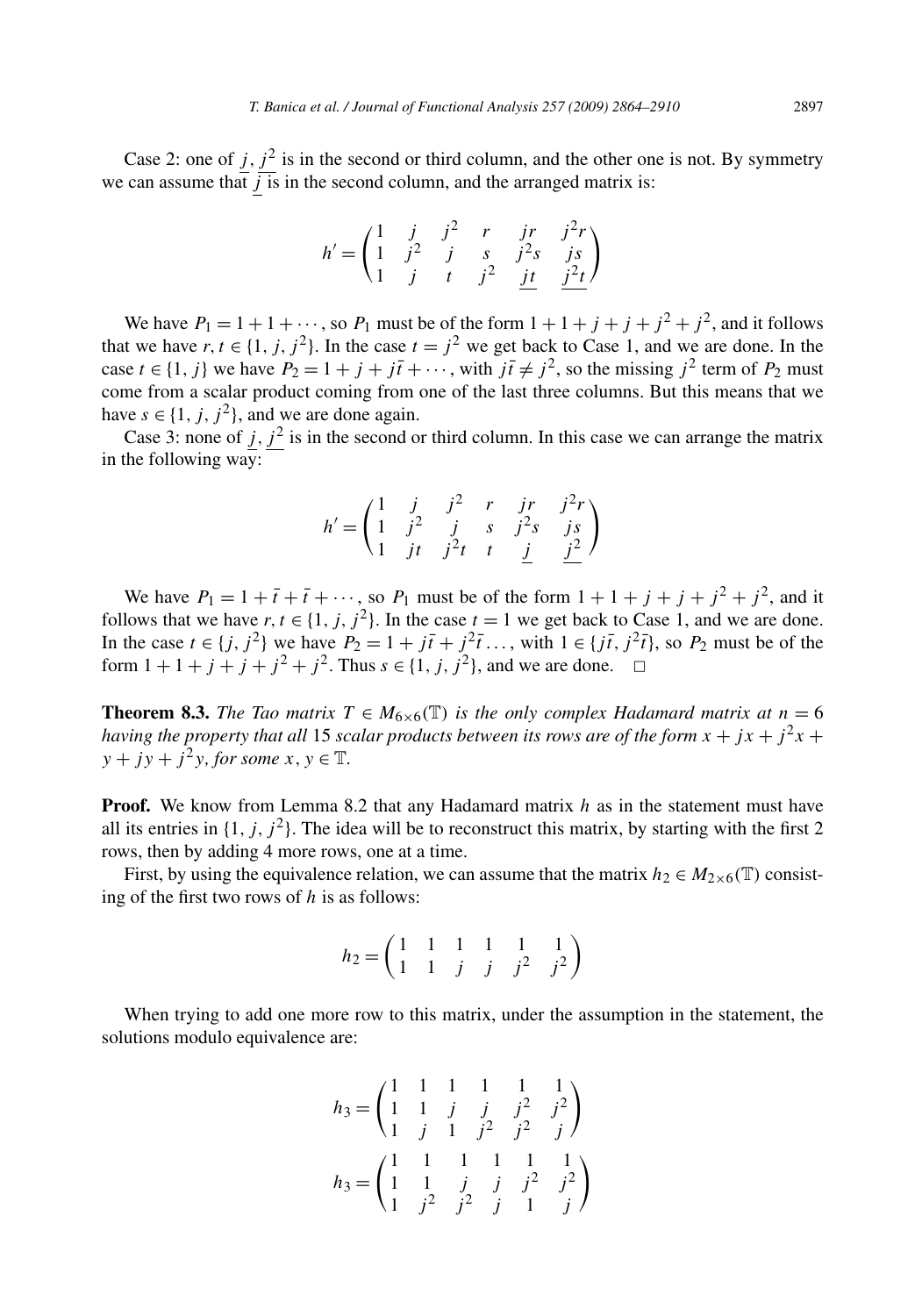Since the problem is symmetric in  $j$ ,  $j^2$ , we may assume that we are in the first case. Now when trying to add a fourth row to this matrix, the solutions are:

$$
h_4 = \begin{pmatrix} 1 & 1 & 1 & 1 & 1 & 1 \\ 1 & 1 & j & j & j^2 & j^2 \\ 1 & j & 1 & j^2 & j^2 & j \\ 1 & j & j^2 & 1 & j & j^2 \end{pmatrix}
$$
  
\n
$$
h_4 = \begin{pmatrix} 1 & 1 & 1 & 1 & 1 & 1 \\ 1 & 1 & j & j & j^2 & j^2 \\ 1 & j & 1 & j^2 & j^2 & j \\ 1 & j^2 & j^2 & j & 1 & j \end{pmatrix}
$$
  
\n
$$
h_4 = \begin{pmatrix} 1 & 1 & 1 & 1 & 1 & 1 \\ 1 & 1 & 1 & 1 & 1 & 1 \\ 1 & 1 & j & j^2 & j^2 & j^2 \\ 1 & j & 1 & j^2 & j^2 & j & 1 \end{pmatrix}
$$

Let us try now to construct the full  $6 \times 6$  matrix. Since the same row cannot be added several times, the above three solutions for the 4th row are in fact the solutions for the 4th, 5th and 6th row, and we obtain the Tao matrix as claimed.  $\Box$ 

# **9. The Haagerup matrix**

In this section we find an abstract characterization of the Haagerup matrix:

$$
H^q = \begin{pmatrix} 1 & 1 & 1 & 1 & 1 & 1 \\ 1 & -1 & i & i & -i & -i \\ 1 & i & -1 & -i & q & -q \\ 1 & i & -i & -1 & -q & q \\ 1 & -i & \bar{q} & -\bar{q} & i & -1 \\ 1 & -i & -\bar{q} & \bar{q} & -1 & i \end{pmatrix}
$$

We denote by  $T$  the unit circle, and we use rectangular matrices over it, with the equivalence relation in Definition 5.3.

**Lemma 9.1.** *Let*  $h \in M_{3\times 6}(\mathbb{T})$  *be a matrix such that each of the* 3 *scalar products between its rows is of the form*  $x - x + y - y + z - z$ . Then modulo equivalence we can assume that the first *row consists of* 1*'s, and the rest of the matrix is of type*

$$
h_1 = \begin{pmatrix} 1 & -i & 1 & i & -1 & -1 \\ 1 & -1 & i & -i & q & -q \end{pmatrix}
$$
  

$$
h_2 = \begin{pmatrix} 1 & 1 & -1 & i & -1 & -i \\ 1 & -1 & q & -q & iq & -iq \end{pmatrix}
$$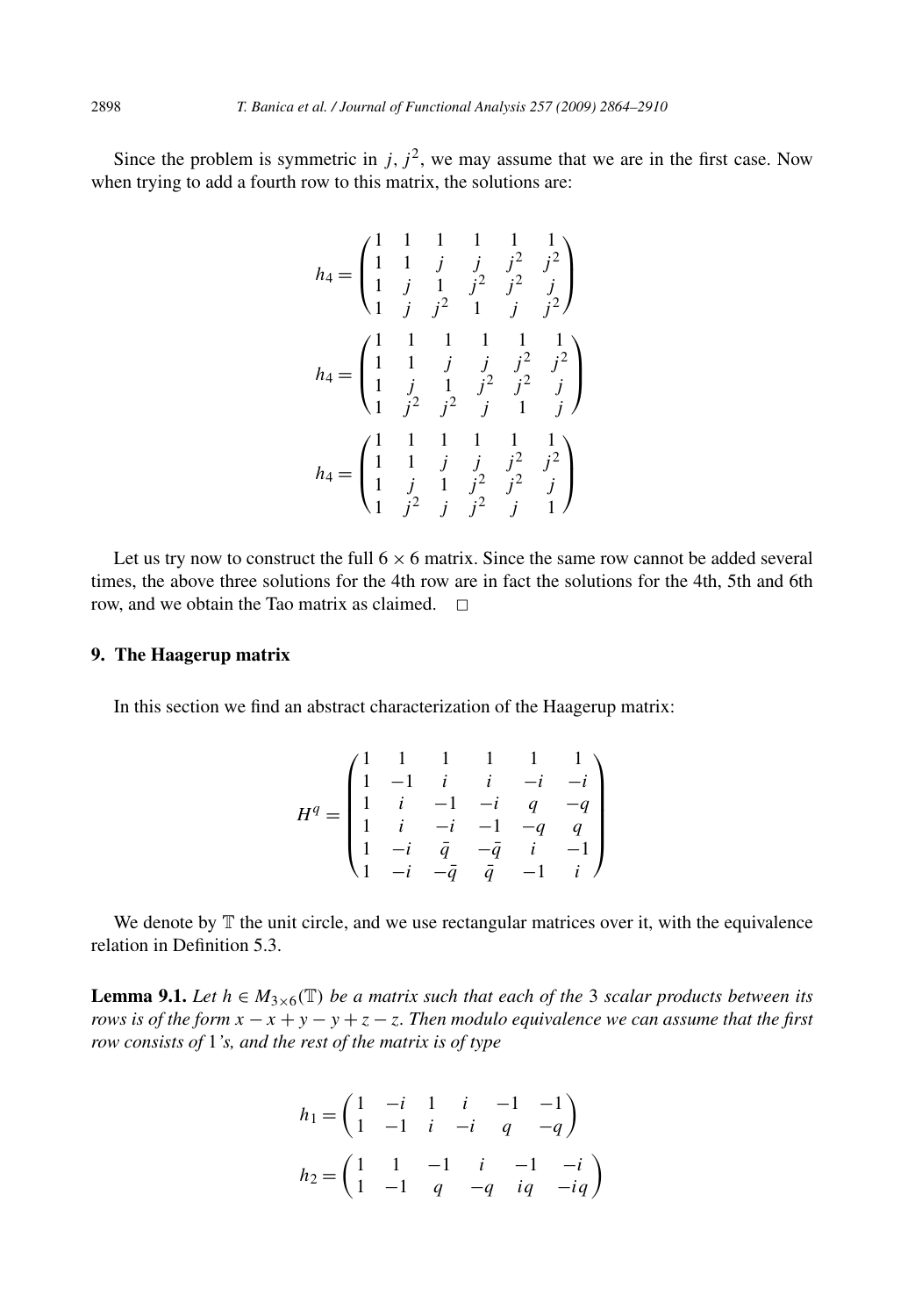$$
h_3 = \begin{pmatrix} 1 & -1 & i & -i & q & -q \\ 1 & -i & i & -1 & -q & q \end{pmatrix}
$$
  

$$
h_4 = \begin{pmatrix} 1 & -i & -1 & i & q & -q \\ 1 & -1 & -q & -iq & iq & q \end{pmatrix}
$$

*for some*  $q \in \mathbb{T}$ *.* 

**Proof.** We use the various conventions in Lemma 8.1. After assuming that the first row consists of 1's, the rest of the matrix looks as follows:

$$
h' = \begin{pmatrix} 1 & -1 & a & -a & b & -b \\ 1 & \underline{-1} & \underline{x} & \underline{-x} & \underline{y} & \underline{-y} \end{pmatrix}
$$

We denote by *P* the scalar product between the rows of  $h'$ . We have two cases, depending on where the missing −1 entry of *P* comes from.

Case A: assume first that the missing −1 entry of *P* comes from a product involving the entries −1 or −1. After arrangement, the matrix becomes:

$$
h' = \begin{pmatrix} 1 & -1 & a & -a & b & -b \\ 1 & 1 & -1 & x & -1 & -x \end{pmatrix}
$$

We have  $P = 1 - 1 - a - a\overline{x} - b + b\overline{x}$ , and the solution is of type  $h_2$ :

$$
h' = \begin{pmatrix} 1 & -1 & a & -a & ia & -ia \\ 1 & 1 & -1 & i & -1 & -i \end{pmatrix}
$$

Case B: assume now that the missing −1 entry of *P* comes from a product not involving the entries −1 or −1. After arrangement, the matrix becomes:

$$
h' = \begin{pmatrix} 1 & -1 & a & -a & b & -b \\ 1 & \underline{-1} & \underline{x} & \underline{-x} & \underline{-b} & b \end{pmatrix}
$$

We have 3 cases, depending on where  $-1$  is located: Case 1: −1 is under −1. The matrix becomes:

$$
h' = \begin{pmatrix} 1 & -1 & a & -a & b & -b \\ 1 & -1 & \underline{x} & \underline{-x} & \underline{-b} & b \end{pmatrix}
$$

Since *P* already contains the numbers 1*,* 1*,*−1, we have several cases, depending on where the missing number −1 comes from, and the solution is of type *h*3:

$$
h' = \begin{pmatrix} 1 & -1 & a & -a & ia & -ia \\ 1 & -1 & -ia & a & -a & ia \end{pmatrix}
$$

Case 2: −1 is under −*a*. The matrix becomes:

$$
h' = \begin{pmatrix} 1 & -1 & a & -a & b & -b \\ 1 & -x & x & -1 & -b & b \end{pmatrix}
$$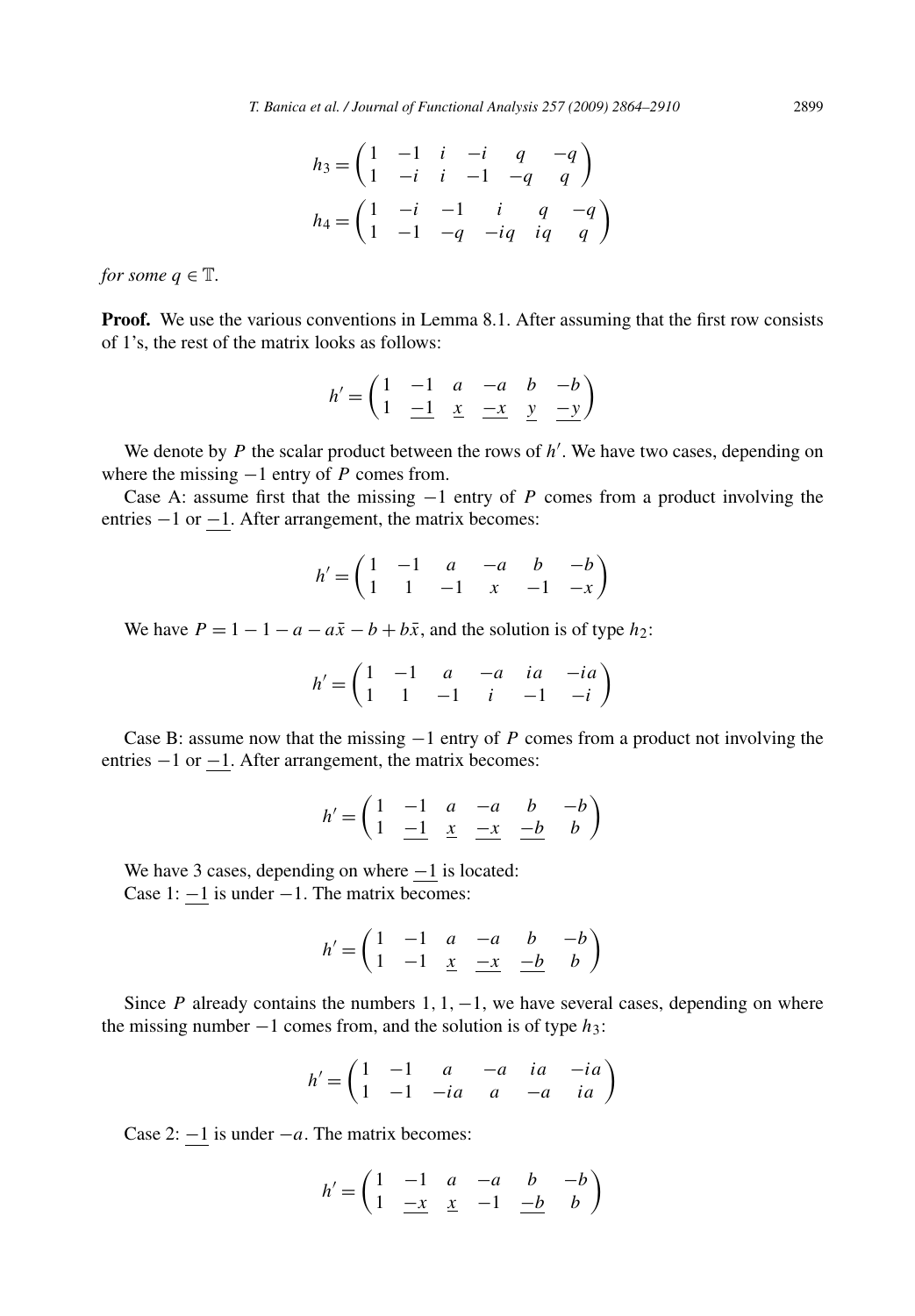Since *P* already contains the numbers 1*,*−1*, a*, we have several cases, depending on where the missing entry −*a* comes from. After arrangement, these cases are:

Case 2.1:  $-a$  comes from  $-x$  under  $-1$ . The solutions are of type  $h_3, h_4$ :

$$
h' = \begin{pmatrix} 1 & -1 & i & -i & b & -b \\ 1 & -i & i & -1 & -b & b \end{pmatrix}
$$

$$
h' = \begin{pmatrix} 1 & -1 & a & -a & i & -i \\ 1 & \bar{a} & -i & -1 & -\bar{a} & i \end{pmatrix}
$$

Case 2.2:  $-a$  comes from  $\underline{-b}$  under  $-1$ . The solution is of type  $h_1$ :

$$
h' = \begin{pmatrix} 1 & -1 & i & -i & i & -i \\ 1 & -i & x & -1 & -x & i \end{pmatrix}
$$

Case 2.3:  $-a$  comes from *x* under *a*. The solution is of type  $h_1$ :

$$
h' = \begin{pmatrix} 1 & -1 & a & -a & i & -i \\ 1 & -i & -1 & -1 & 1 & i \end{pmatrix}
$$

Case 2.4:  $-a$  comes from  $-x$  under  $-b$ . The solution is of type  $h_4$ :

$$
h' = \begin{pmatrix} 1 & -1 & i & -i & b & -b \\ 1 & -b & -ib & -1 & ib & b \end{pmatrix}
$$

Case 3: −1 is under *b*. The matrix becomes:

$$
h' = \begin{pmatrix} 1 & -1 & a & -a & b & -b \\ 1 & \underline{x} & \underline{-x} & \underline{-b} & -1 & b \end{pmatrix}
$$

Since *P* already contains the numbers  $1, -1, -b$ , we have several cases, depending on where the missing entry *b* comes from. After arrangement, these cases are:

Case 3.1: *b* comes from  $-x$  under  $-1$ . The solution is of type  $h_1$ :

$$
h' = \begin{pmatrix} 1 & -1 & a & -a & i & -i \\ 1 & i & -i & -i & -1 & i \end{pmatrix}
$$

Case 3.2: *b* comes from *x* under *a*. The solutions are of type *h*4*, h*3:

$$
h' = \begin{pmatrix} 1 & -1 & a & -a & ia & -ia \\ 1 & i & -i & -ia & -1 & ia \end{pmatrix}
$$

$$
h' = \begin{pmatrix} 1 & -1 & a & -a & i & -i \\ 1 & -i & -ia & ia & -1 & i \end{pmatrix}
$$

Case 3.3: *b* comes from  $-\underline{b}$  under *a*. The solution is of type  $h_1$ :

$$
h' = \begin{pmatrix} 1 & -1 & 1 & -1 & i & -i \\ 1 & x & -i & -x & -1 & i \end{pmatrix}
$$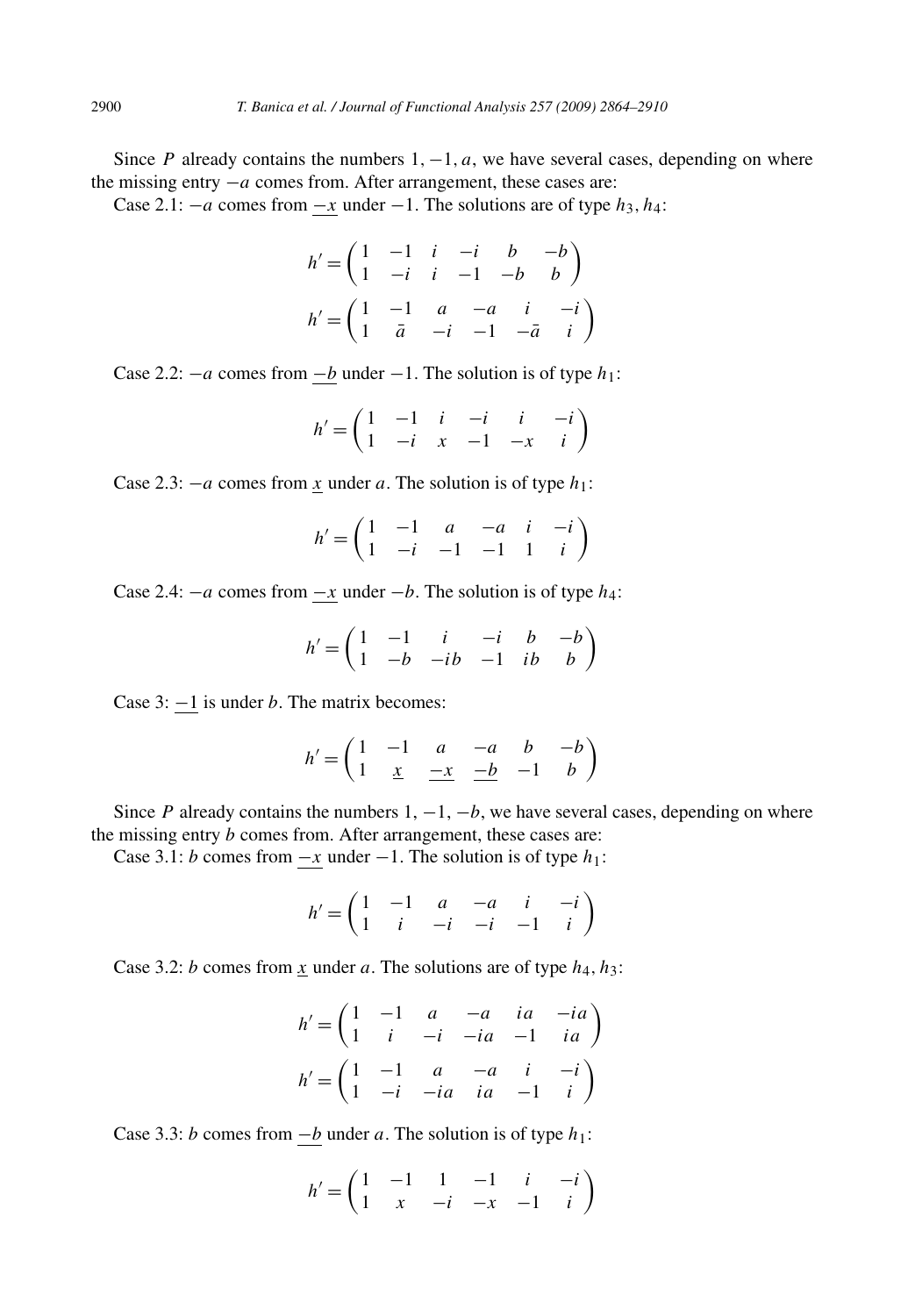Case 3.4: *b* comes from  $-b$  under  $-a$ . The solution is of type  $h_1$ :

 $h' = \begin{pmatrix} 1 & -1 & -1 & 1 & i & -i \\ 1 & x & x & i & 1 & i \end{pmatrix}$ 1 *x* −*x* −*i* −1 *i*  $\setminus$ 

This finishes the proof.  $\square$ 

**Theorem 9.2.** *The Haagerup matrix*  $H^q \in M_{6 \times 6}(\mathbb{T})$  *with*  $q \in \mathbb{T}$  *is the only complex Hadamard matrix at n* = 6 *having the property that all* 15 *scalar products between its rows are of the form*  $x - x + y - y + z - z$ *, for some*  $x, y, z \in \mathbb{T}$ *.* 

**Proof.** Let *h* be a matrix as in the statement, assumed to be dephased.

By applying Lemma 9.1 to all the  $3 \times 6$  submatrices of *h*, we deduce that all the entries of *h* are in  $\{\pm 1, \pm i, \pm q, \pm iq\}$ , for some  $q \in \mathbb{T}$ .

Moreover, from the structure of the explicit solutions in Lemma 9.1, we deduce that the rows can fall into 3 classes, depending on number of *q*'s, which can be 0*,* 2*,* 4.

We also know from Lemma 9.1 that the 0, 2, 4 possible *q* parameters on different rows can overlap vertically on 0 or 2 positions. This leads to the conclusion that our matrix has a  $3 \times 3$ block decomposition, of the following form:

$$
h = \begin{pmatrix} A & B & C \\ D & xE & yF \\ G & zH & tI \end{pmatrix}
$$

Here  $A, \ldots, I$  are  $2 \times 2$  matrices over  $\{\pm 1, \pm i\}$ , and  $x, y, z, t$  are in  $\{1, q\}$ . A more careful examination shows that the solution must be of the following form:

$$
h = \begin{pmatrix} A & B & C \\ D & E & qF \\ G & qH & qI \end{pmatrix}
$$

More precisely, the matrix must be as follows:

$$
h = \begin{pmatrix} 1 & 1 & 1 & 1 & 1 & 1 \\ 1 & 1 & -i & i & -1 & -1 \\ 1 & i & -1 & -i & -q & q \\ 1 & -i & i & -1 & -iq & iq \\ 1 & -1 & q & -iq & iq & -q \\ 1 & -1 & -q & iq & q & -iq \end{pmatrix}
$$

By multiplying the rows by suitable scalars, we have:

$$
h = \begin{pmatrix} 1 & 1 & 1 & 1 & 1 & 1 \\ i & i & 1 & -1 & -i & -i \\ -1 & -i & 1 & i & q & -q \\ -i & -1 & 1 & i & -q & q \\ 1 & -1 & q & -iq & iq & -q \\ -1 & 1 & q & -iq & -q & iq \end{pmatrix}
$$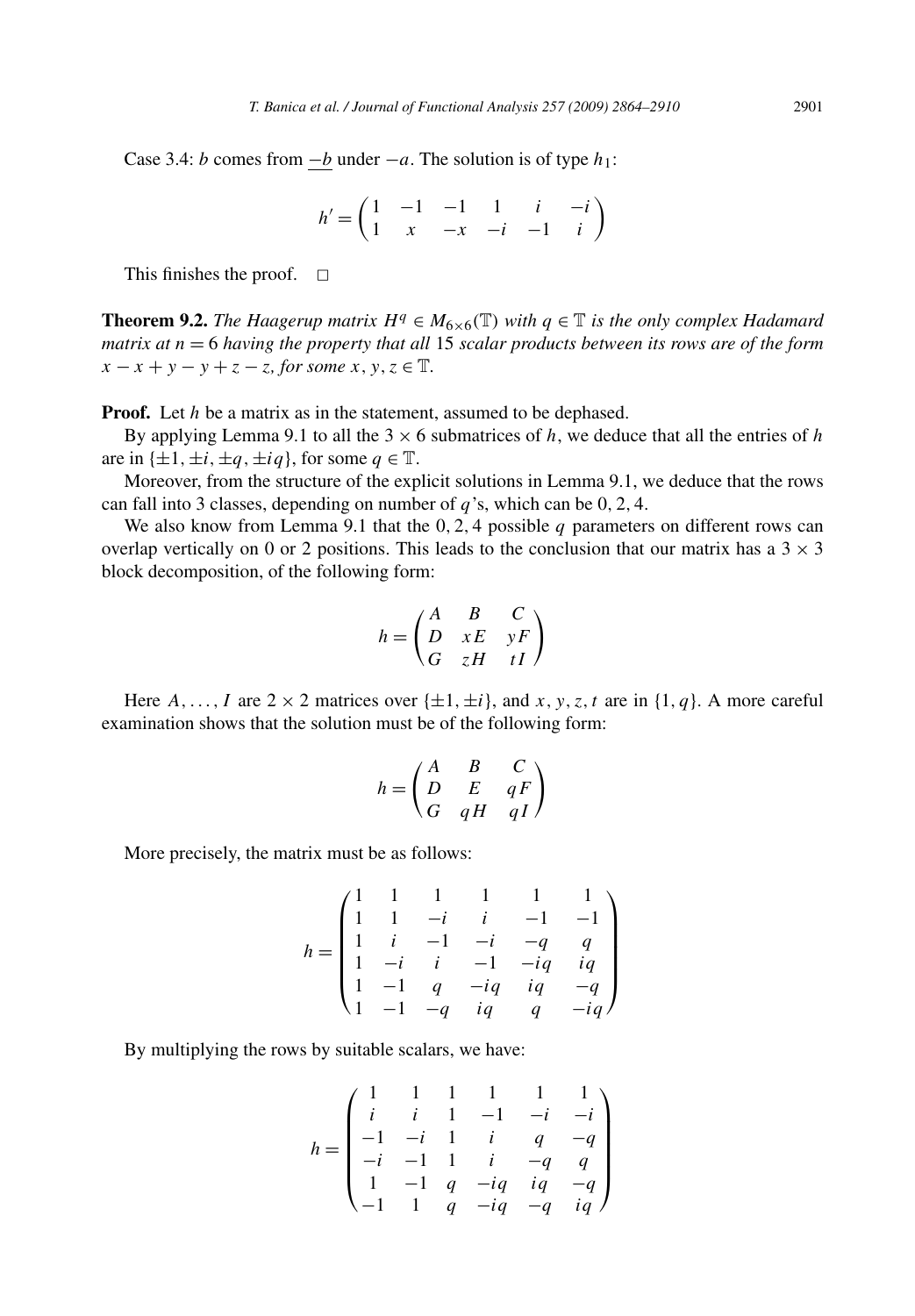By permuting the first two columns with the middle two columns, we get:

$$
h = \begin{pmatrix} 1 & 1 & 1 & 1 & 1 & 1 \\ 1 & -1 & i & i & -i & -i \\ 1 & i & -1 & -i & q & -q \\ 1 & i & -i & -1 & -q & q \\ q & -iq & 1 & -1 & iq & -q \\ q & -iq & -1 & 1 & -q & iq \end{pmatrix}
$$

But this is precisely the Haagerup matrix with the last two rows multiplied by *q*, and we are done.  $\square$ 

#### 10. Diță deformations

We know from the previous sections that the Tao and Haagerup matrices  $T$  and  $H<sup>q</sup>$  are uniquely determined among the  $6 \times 6$  complex Hadamard matrices by the nature of the 15 scalars products between the rows. For the Tao matrix all these scalar products are of the form  $x + jx + jx<sup>2</sup> + y + jy + jy<sup>2</sup>$ , with  $j = e^{2\pi i/3}$ , and for the Haagerup matrix these scalar products are of the form  $x - x + y - y + z - z$ .

In this section we investigate the "mixed" case, where both types of scalar products appear. We will show that the only solutions are the Dita deformations of  $F_6$ .

We have two proofs for this result, none of which is really satisfactory. The first proof is based on a number of "reductions" of arithmetic nature, basically asserting that: (1) in order to classify the regular matrices we can restrict attention to the regular matrices in the Butson class, and (2) in order to classify the regular Butson matrices at  $n = 6$  we can restrict attention to the matrices in  $H<sub>6</sub>(30)$ . This latter problem can be solved by a computer, and the solutions that we found are indeed the two Diță deformations of  $F_6$ . However, the arithmetic reduction part is quite delicate to justify, and the use of the program at the end is not very satisfactory. We intend to explain, refine and generalize this approach in some future systematic work on the regular matrices.

The second proof that we have is in the spirit of those given in the previous two sections, with the important difference, however, that it is much more complex. The point is that the "mixed" case requires a whole sequence of lemmas in the spirit of Lemmas 8.1, 8.2 and 9.1, basically one for each possible configuration, from the point of view of the scalar products, of matrices having 3 or 4 rows.

In what follows we will present the main ideas of this second proof, by skipping a number of technical details. We begin with some definitions.

**Definition 10.1.** Let  $P = \langle u, v \rangle$  be a scalar product, with  $u, v \in \mathbb{T}^6$ .

- (1) We say that *P* is binary if it is of the form  $x x + y y + z z$ .
- (2) We say that *P* is ternary if it is of the form  $x + jx + jx^2 + y + jy + jy^2$ .

Assume now that we have a "mixed" matrix  $h \in M_6(\mathbb{T})$ , in the sense that all 15 scalars products between rows are binary or ternary, and that both the binary and ternary cases appear. We associate to  $h$  a colored graph  $X$ , in the following way:  $X$  is the complete 6-graph having as vertices the rows of  $h$ , and each edge is colored 2 or 3, depending on whether the corresponding scalar product is binary or ternary.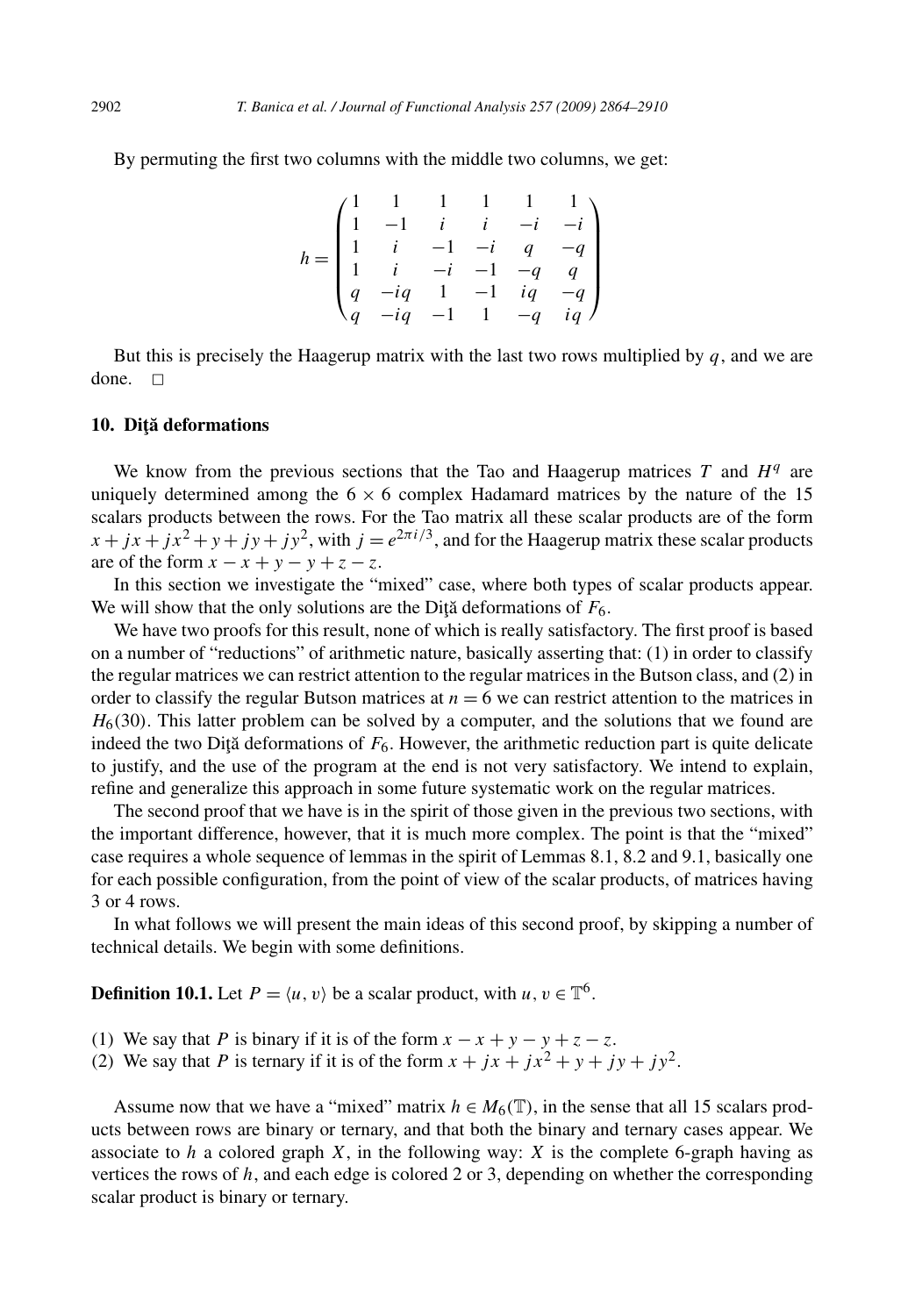**Lemma 10.2.** *Let*  $h \in M_6(\mathbb{T})$  *be a mixed matrix, having row graph X.* 

- (1) *X has no binary triangle.*
- (2) *X has no ternary square.*
- (3) *X has at least one ternary triangle.*

**Proof.** This result follows from the lemmas in the previous sections:

(1) Assume that *X* has a binary triangle. By arranging the matrix, we may assume that the 3 scalar products between the first 3 rows of *h* are binary, and that the 4th row has at least one ternary scalar product with the first 3 rows, say with the first one. We can apply Lemma 9.1 to the matrix formed by the first 3 rows, and a case-by-case analysis shows that we cannot complete this matrix with a 4th row as above.

(2) Assume that *X* has a ternary square. By arranging the matrix, we may assume that the 6 scalar products between the first 4 rows of *h* are ternary, and that the 5th row has at least one binary scalar product with the first 4 rows, say with the first one.

We can apply Lemma 8.2 to the matrix formed by the 4 rows, and a case-by-case analysis shows that we cannot complete this matrix with a 5th row as above.

(3) Assume that *X* has no ternary triangle. By using (1) we conclude that all the triangles are "mixed", and together with (2) this shows that we have only 2 possibilities for the squares. By looking now at pentagons, we see that only one case is possible, namely the usual pentagon with edges colored 2, with the stellar pentagon formed by the diagonals with edges colored 3. Since it is impossible to complete this pentagon to a hexagon, as for all triangles to be "mixed", we are done.  $\Box$ 

In order to start the classification, the idea would be to assume that the first three rows form a ternary triangle, to apply Lemma 8.1, that to try to complete the matrix with a 4th row. In order to do so, we will need one more technical lemma.

**Lemma 10.3.** *There is no mixed matrix*  $h \in M_{4 \times 6}(\mathbb{T})$  *having the following properties:* 

- (1) *The first* 3 *rows have ternary scalar products between them.*
- (2) *The* 4*th row has exactly* 2 *binary products with the first* 3 *rows.*

**Proof.** We know from Lemma 8.1 that the matrix must look as follows:

$$
h = \begin{pmatrix} 1 & 1 & 1 & 1 & 1 & 1 \\ 1 & j & j^2 & r & jr & j^2r \\ 1 & j^2 & j & s & j^2s & js \\ 1 & j & j^2 & t & jt & j^2t \end{pmatrix}
$$

The scalar products of the fourth row with the second and third row are both binary, and an examination of all the possible cases shows that this is not possible.  $\Box$ 

We are now in position of stating a key result.

**Proposition 10.4.** *The row graph of a mixed matrix*  $h \in M_6(\mathbb{C})$  *can be:* 

- (1) *Either the bipartite graph having* 3 *binary edges.*
- (2) *Or the bipartite graph having* 2 *ternary triangles.*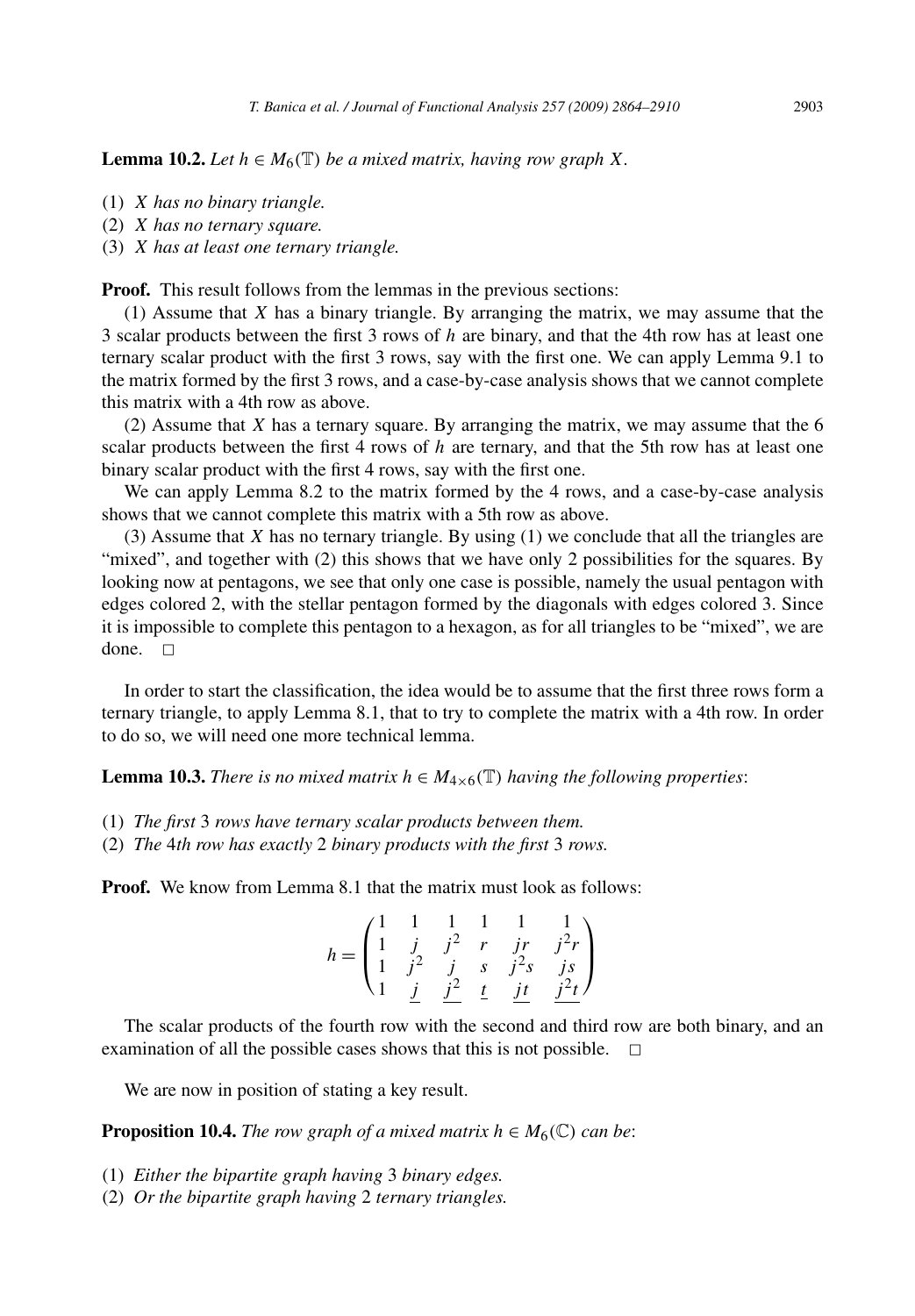**Proof.** Let *X* be the row graph in the statement.

By using Lemmas 10.2 and 10.3, we see that there are only two types of squares: (1) those having 1 binary edge and 5 ternary edges, and (2) those consisting of a ternary triangle, connected to the 4th point with 3 binary edges.

By looking at pentagons, then hexagons that can be built with these squares, we see that the above two types of squares cannot appear at the same time, at that at the level of hexagons, we have the two solutions in the statement.  $\Box$ 

We will show now that the dichotomy produced by Proposition 10.4 corresponds in fact to the two possible Diță deformations of  $F_6$ , coming from  $6 = 2 \times 3 = 3 \times 2$ .

As explained in Section 6, when constructing a Diță deformation we can always assume that the matrix of parameters has 1 on the first row and column. Thus the Dita deformations of  $F_2 \otimes F_3$ are the following matrices:

$$
F_{23}^{rs} = \begin{pmatrix} 1 & 1 \\ 1 & -1 \end{pmatrix} \otimes \begin{pmatrix} 1 & 1 & 1 \\ 1 & j & j^2 \\ 1 & j^2 & j \end{pmatrix}
$$

In Diță product notation, this matrix is:

$$
F_{23}^{rs} = \begin{pmatrix} 1 & 1 \\ 1 & -1 \end{pmatrix} \otimes \left( \begin{pmatrix} 1 & 1 & 1 \\ 1 & j & j^2 \\ 1 & j^2 & j \end{pmatrix}, \begin{pmatrix} 1 & 1 & 1 \\ r & jr & j^2r \\ s & j^2s & js \end{pmatrix} \right)
$$

Thus we have the following formula:

$$
F_{23}^{rs} = \begin{pmatrix} 1 & 1 & 1 & 1 & 1 & 1 \\ 1 & j & j^2 & r & jr & j^2r \\ 1 & j^2 & j & s & j^2s & js \\ 1 & 1 & 1 & -1 & -1 & -1 \\ 1 & j & j^2 & -r & -jr & -j^2r \\ 1 & j^2 & j & -s & -j^2s & -js \end{pmatrix}
$$

As for the Diță deformations of  $F_3 \otimes F_2$ , these are the following matrices:

$$
F_{32}^{rs} = \begin{pmatrix} 1 & 1 & 1 \\ 1 & j & j^2 \\ 1 & j^2 & j \end{pmatrix} \otimes \begin{pmatrix} 1 & 1 \\ 1 & 1 \end{pmatrix} \begin{pmatrix} 1 & 1 \\ 1 & -1 \end{pmatrix}
$$

In Diță product notation, we have:

$$
F_{32}^{rs} = \begin{pmatrix} 1 & 1 & 1 \\ 1 & j & j^2 \\ 1 & j^2 & j \end{pmatrix} \otimes \left( \begin{pmatrix} 1 & 1 \\ 1 & -1 \end{pmatrix}, \begin{pmatrix} 1 & 1 \\ r & -r \end{pmatrix}, \begin{pmatrix} 1 & 1 \\ s & -s \end{pmatrix} \right)
$$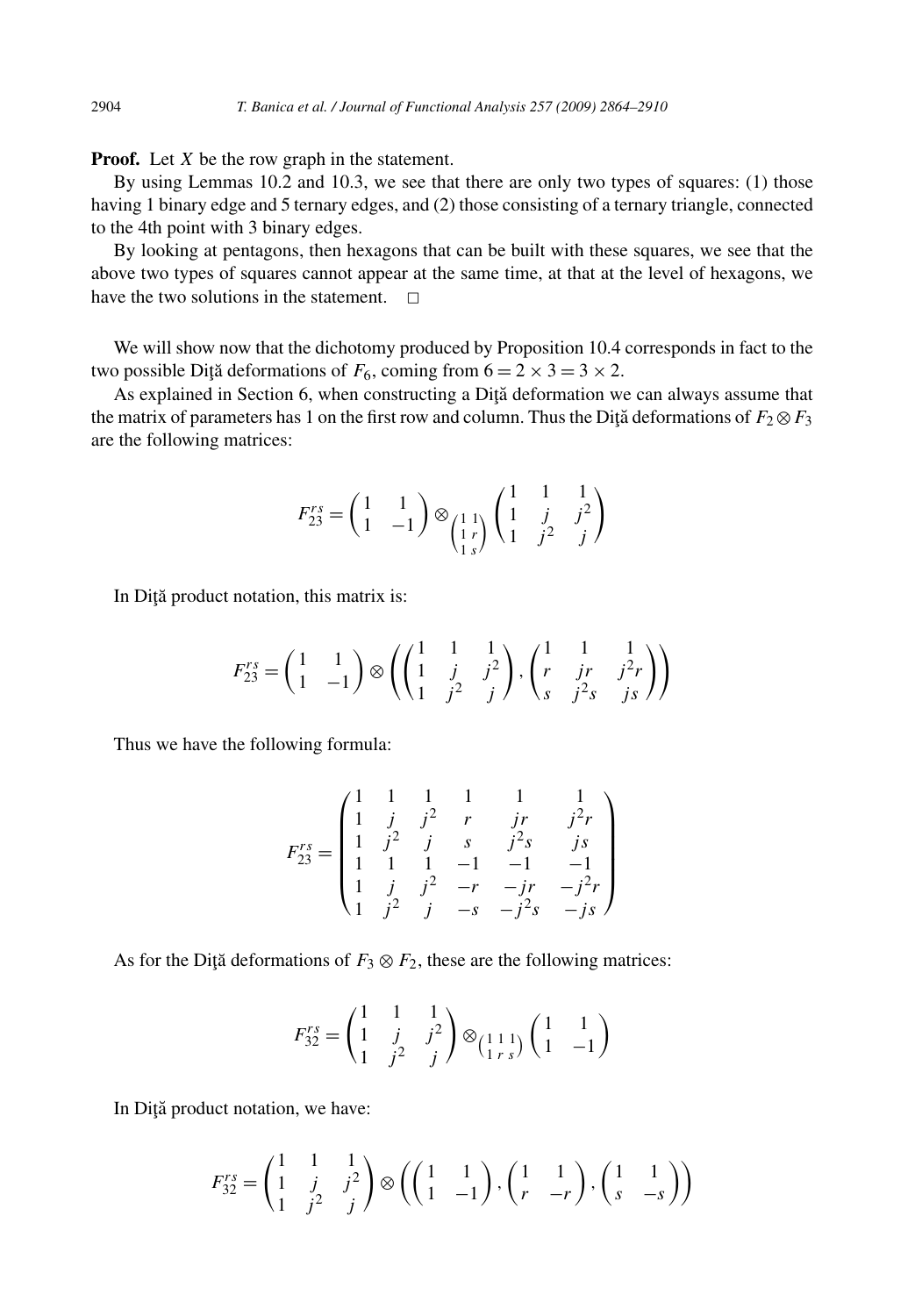Thus we have the following formula:

$$
F_{32}^{rs} = \begin{pmatrix} 1 & 1 & 1 & 1 & 1 & 1 \\ 1 & -1 & r & -r & s & -s \\ 1 & 1 & j & j & j^2 & j^2 \\ 1 & -1 & jr & -jr & j^2s & -j^2s \\ 1 & 1 & j^2 & j^2 & j & j \\ 1 & -1 & j^2r & -j^2r & js & -js \end{pmatrix}
$$

Observe that, modulo equivalence,  $F_{32}^{rs}$  is nothing but the transpose of  $F_{23}^{rs}$ . This comes in fact from a general property of Diță deformations, not to be detailed here.

**Theorem 10.5.** *The two Diţă deformations of F<sub>6</sub> are the unique Hadamard matrices having the property that all* 15 *scalar products between rows are of the form*  $x - x + y - y + z - z$  *or the form*  $r + jr + j^2r + s + js + j^2s$ *, with both cases appearing.* 

**Proof.** We apply Proposition 10.4, and we have two cases:

(1) Assume first that the row graph is the bipartite one with 3 binary edges. By permuting the rows, we can assume that the binary scalars products are those between rows  $i$  and  $i + 3$ . By applying Lemma 8.1 to the first three rows, and also to the second, third and fourth rows, we get that the matrix formed by the 4 first rows is of the form:

$$
h_4 = \begin{pmatrix} 1 & 1 & 1 & 1 & 1 & 1 \\ 1 & j & j^2 & r & jr & j^2r \\ 1 & j^2 & j & s & j^2s & js \\ 1 & 1 & 1 & t & t & t \end{pmatrix}
$$

Now since the scalar product between the first and the fourth row is binary, we must have  $t = -1$ , so the solution is:

$$
h_4 = \begin{pmatrix} 1 & 1 & 1 & 1 & 1 & 1 \\ 1 & j & j^2 & r & j^r & j^2r \\ 1 & j^2 & j & s & j^2s & j^s \\ 1 & 1 & 1 & -1 & -1 & -1 \end{pmatrix}
$$

We can use the same argument for finding the fifth and sixth row, by arranging the matrix formed by the first three rows such as the second, respectively third row consist only of 1's. This arrangement will make appear some parameters of the form  $j$ ,  $j<sup>2</sup>$ ,  $r$ ,  $s$  in the extra row, and we obtain as unique solution the Diţă deformation  $F_{23}^{rs}$ .

(2) Assume now that the row graph is the bipartite one with 2 ternary triangles. By permuting the rows, we can assume that the ternary triangles are those formed by the first three rows, and by the last three rows. Let us look now at the matrix formed by the first four rows. By using Lemma 8.1, this matrix must be of the following form:

$$
h_4 = \begin{pmatrix} 1 & 1 & 1 & 1 & 1 & 1 \\ 1 & j & j^2 & a & ja & j^2a \\ 1 & j^2 & j & b & j^2b & jb \\ 1 & -1 & r & -r & s & -s \end{pmatrix}
$$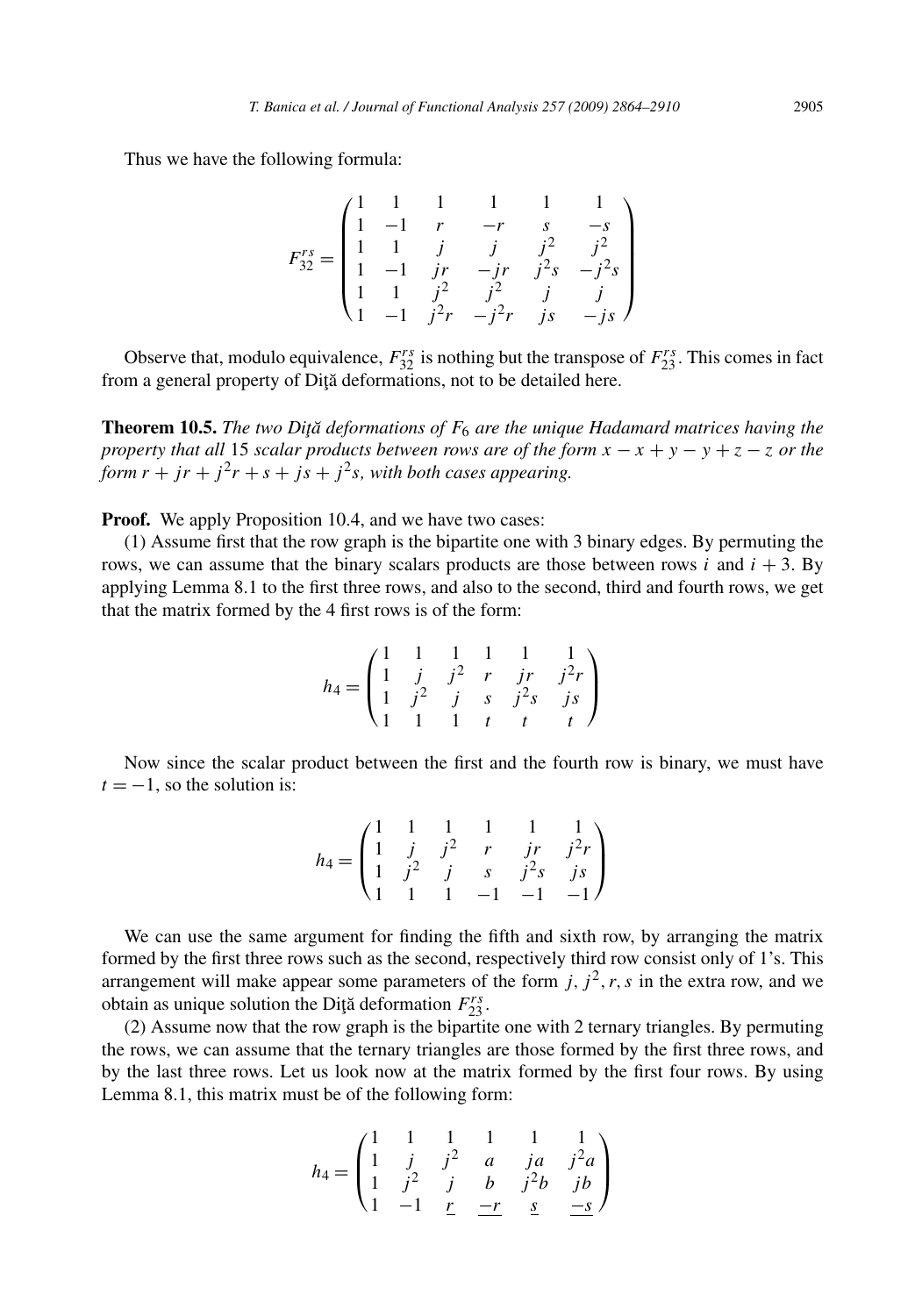Our assumption is that the scalar products of the fourth row with the second and third rows are binary, and a case-by-case analysis shows that we must have  $a, b \in \{1, j, j^2\}$ , and that the solution is of the following type:

$$
h_4 = \begin{pmatrix} 1 & 1 & 1 & 1 & 1 & 1 \\ 1 & 1 & j & j & j^2 & j^2 \\ 1 & 1 & j^2 & j^2 & j & j \\ 1 & -1 & r & -r & s & -s \end{pmatrix}
$$

We can use the same argument for finding the fifth and sixth row, and we conclude that the matrix is of the following type:

$$
h = \begin{pmatrix} 1 & 1 & 1 & 1 & 1 & 1 \\ 1 & 1 & j & j & j^2 & j^2 \\ 1 & 1 & j^2 & j^2 & j & j \\ 1 & -1 & r & -r & s & -s \\ 1 & -1 & a & -a & b & -b \\ 1 & -1 & c & -c & d & -d \end{pmatrix}
$$

Now since the last three rows must form a ternary triangle, we conclude that the matrix must be of the following form:

$$
h = \begin{pmatrix} 1 & 1 & 1 & 1 & 1 & 1 \\ 1 & 1 & j & j & j^2 & j^2 \\ 1 & 1 & j^2 & j^2 & j & j \\ 1 & -1 & r & -r & s & -s \\ 1 & -1 & jr & -jr & j^2s & -j^2s \\ 1 & -1 & j^2r & -j^2r & js & -js \end{pmatrix}
$$

By permuting the rows we get the Diţă deformation  $F_{32}^{rs}$ , and we are done.  $\Box$ 

# **11. Classification results**

We are now in position of stating the main results in this paper. We will combine the abstract Hopf algebra results in Section 6 with the Butson matrix philosophy from Section 7, and with the various classification results in Sections 8–10.

We have first the following key definition.

**Definition 11.1.** A complex Hadamard matrix is called regular if all the scalar products between distinct rows decompose as sums of cycles.

Here by "cycle" we mean of course cycle in a generalized sense, i.e. the sum of the *p*-roots of unity, with  $p \in \mathbb{N}$  prime, rotated by an arbitrary scalar  $a \in \mathbb{T}$ :

$$
C = ae^{2\pi i/p} + ae^{4\pi i/p} + \dots + ae^{2(p-1)\pi i/p}
$$

As mentioned in Section 7, all the known examples of Butson matrices are regular, and we conjecture that the regularity condition is automatic in the Butson case.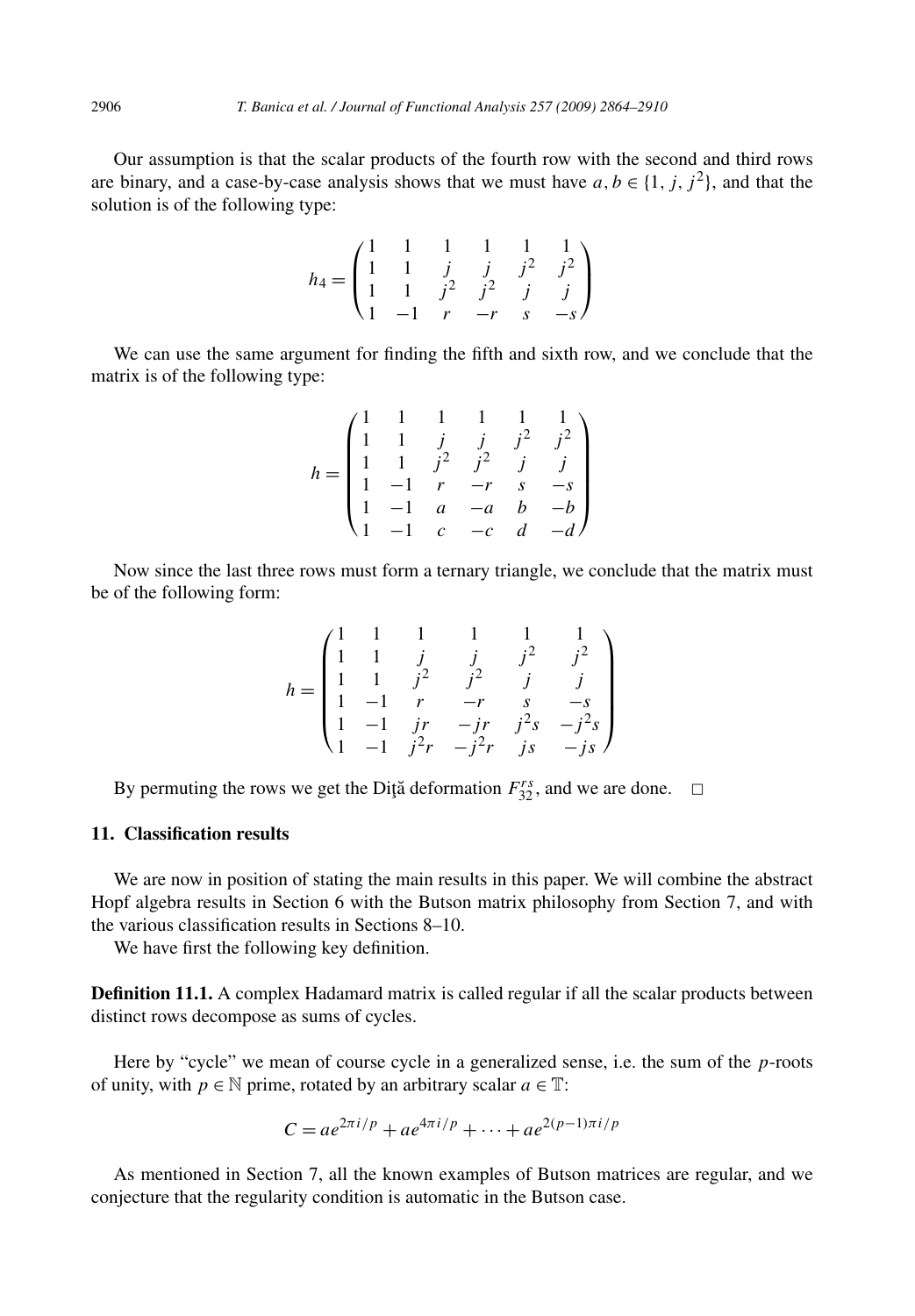Observe also that all the explicit matrices given in this paper are regular, except for the Björck– Fröberg matrix. In fact, at  $n = 6$ , there are several quite mysterious classes of complex Hadamard matrices, all non-regular. See [11,45,46].

We have the following result.

**Theorem 11.2.** *The regular complex Hadamard matrices at n* = 6 *are as follows*:

- (1) *Tao matrix T .*
- (2) *Haagerup matrix H<sup>q</sup> .*
- (3) *Diţă deformations*  $F_{23}^{rs}$ *.*
- (4) *Diță deformations*  $F_{32}^{rs}$ .

**Proof.** The equation  $x_1 + \cdots + x_6 = 0$  with  $x_i \in \mathbb{T}$  has two types of regular solutions: those consisting of three 2-cycles, and those consisting of two 3-cycles.

(1) In case all the 15 scalar products consist of two 3-cycles, we know from Theorem 8.3 that the only solution is the Tao matrix *T* .

(2) In case all the 15 scalar products consist of three 2-cycles, we know from Theorem 9.2 that the only solution is the Haagerup matrix  $H<sup>q</sup>$ .

(3) In case some of the 15 scalar products consist of two 3-cycles, and some other consist of three 2-cycles, we know from Theorem 10.5 that the only solutions are the Dita deformations of *F*<sub>2</sub> ⊗ *F*<sub>3</sub> and of *F*<sub>3</sub> ⊗ *F*<sub>2</sub>.  $□$ 

As a first consequence, we obtain another general result at  $n = 6$ .

**Theorem 11.3.** *The regular Butson matrices at*  $n = 6$  *are as follows:* 

- (1) *Tao matrix T .*
- (2) *Haagerup matrix H<sup>q</sup> , with q root of unity.*
- (3) *Diţă deformations*  $F_{23}^{rs}$ *, with r*, *s roots of unity.*
- (4) *Diţă deformations*  $F_{32}^{rs}$ *, with r*, *s roots of unity.*

**Proof.** This follows from Theorem 11.2.  $\Box$ 

We should mention that the regularity condition being conjecturally automatic for the Butson matrices, this type of result covers in principle all the Butson matrices. In the particular case of the above result, we can actually prove that the regularity condition is automatic at  $n = 6$ , but the details will not be given here. The idea is that the "tricky sum" described in Section 7 can be excluded by a computer program.

We can state now the main result in this paper.

**Theorem 11.4.** *The quantum permutation algebras associated to the regular Hadamard matrices*  $at\, n \leqslant 6$  are as follows:

- (1) *The algebras*  $C(\mathbb{Z}_2)$ *,*  $C(\mathbb{Z}_3)$ *,*  $C(\mathbb{Z}_5)$ *.*
- (2) *Quotients of*  $C(\mathbb{Z}_2) *_{w} C(\mathbb{Z}_2)$ *.*
- (3) *Quotients of*  $C(S_3) *_{w} C(\mathbb{Z}_2)$ *.*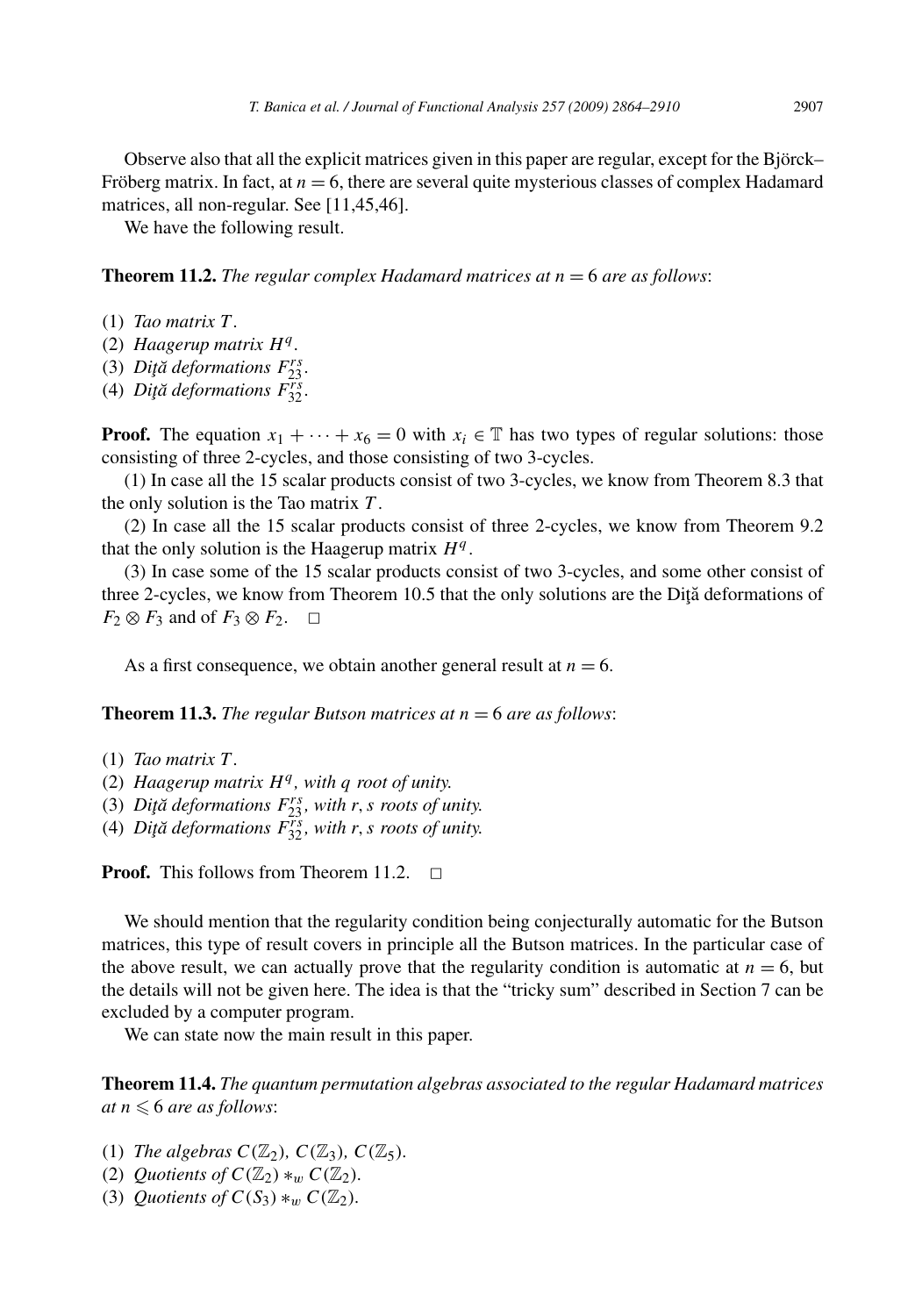(4) *Quotients of*  $C(\mathbb{Z}_2) *_{w} C(S_3)$ *.* 

(5) *The algebras associated to T,*  $H<sup>q</sup>$ *.* 

**Proof.** This follows indeed by combining the various results in Theorems 1.6, 5.4, 6.8 and 11.2.  $\Box$ 

As a first comment, the algebras in (2) are explicitly computed in [10]. They all appear as twists of group algebras of type  $C^*(\Gamma)$ , with  $\Gamma$  quotient of  $D_{\infty}$ .

In principle the algebras in  $(3)$ ,  $(4)$  can be investigated by using similar methods. The main problem here is the computation of the generic algebra, and this is in relation with the general question formulated at the end of Section 6.

Regarding now the algebras in (5), these rather seem to be of "exceptional" nature. This is particularly true for the algebra associated to the Tao matrix  $T$ , which is known to be isolated [47]. The algebra associated to  $H<sup>q</sup>$ , however, has a different status, because the matrices  $H<sup>q</sup>$  form an affine family in the sense of [47].

**Problem 11.5.** What is the Hopf algebra associated to the Haagerup matrix  $H<sup>q</sup>$ , for generic values of the parameter?

The point here is that a systematic investigation of the affine regular case seems to be a key problem. At  $n = 7$  indeed we have the Petrescu matrix  $P<sup>q</sup>$ , where the computation of the generic algebra corresponds to a well-known problem in subfactor theory, of potential interest in connection with several questions raised by [16,31].

## **12. Concluding remarks**

We have seen in this paper that the Hopf image approach to the quantum permutation algebras leads to a natural hierarchy of the various "magic-type" objects associated to the Hilbert spaces. This hierarchy, while constructed quite abstractly, turns to have the Hadamard matrices at its core, and is therefore in tune with some key problems in combinatorics and quantum physics. Moreover, the representation theory invariants of the Hopf algebra themselves correspond to some subtle subfactor invariants, coming from the work of Jones [31] and Popa [43], and from this point of view, our hierarchy is once again compatible with some key problems in subfactor theory, notably with the computation of quantum invariants of the Petrescu matrix [41].

In view of a further development of this approach, a number of explicit questions were raised in the previous sections. Probably the most important one is the question about the generic algebra for the Diță deformations. This question belongs to the general representation theory problematics for the free wreath products, and the conclusion here is that the conjectural statements in [5] would have not only to be proved, but also to be substantially refined. There seems to be a lot of work to be done here, and we intend to come back to these questions in some future work.

Finally, let us mention that what is also missing to our quantum permutation group approach to the complex Hadamard matrices are some tools coming from classical analysis. As explained in [8,9], some fruitful connections with Voiculescu's free probability [50], and with analysis in general, can be found via Weingarten functions, so the main problem is to understand these functions in the general context of Hopf images. Once again, we intend to come back to these questions in some future work.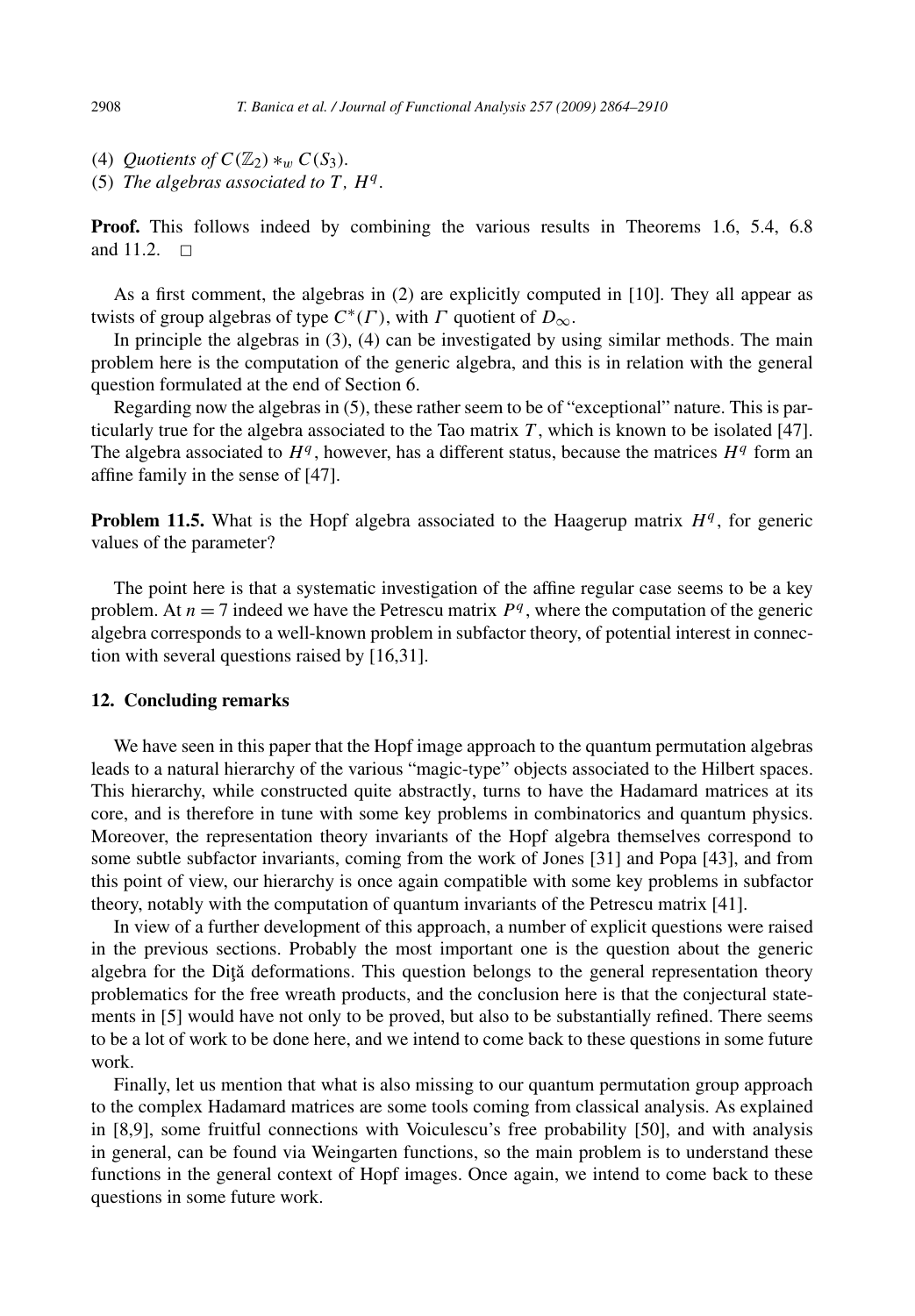## **Acknowledgments**

This paper was written over a long period of time, and has benefited from several discussions with our colleagues, which successively reshaped the organization and goals of the manuscript. We would like in particular to thank R. Burstein, B. Collins, V. Guedj, V. Jones, R. Nicoara, F. Szöllősi and S. Vaes.

## **References**

- [1] E. Abe, Hopf Algebras, Cambridge Univ. Press, 1977.
- [2] R. Bacher, P. de la Harpe, V.F.R. Jones, Carrés commutatifs et invariants de structures combinatoires, C. R. Acad. Sci. Paris Ser. I Math. 320 (1995) 1049–1054.
- [3] T. Banica, Hopf algebras and subfactors associated to vertex models, J. Funct. Anal. 159 (1998) 243–266.
- [4] T. Banica, Quantum automorphism groups of homogeneous graphs, J. Funct. Anal. 224 (2005) 243–280.
- [5] T. Banica, J. Bichon, Free product formulae for quantum permutation groups, J. Inst. Math. Jussieu 6 (2007) 381– 414.
- [6] T. Banica, J. Bichon, Quantum groups acting on 4 points, J. Reine Angew. Math. 626 (2009) 74–114.
- [7] T. Banica, J. Bichon, Hopf images and inner faithful representations, arXiv:0807.3827.
- [8] T. Banica, B. Collins, Integration over quantum permutation groups, J. Funct. Anal. 242 (2007) 641–657.
- [9] T. Banica, B. Collins, Integration over the Pauli quantum group, J. Geom. Phys. 58 (2008) 942–961.
- [10] T. Banica, R. Nicoara, Quantum groups and Hadamard matrices, Panamer. Math. J. 17 (2007) 1–24.
- [11] K. Beauchamp, R. Nicoara, Orthogonal maximal abelian ∗-subalgebras of the 6 × 6 matrices, Linear Algebra Appl. 428 (2008) 1833–1853.
- [12] I. Bengtsson, W. Bruzda, Å. Ericsson, J.-Å. Larsson, W. Tadej, K. Zyczkowski, Mutually unbiased bases and ˙ Hadamard matrices of order six, J. Math. Phys. 48 (2007) 1–33.
- [13] J. Bhowmick, D. Goswami, A. Skalski, Quantum isometry groups of 0-dimensional manifolds, arXiv:0807.4288.
- [14] J. Bichon, Free wreath product by the quantum permutation group, Algebr. Represent. Theory 7 (2004) 343–362.
- [15] J. Bichon, Algebraic quantum permutation groups, Asian-Eur. J. Math. 1 (2008) 1–13.
- [16] D. Bisch, R. Nicoara, S. Popa, Continuous families of hyperfinite subfactors with the same standard invariant, Internat. J. Math. 18 (2007) 255–267.
- [17] G. Björck, Functions of modulus 1 on Z*n* whose Fourier transforms have constant modulus, and cyclic *n*-roots, NATO Adv. Sci. Inst. Ser. C Math. Phys. Sci. 315 (1990) 131–140.
- [18] G. Björck, R. Fröberg, A faster way to count the solutions of inhomogeneous systems of algebraic equations, with applications to cyclic *n*-roots, J. Symbolic Comput. 12 (1991) 329–336.
- [19] R.D. Burstein, Group-type subfactors and Hadamard matrices, arXiv:0811.1265.
- [20] A.T. Butson, Generalized Hadamard matrices, Proc. Amer. Math. Soc. 13 (1962) 894–898.
- [21] W. Camp, R. Nicoara, Subfactors and Hadamard matrices, arXiv:0704.1128.
- [22] P. Diţă, Some results on the parametrization of complex Hadamard matrices, J. Phys. A 37 (2004) 5355–5374.
- [23] P. Diță, Complex Hadamard matrices from Sylvester inverse orthogonal matrices, arXiv:0901.0982.
- [24] V. Drinfeld, Quantum groups, in: Proc. ICM, Berkeley, Amer. Math. Soc., 1986, pp. 798–820.
- [25] P. Grossman, V.F.R. Jones, Intermediate subfactors with no extra structure, J. Amer. Math. Soc. 20 (2007) 219–265.
- [26] U. Haagerup, Orthogonal maximal abelian ∗-subalgebras of the *n*×*n* matrices, in: Operator Algebras and Quantum Field Theory, International Press, 1997, pp. 296–323.
- [27] U. Haagerup, Cyclic *p*-roots of prime lengths *p* and related complex Hadamard matrices, arXiv:0803.2629.
- [28] J. Hadamard, Résolution d'une question relative aux déterminants, Bull. Sci. Math. 2 (1893) 240–246.
- [29] M. Jimbo, A *q*-difference analog of  $U(g)$  and the Yang–Baxter equation, Lett. Math. Phys. 10 (1985) 63–69.
- [30] V.F.R. Jones, On knot invariants related to some statistical mechanical models, Pacific J. Math. 137 (1989) 311–334.
- [31] V.F.R. Jones, Planar algebras I, arXiv:math/9909027.
- [32] V.F.R. Jones, V.S. Sunder, Introduction to Subfactors, Cambridge Univ. Press, 1997.
- [33] H. Kharaghani, B. Tayfeh-Rezaie, A Hadamard matrix of order 428, J. Combin. Des. 13 (2005) 435–440.
- [34] C. Köstler, R. Speicher, A noncommutative de Finetti theorem: Invariance under quantum permutations is equivalent to freeness with amalgamation, arXiv:0807.0677.
- [35] T.Y. Lam, K.H. Leung, On vanishing sums of roots of unity, J. Algebra 224 (2000) 91–109.
- [36] W. de Launey, On the non-existence of generalized weighing matrices, Ars Combin. 17 (1984) 117–132.